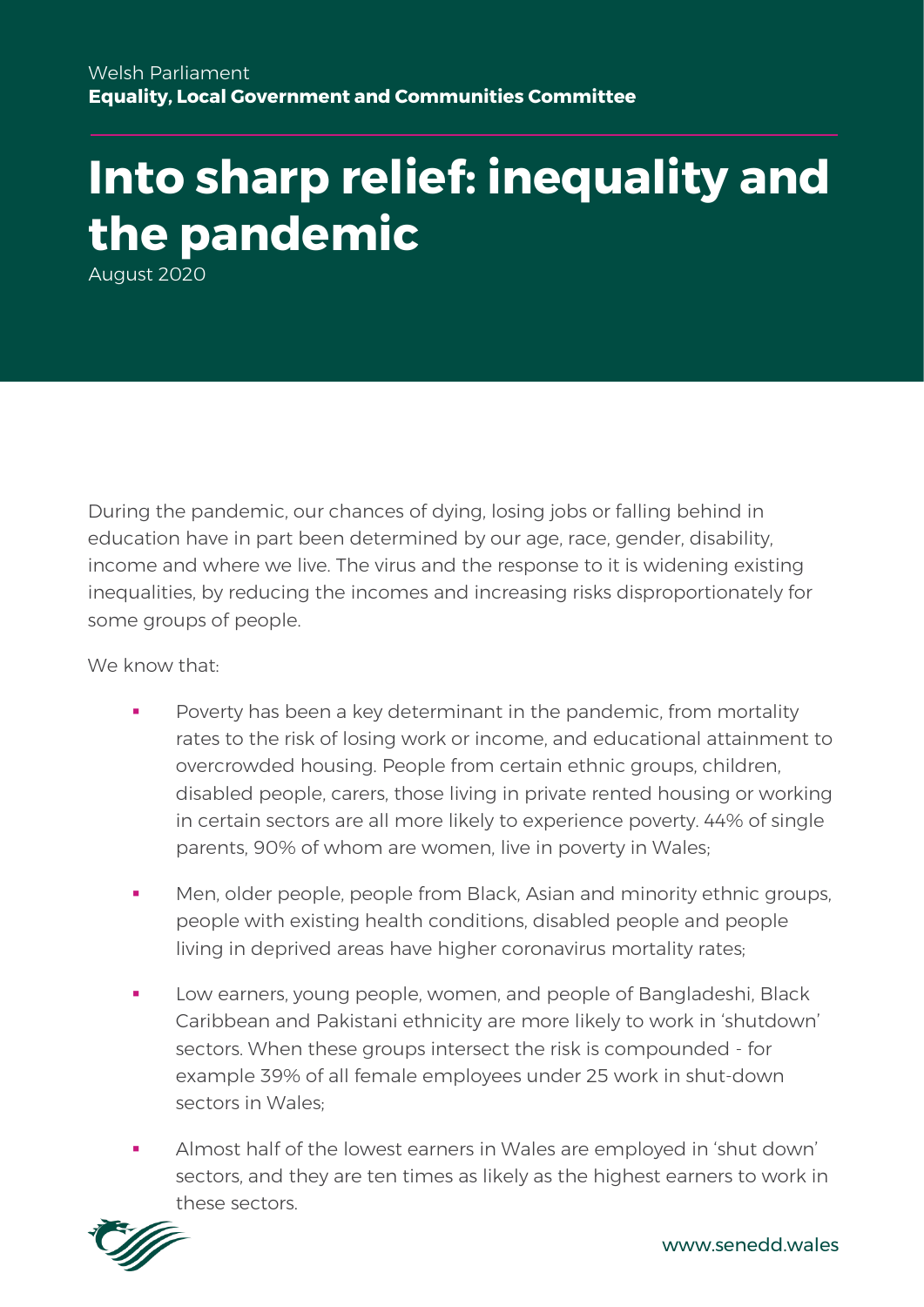- **■** Women make up the majority of health and care staff, and have taken on the majority of unpaid care of children and relatives;
- **•** There are fears that children with the lowest educational attainment before the pandemic will have fallen further behind their peers, such as boys, children of certain ethnicities, and those with SEN/ALN;
- **•** Disabled people are particularly affected by social distancing and the changes to our built environment;
- **EXEDENT As well as being most at risk of the virus, older people have experienced** additional distress due to fears about access to treatment and care, isolation due to shielding, and abuse;
- **■** Migrants are at particular risk of destitution due to being more likely to work in shut down sectors but also their restricted access to benefits and other public funds.

The recovery must be targeted at those who have lost the most, and this opportunity must be used to rectify existing inequalities. As the Secretary General of the United Nations said, Covid-19 has revealed the fractures in the skeleton of societies across the world and exposed the myth that we are all in the same boat "because while we are all floating on the same sea, it's clear that some are in superyachts while others are clinging to drifting debris."<sup>1</sup>

Since March the Welsh Government has taken a number of measures to address the specific or unequal effects on certain groups of people. For example, providing an additional £10million of funding to help get rough sleepers into temporary accommodation; providing a sign language interpreter at daily press briefings and making £3 million available to make sure children have access to laptops while schools were closed.

The evidence we have gathered demonstrates that this commitment to equality and human rights must now move beyond the immediate situation and begin to plan for a fairer Wales. Alongside the Black Lives Matter movement too, this period has shone an uncomfortable light on inequalities that already existed in our society.

Many respondents to our inquiry stressed the need for immediate action, rather than the production of more strategies. The Welsh Government has an excellent

<sup>&</sup>lt;sup>1</sup> [United Nations Secretary General's Nelson Mandela Lecture, 18 July 2020](https://www.un.org/sg/en/content/sg/statement/2020-07-18/secretary-generals-nelson-mandela-lecture-%E2%80%9Ctackling-the-inequality-pandemic-new-social-contract-for-new-era%E2%80%9D-delivered)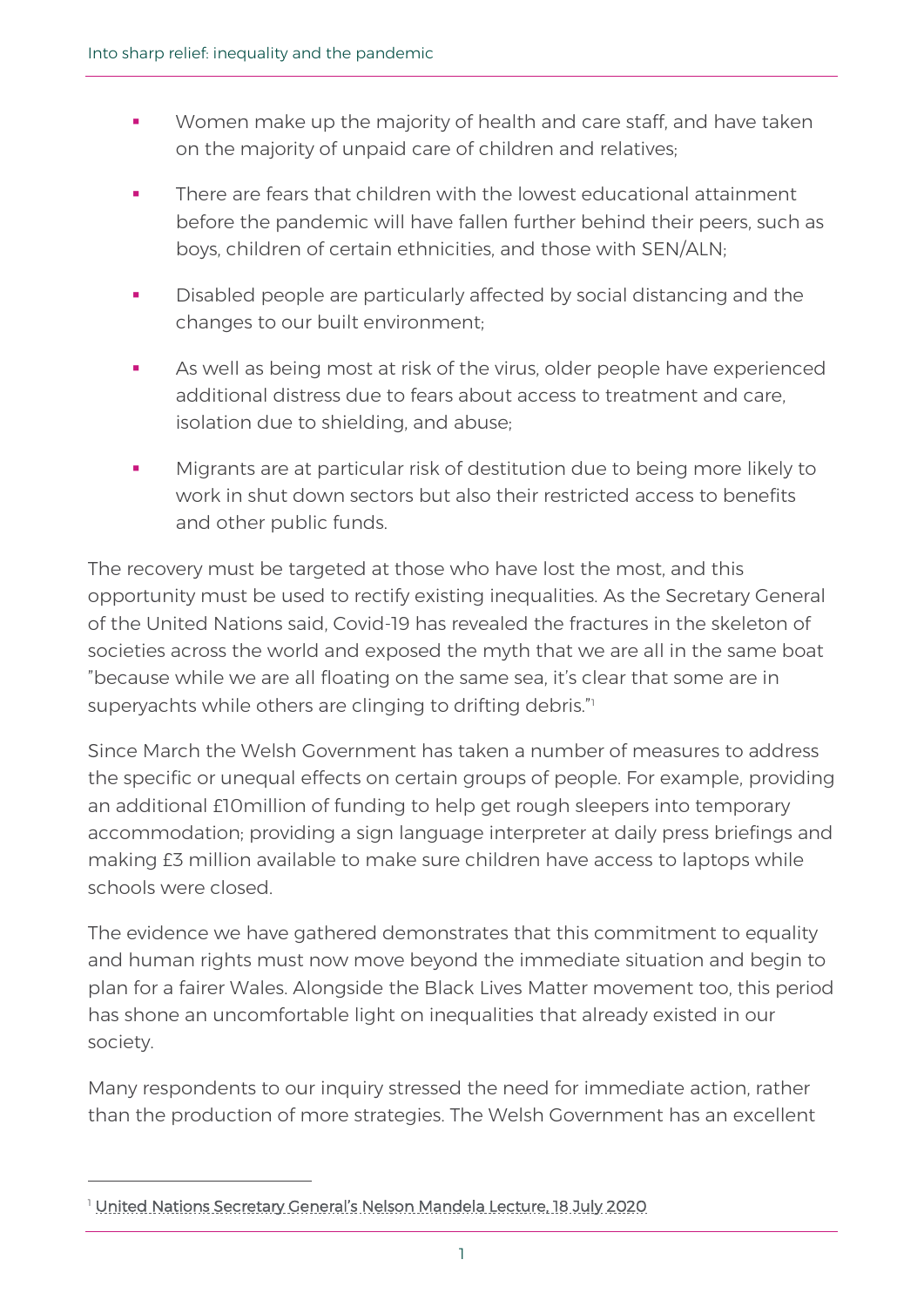framework in its new **[strategic equality plan and objectives](https://gov.wales/equality-plan-and-objectives-2020-2024) for 2020-24** and its aim in the **[recovery plan](https://gov.wales/leading-wales-out-coronavirus-pandemic-html)** for measures to have a 'high equality impact'.

What is clear is that one size doesn't fit all. Policies, interventions, funding and legislation have to be targeted and tailored for different needs and experiences. It cannot be assumed that blanket approaches will reach everyone equally, as specific barriers prevent people from equally benefitting, from discrimination to accessibility.

In drawing up policies and actions that address these issues, there must be real and meaningful engagement with those most affected. The value of such engagement has been a theme throughout this work and our work predating the pandemic. But now more than ever, it is even more important, with such far reaching decisions being made quickly, and having such a significant impact on individuals.

The recommendations in this report are practical, short to medium term actions that will contribute to making a post-COVID Wales a fairer country. We have drawn on the excellent, practical recommendations made by Professor Ogbonna and the BAME Advisory Group, and we endorse all of the recommendations in his report.

As well as preparing for the recovery phase, it is important that lessons are learnt in case there is a second wave of infection. We must avoid repeating mistakes. We hope that the evidence we have collected and the recommendations made in this report will also help inform any such decisions.

This report is not comprehensive, and does not intend to describe every unequal impact of the virus and the response, but we will continue to build on the evidence we have collected in the autumn term as the pandemic and our recovery from it continues.

# The Welsh Government must assess the impact of its decisions on equality and human rights

**1.** The Welsh Government is committed to equality and human rights. But it must be able to demonstrate in a transparent way how major decisions about legislation, policy and money are being designed not only to avoid increasing inequality but to increase equality.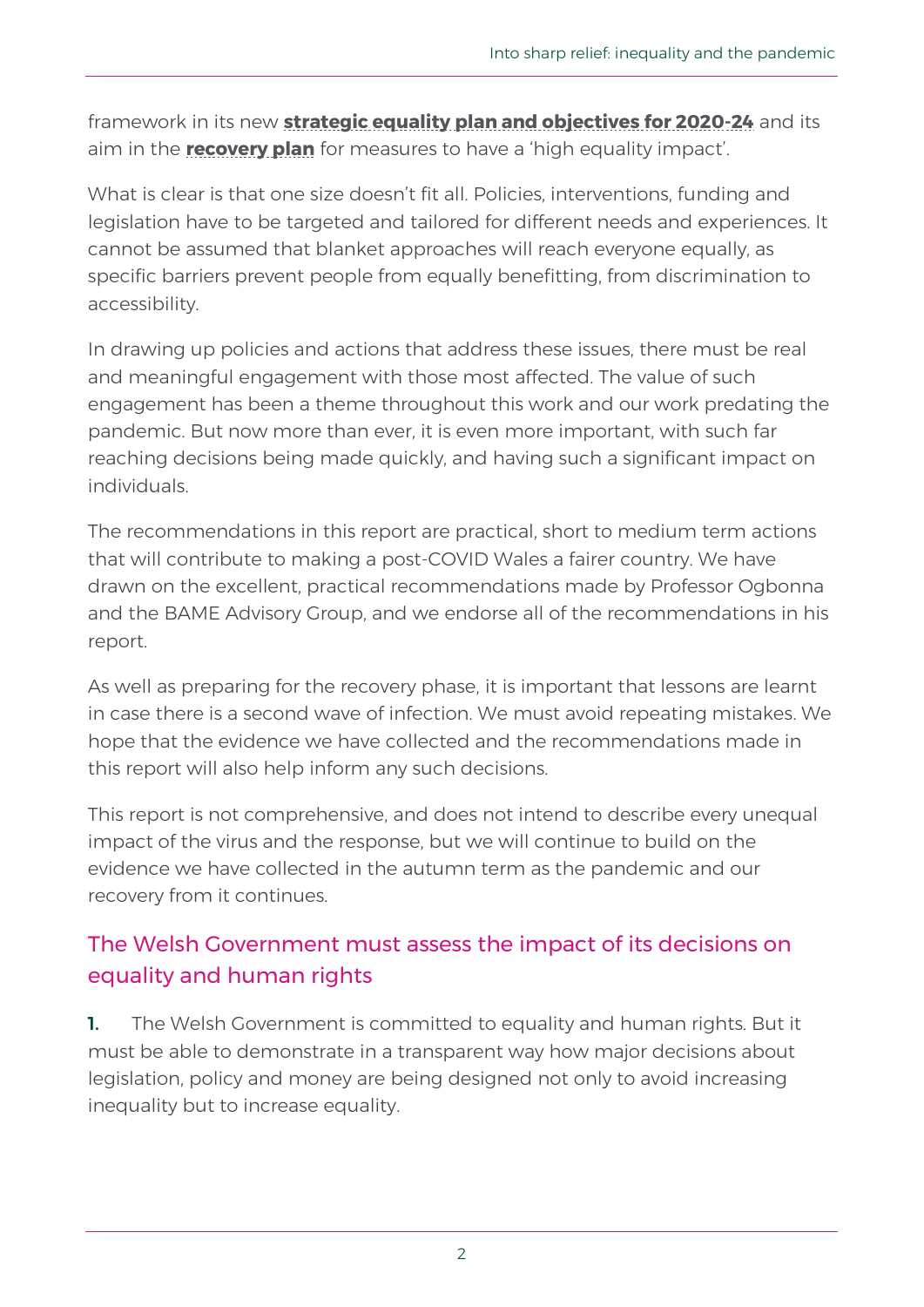## Impact assessments

2. At the start of the pandemic, decisions had to be made quickly. This meant that the usual decision making processes of government were necessarily shortcircuited.

**3.** The purpose of assessing decisions from an equality perspective is to ensure that people are not disproportionately affected by decisions, whether directly or inadvertently. The public health restrictions made by the Welsh Government, such as limiting people to exercising once a day, had a big impact on many people, but particularly those with disabilities. These restrictions were subsequently amended to allow some disabled people or people with particular health conditions to leave their homes more than once a day to exercise.

4. In usual circumstances, an issue like this would have been identified through impact assessments and consultation, and the policy would not have to be changed after introduction. As the EHRC noted in their written evidence, "[t]he lack of published Equality Impact Assessments (EIA) breaches [the legal obligations of the public sector equality duties]". 2

**5.** Reducing inequality must be a priority for Wales's recovery. As the pandemic moves into a new stage and the implications of major decisions can be considered more fully, the Welsh Government must set an example to the rest of the public sector and ensure that the decisions it makes are fully impact assessed. These assessments, and the decisions made as a result, must be transparent and accessible.

6. We welcome the *impact assessments* published by the Welsh Government from 29 June relating to the easing of some lockdown restrictions (including the opening of non-essential retail, schools, the removal of the 'stay local' rule and allowing extended households). But the impact assessments have not addressed the impact of the previous restrictions and easements that were not changed for example, the ongoing relaxation of social care and mental health duties (which are addressed in more detail in the next chapter).

7. On 14 May 2020, the Deputy Minister and Chief Whip told us that she is ensuring that "all policies, not just policies relating to my portfolio, but across the Welsh Government, are rigorously scrutinised in terms of equality impacts." She also noted that the strategic integrated impact assessment tool has been

<sup>&</sup>lt;sup>2</sup> [ELGC COV 30 Equality and Human Rights Commission written evidence](https://business.senedd.wales/documents/s102950/ELGC%20COV%2030%20-%20Equality%20and%20Human%20Rights%20Commission.pdf)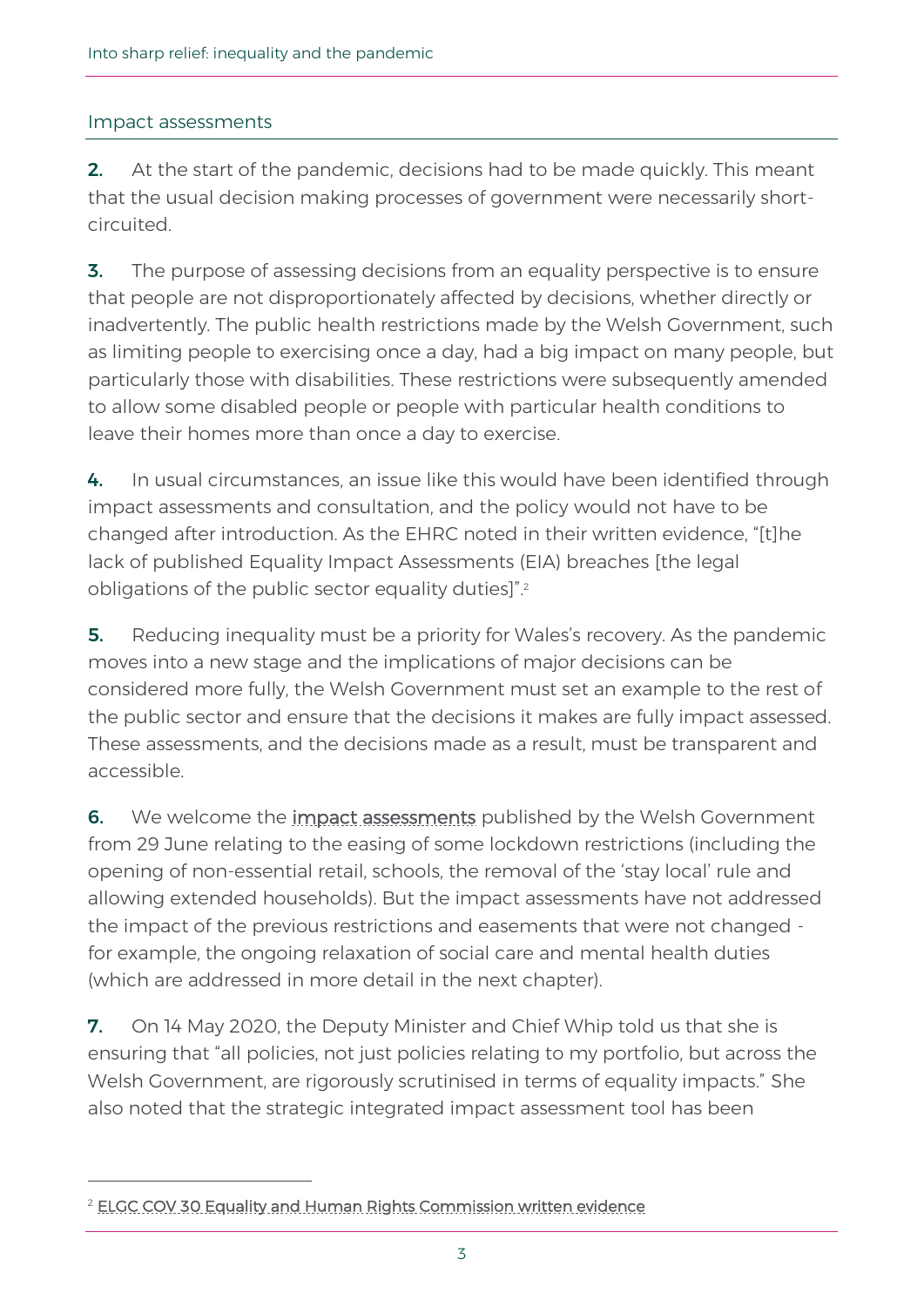'strengthened', and a 'revised aide-mémoire' on the tool "has to be considered against every policy document and ministerial advice".<sup>3</sup>

8. We have previously made recommendations in relation to Welsh Government draft budgets (along with the Children, Young People and Education Committee and Finance Committee) about the importance of publishing all impact assessments to demonstrate transparency and accountability.<sup>4</sup>

**9.** In response, the Welsh Government stated that "while it would be possible [to publish impact assessments] further consideration needs to be given as to whether this would aid accessibility, understanding and transparency".<sup>5</sup>

10. The Welsh Government's Black, Asian and Minority Ethnic (BAME) Advisory Group published rapid research on addressing socio-economic inequalities in June 2020. Professor Emmanuel Ogbonna's recommendations also emphasise the importance of systematic, published equality impact assessments.<sup>6</sup>

**11.** We understand that the purpose of an impact assessment is to embed considerations about equality into the decision-making process, which may not result in a specific document. Aside from the **[impact assessments](https://gov.wales/equality-impact-assessments-coronavirus)** on the easing of lockdown restrictions, there has been no indication of how equality issues are being considered when the Welsh Government is making major legislative, policy and financial decisions for the recovery. This means that there can be no assessment of the fairness or comprehensiveness of such decisions. For example, what equality assessment has been made in relation to additional funding provided to specific businesses or sectors?

12. While we welcome that the Welsh Government's plan for leading Wales out of the pandemic includes an assessment of whether measures will have "a high positive equality impact", 7 without information about how equality is being considered during decision-making, and what data is being used to measure

<sup>&</sup>lt;sup>3</sup> ELGC Committee, 14 May 2020, RoP [6-8]

<sup>&</sup>lt;sup>4</sup> Children, Young People and Education Committee: Equality, Local Government and [Communities Committee; and Finance Committee, Assessing the impact of budget decisions,](https://senedd.wales/laid%20documents/cr-ld12453/cr-ld12453-e.pdf)  [March 2019,](https://senedd.wales/laid%20documents/cr-ld12453/cr-ld12453-e.pdf) 

<sup>5</sup> [Welsh Government, Response to Assessing the impact on budget decisions,](https://senedd.wales/laid%20documents/gen-ld12522/gen-ld12522-e.pdf) March 2019

<sup>&</sup>lt;sup>6</sup> First Minister's BAME Covid-19 Advisory Group Report Of The Socioeconomic Subgroup Chair: [Professor Emmanuel Ogbonna,](https://gov.wales/sites/default/files/publications/2020-06/first-ministers-bame-covid-19-advisory-group-report-of-the-socioeconomic-subgroup.pdf) June 2020

<sup>&</sup>lt;sup>7</sup> Welsh Government, Leading Wales out of the coronavirus pandemic: a framework for recovery, 24 [April 2020](https://gov.wales/leading-wales-out-coronavirus-pandemic-html)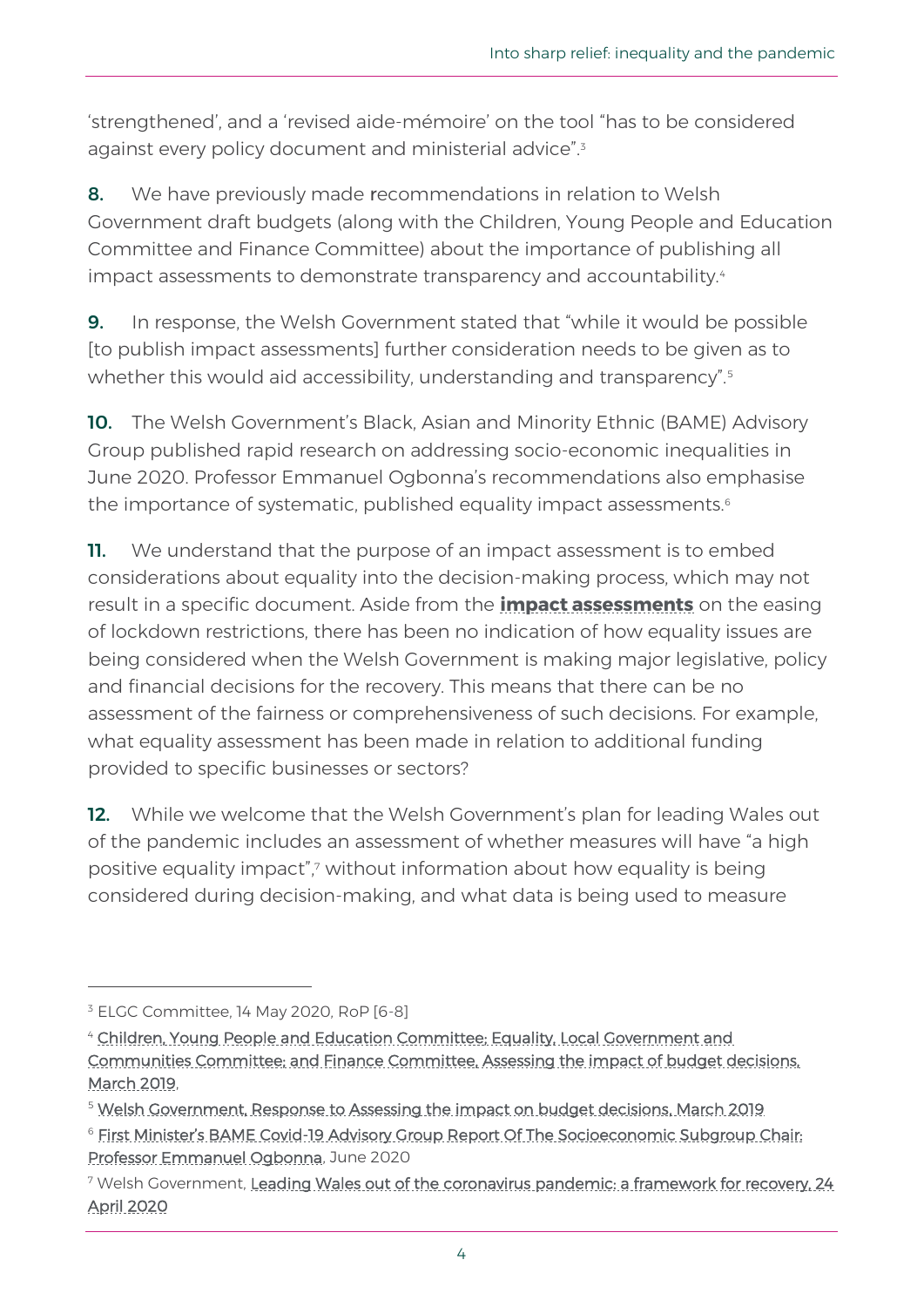actual outcomes, it will be very difficult to demonstrate what a "high equality impact" means in practice.

13. We note in their latest correspondence to us, the Welsh Government have stated that "further impact assessments relating to coronavirus legislation and guidance will be published on the government website in due course."<sup>8</sup> While this is welcomed, we would like to see further clarity that impact assessments will be published for all major policy and legislative decisions.

**Recommendation 1.** The Welsh Government should ensure that each major policy or legislative decision is accompanied by an effective equality impact assessment, and an analysis of the impact on human rights. Both should be published online and copies sent to this Committee for review.

## Citizen engagement

**14.** Closely linked to robust equality impact assessment processes is meaningful citizen engagement. Our own work has been enriched by engagement with those with lived experience. For example, discussions with people with lived experience led us to consider the support for rough sleepers with substance misuse and mental health disorders.<sup>9</sup>

15. Both the EHRC and Professor Ogbonna's report emphasised the importance of meaningful citizen engagement in planning for recovery. The EHRC said the impact of full and proper engagement and inclusion with people most affected by new laws "cannot be underestimated."<sup>10</sup> And the Professor Ogbonna highlighted the importance of improving BAME representation in decision making to "effect better socio-economic outcomes."11

16. Such engagement leads to better policy making, and reduces the risks of unintended consequences or having to reverse policy decisions. As we have already stated, we are very mindful that at the start of the pandemic decisions had to be made quickly and in unprecedented circumstances. As we move into a recovery period, it is important the Welsh Government and other public bodies do

<sup>&</sup>lt;sup>8</sup> Letter from Minister for Health and Social Services, and Deputy Minister and Chief Whip to ELGC [Committee Chair, 3 August 2020](https://business.senedd.wales/documents/s103807/Correspondence%20from%20the%20Deputy%20Minister%20and%20Chief%20Whip%20regarding%20the%20impact%20of%20Covid-19%20on%20equalitie.pdf)

<sup>9</sup> [ELGC Committee, Rough Sleeping follow up: Mental health and substance misuse services,](https://senedd.wales/laid%20documents/cr-ld12937/cr-ld12937%20-e.pdf)  [December 2019](https://senedd.wales/laid%20documents/cr-ld12937/cr-ld12937%20-e.pdf)

<sup>&</sup>lt;sup>10</sup> [ELGC COV 30 Equality and Human Rights Commission written evidence](https://business.senedd.wales/documents/s102950/ELGC%20COV%2030%20-%20Equality%20and%20Human%20Rights%20Commission.pdf)

<sup>11</sup> First Minister's BAME Covid[-19 Advisory Group Report Of The Socioeconomic Subgroup Chair:](https://gov.wales/sites/default/files/publications/2020-06/first-ministers-bame-covid-19-advisory-group-report-of-the-socioeconomic-subgroup.pdf)  [Professor Emmanuel Ogbonna,](https://gov.wales/sites/default/files/publications/2020-06/first-ministers-bame-covid-19-advisory-group-report-of-the-socioeconomic-subgroup.pdf) June 2020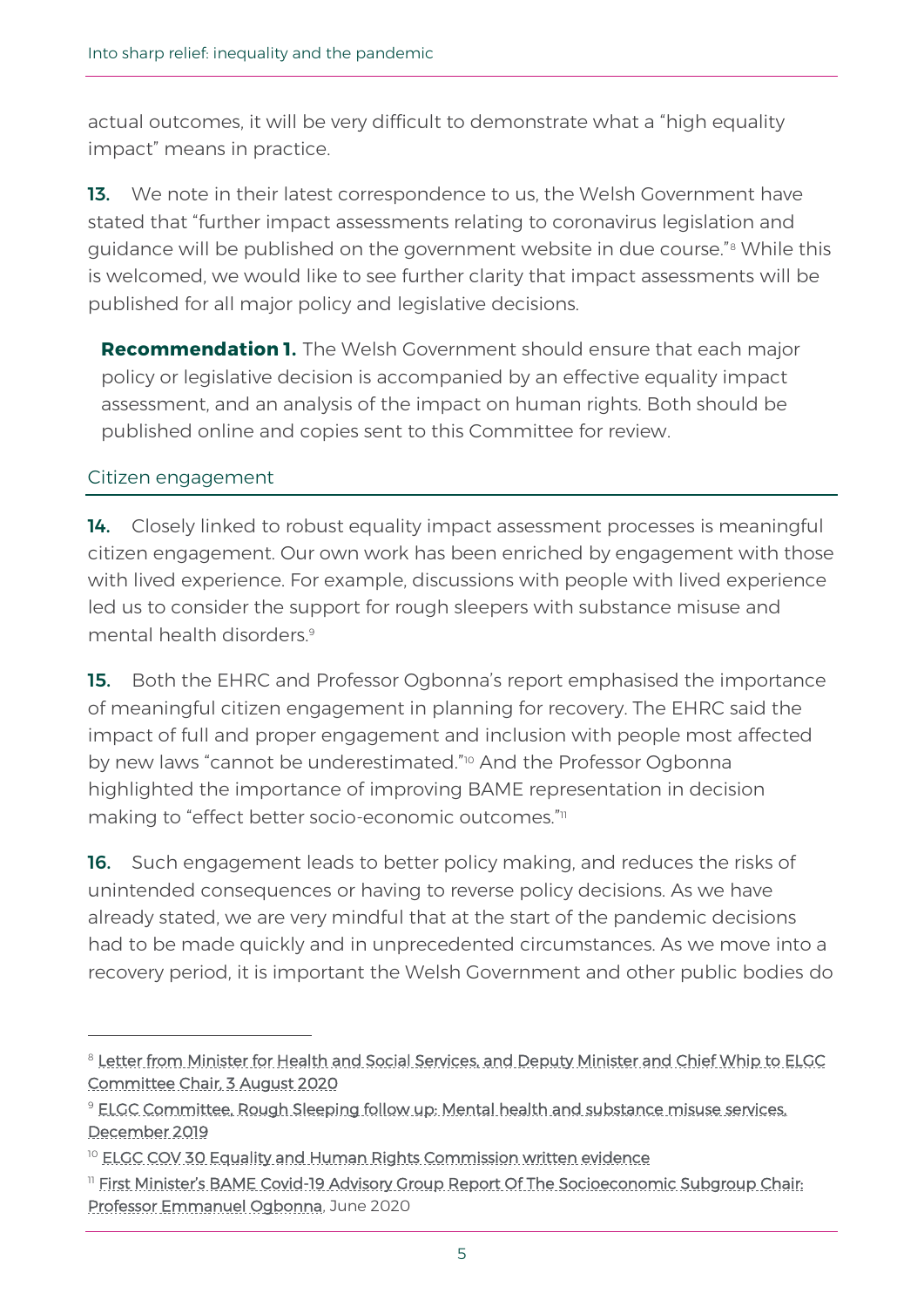meaningful engagement so decisions are informed by lived experience to make sure that existing equalities are not entrenched, but addressed.

17. One of the positive elements of the response so far has been the Welsh Government's willingness to engage with stakeholders and partners. There have been regular meetings between organisations, officials and Ministers, with examples of policy being directly informed by these discussions.<sup>12</sup> We very much welcome this, and hope this sort of partnership working can be built upon in the future. But while engaging with these groups and professionals working in the relevant field or sector is important, it must also be complimented by meaningful and purposeful citizen engagement.

**18.** We believe implementing recommendation 1 would help evidence and provide assurances to us, that meaningful engagement is happening. Impact assessments are a "key tool" to show engagement has informed decisions, and has not merely ticked a box. 13

## Data

19. During the pandemic it has become clear that the data available is not of sufficient quality in terms of public sector employment, or health outcomes. This was noted by Professor Ogbonna's research in relation to ethnicity:

> "Data on ethnicity across all health and social care services and many other public services is poor. The NHS Electronic Staff Record (ESR) holds ethnicity data on 85% of employees, but only 63% of medical and dental staff. Many healthcare records also do not record the ethnicity of the patient. This deficit interferes with the accuracy of most analyses relating to health outcomes or to NHS staff by ethnic group.

> For other analyses of ethnicity data, comparisons with 2011 census data are widely made but this is known to be out of date with demographic changes since 2011. Initial reporting of Covid-19 deaths in confirmed hospitalised cases through the Welsh Clinical Portal (WCP) surveillance e-Form in Wales did not record ethnicity." 14

<sup>&</sup>lt;sup>12</sup> ELGC Committee, 30 June 2020, RoP [52]

<sup>&</sup>lt;sup>13</sup> [ELGC COV 30 Equality and Human Rights Commission written evidence](https://business.senedd.wales/documents/s102950/ELGC%20COV%2030%20-%20Equality%20and%20Human%20Rights%20Commission.pdf)

<sup>&</sup>lt;sup>14</sup>First Minister's BAME Covid-19 Advisory Group Report Of The Socioeconomic Subgroup Chair: [Professor Emmanuel Ogbonna,](https://gov.wales/sites/default/files/publications/2020-06/first-ministers-bame-covid-19-advisory-group-report-of-the-socioeconomic-subgroup.pdf) June 2020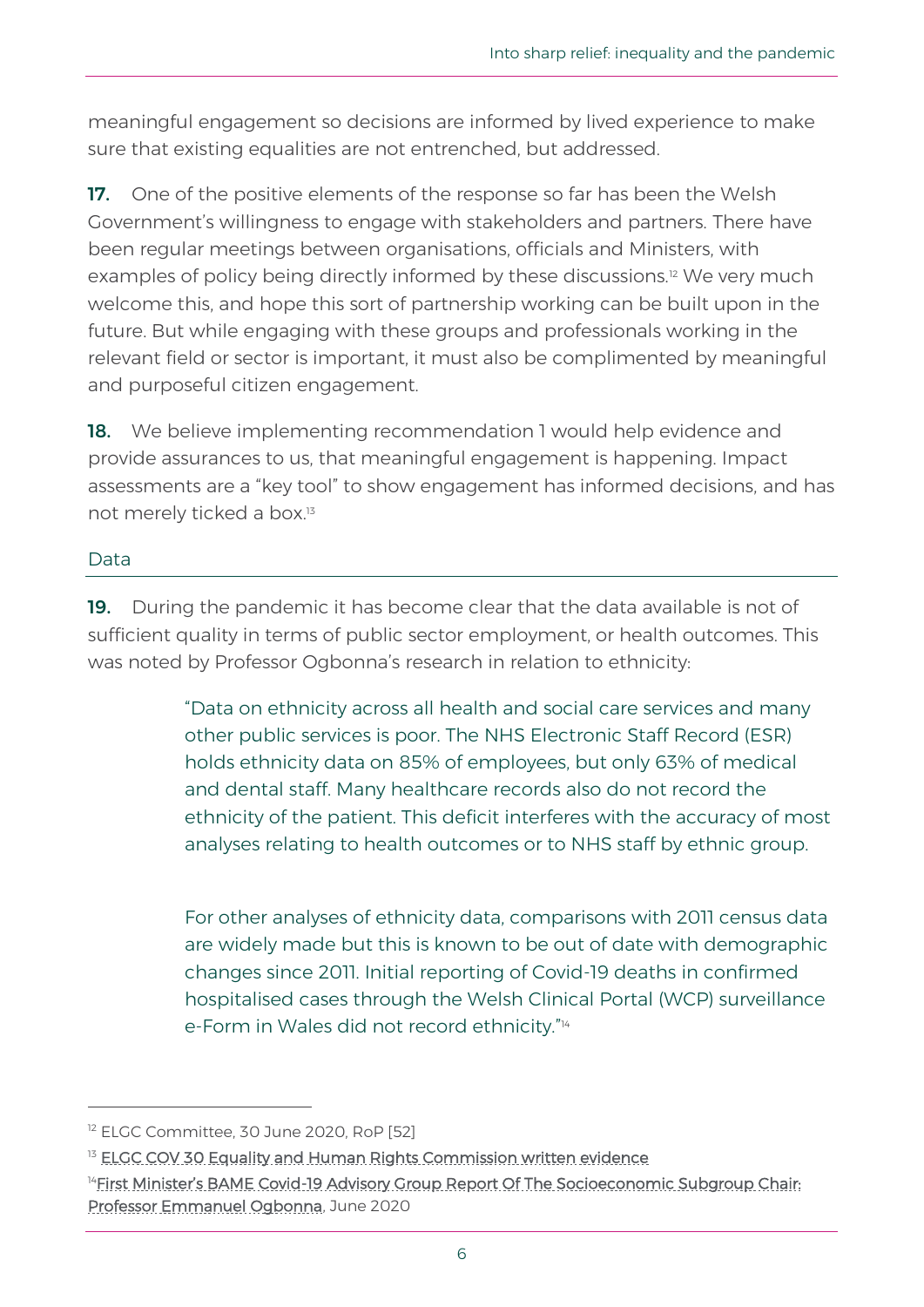20. We welcome the publication of the BAME Advisory Group's **[workplace risk](https://gov.wales/covid-19-workforce-risk-assessment-tool)  [assessment for health and social care staff](https://gov.wales/covid-19-workforce-risk-assessment-tool)**, but without knowing key equality data about high exposure workforces, such measures may be undermined.

21. Respondents to our inquiry also noted the lack of equality data in relation to disability. For instance, the National Autistic Society highlighted that while **[evidence](https://www.cqc.org.uk/news/stories/cqc-publishes-data-deaths-people-learning-disability)** from England shows a 134% increase in the number of deaths of those with a learning disability and/or autism in older people, there is no comparable data for Wales. <sup>15</sup>

22. On 14 May, the Deputy Minister and Chief Whip acknowledged the gaps in data collection in relation to health, saying that "mortality data often—it informs decisions, contributing to a body of evidence, but we don't necessarily have the full data that we need."<sup>16</sup> We welcome her letter to the Home Secretary urging the UK Government to include ethnicity on death certificates, and her request to the Office for National Statistics ("ONS") to extend the data they publish on deaths by occupation to include key data for Wales.<sup>17</sup>

23. In her letter to us on 30 June, the Deputy Minister stated that "Islince 6 May, Public Health Wales (PHW) has included ethnicity and key worker status as a field in their Covid-19 rapid mortality surveillance enhanced reporting system", although "[a]round 30% of the deaths notified via the PHW surveillance system did not have ethnicity recorded". <sup>18</sup> However this data does not appear to be available on the **[PHW Rapid COVID-19 Surveillance dashboard](https://public.tableau.com/profile/public.health.wales.health.protection#!/vizhome/RapidCOVID-19virology-Public/Headlinesummary)**.

24. The public sector equality duties place obligations on the majority of Welsh public bodies to do things like produce equality objectives, undertake impact assessments, engage with affected groups and collect equality data (among others).

25. In 2018 we recommended that the Welsh Government review the effectiveness of the public sector equality duties, particularly in relation to the collection and publication of equality employment data.<sup>19</sup>

<sup>&</sup>lt;sup>15</sup> [ELGC COV 25 National Autistic Society Cymru - written evidence](https://business.senedd.wales/documents/s102382/ELGC%20COV%2025%20-%20National%20Autistic%20Society%20Cymru.pdf)

<sup>16</sup> ELGC Committee, 14 May 2020, RoP [24]

<sup>&</sup>lt;sup>17</sup> [Letter from Deputy Minister and Chief Whip to Rt Hon Priti Patel MP, 12 May 2020](https://business.senedd.wales/documents/s102082/Paper%203.pdf)

<sup>&</sup>lt;sup>18</sup> [Letter from Deputy Minister and Chief Whip to ELGC Committee Chair, 30 June 2020](https://business.senedd.wales/documents/s103345/Paper%205.pdf)

<sup>&</sup>lt;sup>19</sup> [ELGC Committee, Work it out: Parenting and Employment in Wales, July 2018](https://senedd.wales/laid%20documents/cr-ld11669/cr-ld11669-e.pdf)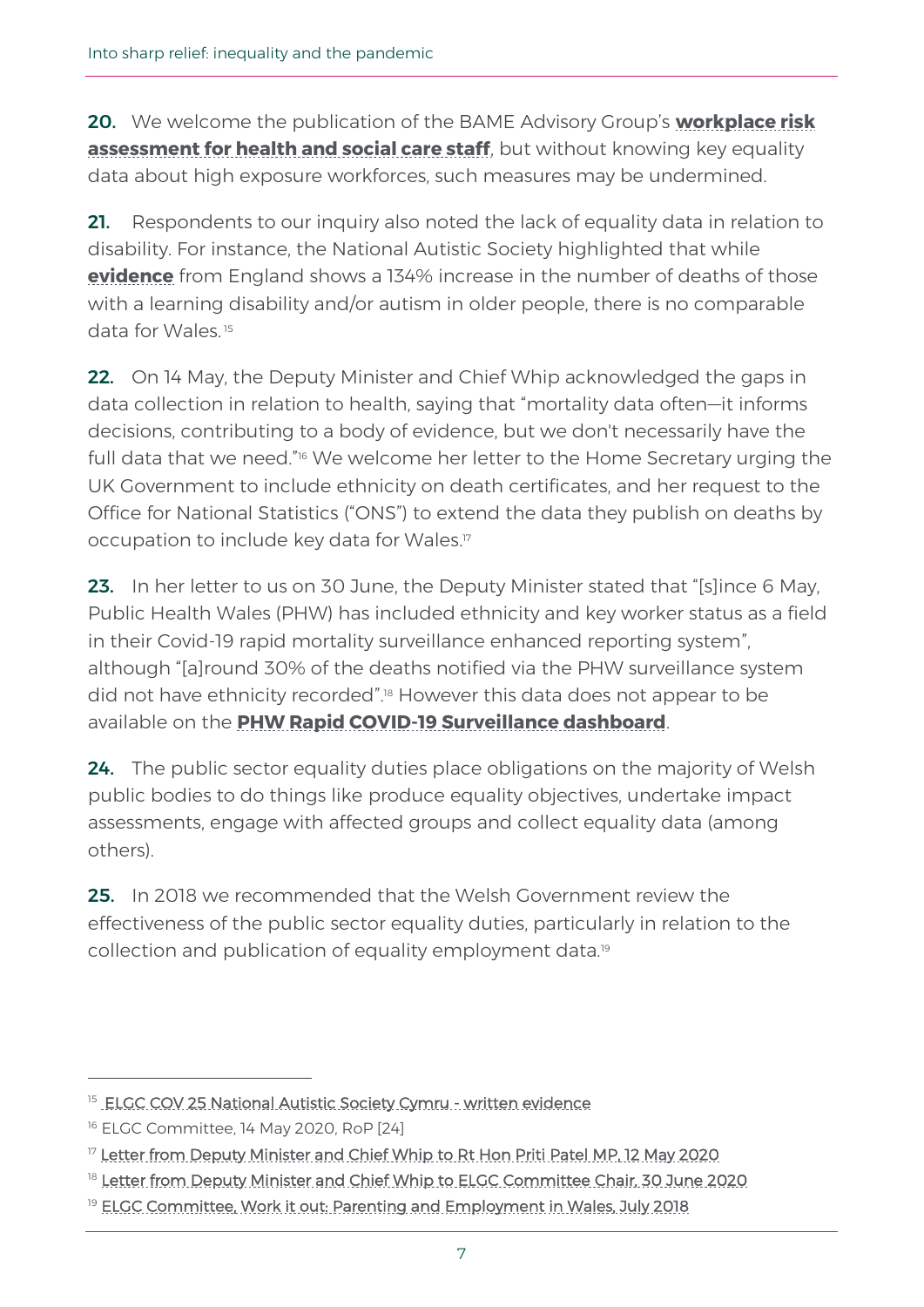**26.** In response to our recommendations about the public sector equality duties in 2018, the Welsh Government stated that it was:

> "actively considering the recommendations, several of which relate directly or indirectly to the need to review the Welsh Public Sector Equality Duty (PSED) regulations and reporting arrangements in Wales.

The Leader of the House and Chief Whip, Julie James AM, in her capacity as Minister with responsibility for equalities has oversight of the review [..] Officials will continue working closely with the Equality and Human Rights Commission (EHRC), the regulator of the PSED, to consider the outcomes and monitoring arrangements of the review.

This will ensure that future reporting arrangements are robust and ensure that the way listed bodies publish their data is transparent, userfriendly and accessible. This will be in line with our desire to promote the principles of open data across Welsh public bodies."<sup>20</sup>

27. Professor Emmanuel Ogbonna's report also recommends the immediate improvement in the quality of recording ethnicity data in the NHS and across health and social care services. He also recommends improvements to data gathering and linkage on different types of mortality, disaggregated by different protected characteristics, including ethnicity.<sup>21</sup>

**28.** The lack of quality equality data, particularly in the NHS, is particularly concerning. Without being able to identify people at higher risk of coronavirus due to their ethnicity, disability or health conditions, workplace risk assessments are likely to be less effective. Similarly, data on coronavirus cases and deaths is critical for decision-making and planning.

**29.** As noted by a number of respondents, the public sector equality duties lack enforcement powers, which will be all the more important in a time when inequalities are stark and widening.

**Recommendation 2.** The Welsh Government should take immediate action to improve the quality of recording of ethnicity and disability employment data across health and social care services.

<sup>&</sup>lt;sup>20</sup> Welsh Government, Response to Work it Out: Parenting and Employment in Wales, September [2018](http://www.assembly.wales/laid%20documents/gen-ld11734/gen-ld11734-e.pdf)

<sup>&</sup>lt;sup>21</sup> First Minister's BAME Covid-19 Advisory Group Report Of The Socioeconomic Subgroup Chair: [Professor Emmanuel Ogbonna,](https://gov.wales/sites/default/files/publications/2020-06/first-ministers-bame-covid-19-advisory-group-report-of-the-socioeconomic-subgroup.pdf) June 2020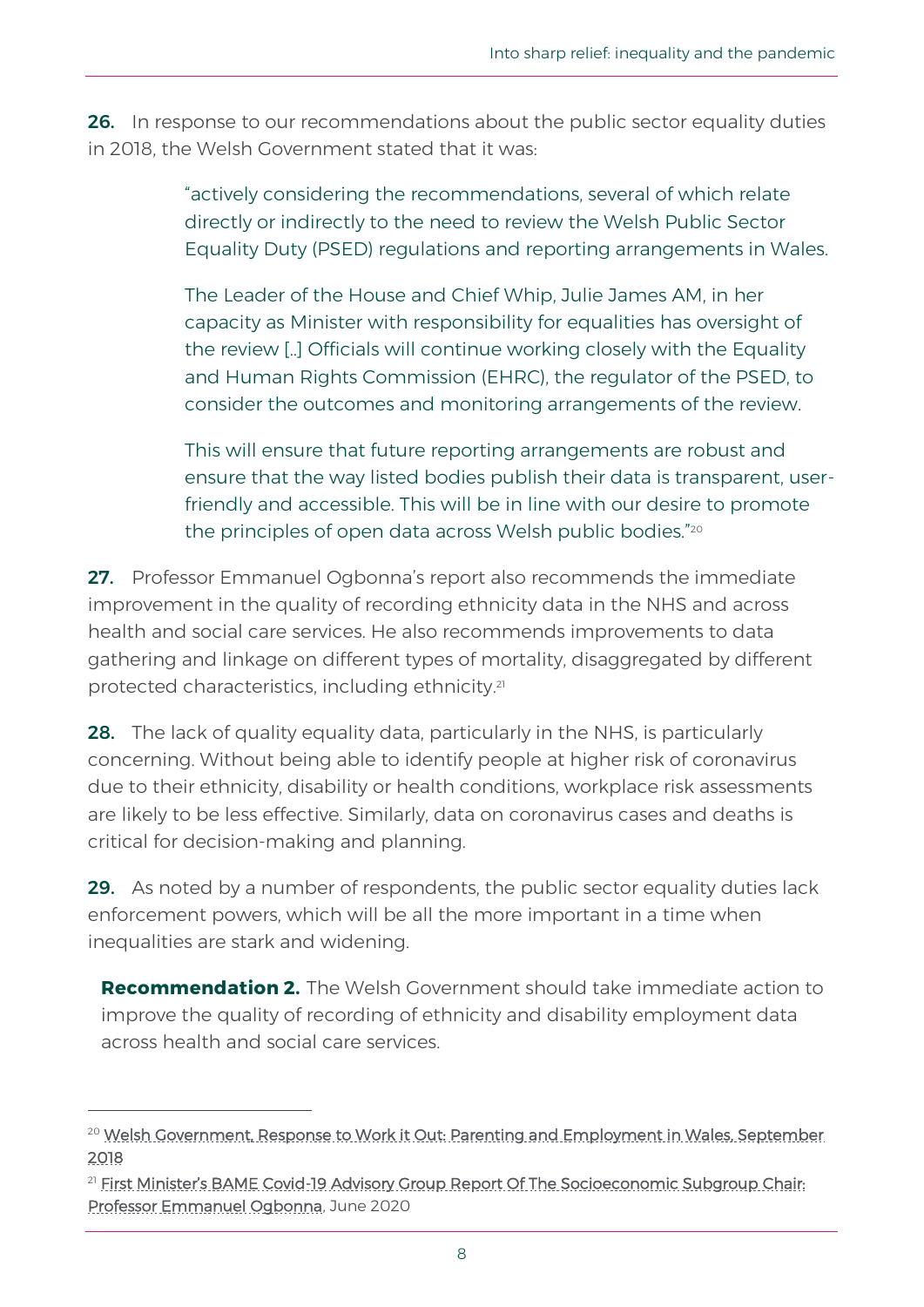**Recommendation 3.** The Welsh Government should improve data gathering and publication on coronavirus cases and health outcomes disaggregated by sex, ethnicity, disability and key worker status. This should include where necessary, identifying alternative methods of collection and new data sources.

**Recommendation 4.** The Welsh Government should accelerate the review of the Welsh public sector equality duties, focusing on strengthening enforcement and the collection of employment data.

## Human rights

**30.** During the emergency phase of the pandemic, the Welsh Government had to make many decisions that restricted human rights to liberty, family life and a fair hearing, among others, to protect the right to life. The measures taken to protect the UK population from coronavirus were called "the most wide ranging restrictions on civil liberties for at least 75 years".<sup>22</sup>

**31.** Under international human rights law, public health is as an acceptable reason to curtail these rights, as long as it is necessary and proportionate. The Welsh **[public health regulations](https://gov.wales/sites/default/files/publications/2020-07/the-health-protection-coronavirus-restrictions-no-2-wales-regulations-2020.pdf)** require Welsh Ministers to keep the proportionality of, and the need for, the restrictions and requirements under review every 21 days. However it is not clear from the human rights analyses in the impact assessments how proportionality is being assessed in relation to the ongoing measures such as social care and mental health easements.

**32.** As decisions are beginning to be made in relation to the recovery phase, it is essential that human rights are a core consideration. The UN and **[WHO](https://www.who.int/publications-detail/addressing-human-rights-as-key-to-the-covid-19-response)** are clear that human rights are key to the coronavirus response and the recovery, as they "focus our attention on who is suffering most, why, and what can be done about  $it.$ "23

**33.** The Welsh Government's plan for leading Wales out of the pandemic sets out principles that will be used to examine ways to ease the current restrictions. The final of these seven principles is an assessment of whether the measure will have "a high positive equality impact", but doesn't mention human rights.<sup>24</sup> The equivalent plan for Scotland commits to "protect those most at risk and

<sup>&</sup>lt;sup>22</sup> Joint Committee on Human Rights, Chair's Briefing Paper, The Health Protection (Coronavirus, [Restrictions\) \(England\) Regulations 2020 & The Lockdown Restrictions, 8 April 2020](https://publications.parliament.uk/pa/jt5801/jtselect/jtrights/correspondence/Chairs-briefing-paper-regarding-Health-Protection-Coronavirus-Restrictions-England-Regulation-2020.pdf)

<sup>&</sup>lt;sup>23</sup> [United Nations, COVID-19 and Human Rights, April 2020](https://www.un.org/sites/un2.un.org/files/un_policy_brief_on_human_rights_and_covid_23_april_2020.pdf)

<sup>&</sup>lt;sup>24</sup> Welsh Government, Leading Wales out of the coronavirus pandemic: a framework for recovery, [April 2020](https://gov.wales/leading-wales-out-coronavirus-pandemic-html)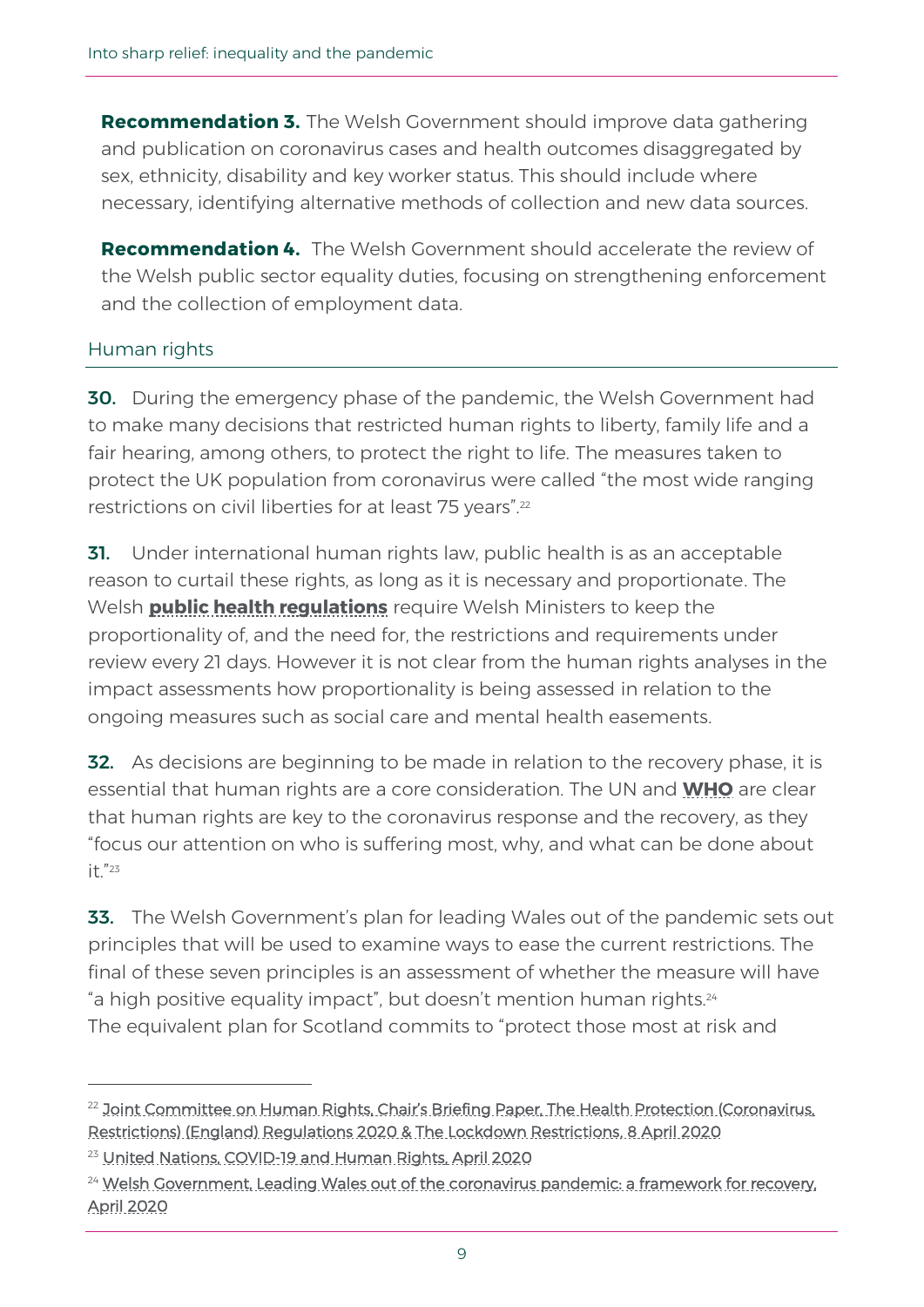protect human rights". The Scottish four-part assessment framework includes consideration of both human rights implications and equality impacts.<sup>25</sup>

**34.** We know that the Welsh Government has committed to human rights instruments through domestic legislation, including the UN Convention on the Rights of the Child, and is looking to incorporate more. The Deputy Minister noted that "this very key question about human rights underpinning the way we move out of the COVID-19 pandemic was at the forefront".<sup>26</sup>

**35.** While we welcome the Welsh Government's [assessments](https://gov.wales/equality-impact-assessments-coronavirus) of the human rights implications of the easing of lockdown restrictions published from 29 June onwards, we reiterate our earlier concern that the assessment does not address the existing measures that remained unchanged. For example, the continuation of the relaxation of duties on the Mental Health Tribunal for Wales have a significant impact on the right to a fair hearing, but the Welsh Government has not published an assessment of why this measure is still a proportionate restriction. This issue is explored in further detail in the next chapter.

36. As the public health emergency phase becomes less acute, the Welsh Government must articulate why some of the continuing restrictions are still proportionate.

**Recommendation 5.** The Welsh Government should articulate the necessity and proportionality of all existing restrictions in its human rights analysis published alongside each 21 day review.

## **Older people**

37. On 21 May the Older People's Commissioner for Wales called for the Welsh Government to be investigated by the EHRC over concerns that older people's human rights may have been breached, both in care homes and more widely.<sup>27</sup> Subsequently, on 21 July the Commissioner and the EHRC issued a statement saying they are working together to "consider whether the Welsh Government and public bodies in Wales have met their responsibilities to uphold the human rights of older people."<sup>28</sup> We welcome this work and await the findings.

<sup>25</sup> [Scottish Government, Coronavirus: framework for decision making, April 2020](https://www.gov.scot/publications/coronavirus-covid-19-framework-decision-making/pages/6/)

<sup>26</sup> ELGC Committee, 14 May 2020, RoP [75]

<sup>&</sup>lt;sup>27</sup> [Older People's Commissioner for Wa](https://www.olderpeoplewales.com/en/news/news/20-05-21/Commissioner_calls_for_investigation_on_older_people_s_rights.aspx)les statement, 21 May 2020

<sup>&</sup>lt;sup>28</sup> Joint Statement by the Older People's Commissioner for Wales and Equality and Human Rights [Commission in Wales; 21 July 2020](https://www.olderpeoplewales.com/en/news/news/20-07-21/Joint_Statement_by_the_Older_People_s_Commissioner_for_Wales_and_Equality_and_Human_Rights_Commission_in_Wales.aspx)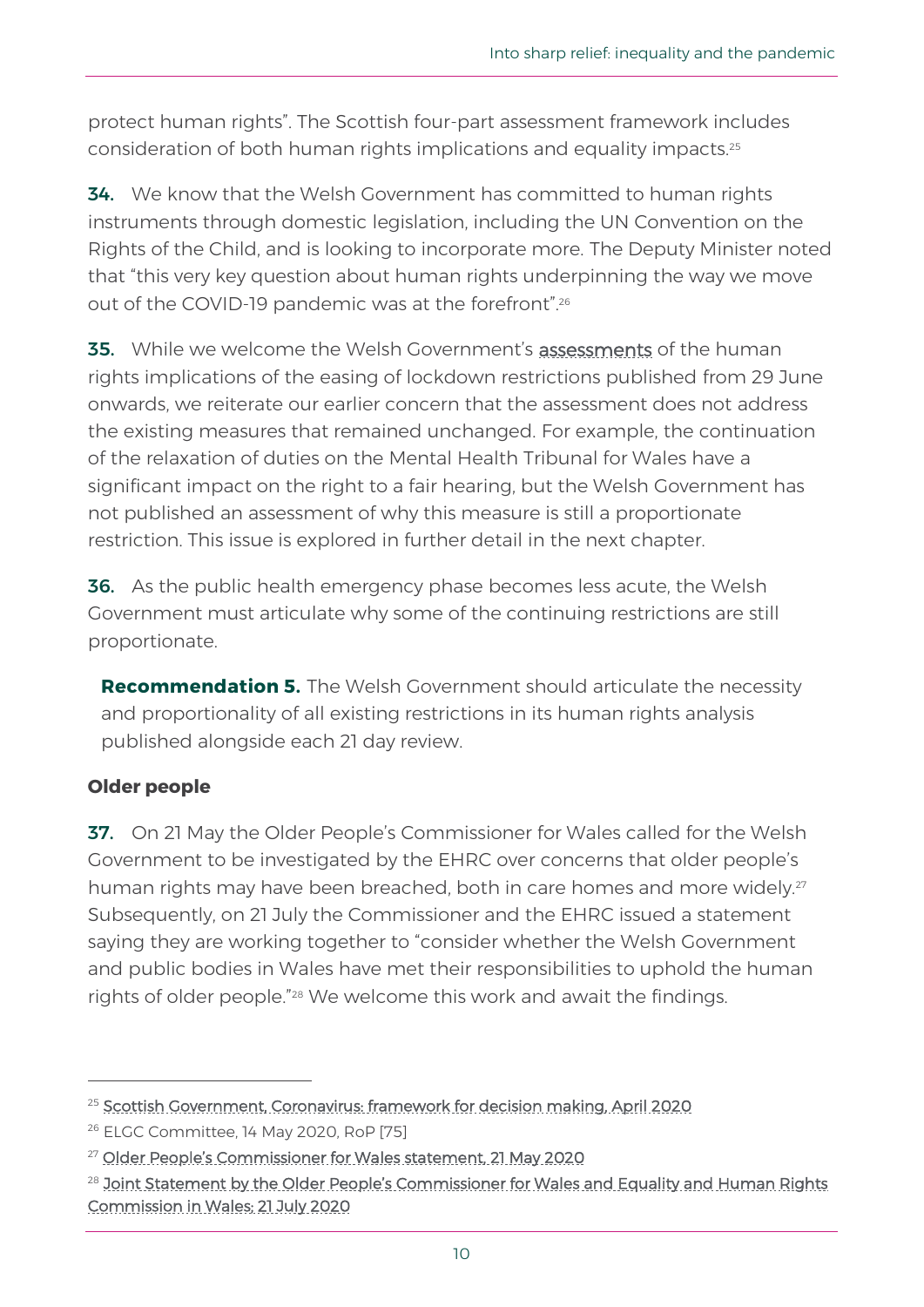**38.** At the start of the pandemic there were concerning incidents where older and vulnerable people felt pressured into signing Do Not Attempt Resuscitation / CPR notices. This led to people feeling that their lives "weren't worth anything."<sup>29</sup> This is a sign of how decisions (including those explored in the next section) can cause people to feel that their lives are worth less than others in society. We are pleased that mitigations have now been put in place so that such blanket communications will not be issued, but it is an example of how lessons from the early days of the pandemic must be learnt, so such distressing events do not happen again.

# The emergency relaxations of social care and mental health duties must be reversed

**39.** The UK Coronavirus Act 2020 gave the Welsh Government powers to relax certain duties (among other things), which means that:

- local authorities do not currently have to carry out needs assessments for adults and adult carers, and no longer have a duty to meet adults' eligible care and support needs, nor adult carers needs for support;
- local authorities also currently do not have a duty to carry out a financial impact assessment, in which usually a means test would be applied to determine how much they had to contribute to their care; and
- the Mental Health Tribunal for Wales is not currently required to have at least three members to constitute a tribunal, and in specified circumstances cases may be determined without a hearing where this may be impractical, or where it would be detrimental to the health of the patient.

40. Many respondents to our inquiry, including the Older People's Commissioner<sup>30</sup> and EHRC<sup>31</sup> expressed serious concern that these 'easements' were still 'switched on' in Wales. The aim of the easements was to reduce the pressure on NHS and local authority resources, but it is unclear as to why they are still necessary.

<sup>29</sup> ELGC Committee, 16 June 2020, RoP [120]

<sup>30</sup> ELGC Committee, 16 June 2020, RoP [196]

<sup>&</sup>lt;sup>31</sup> ELGC Committee, 16 June 2020, RoP [9]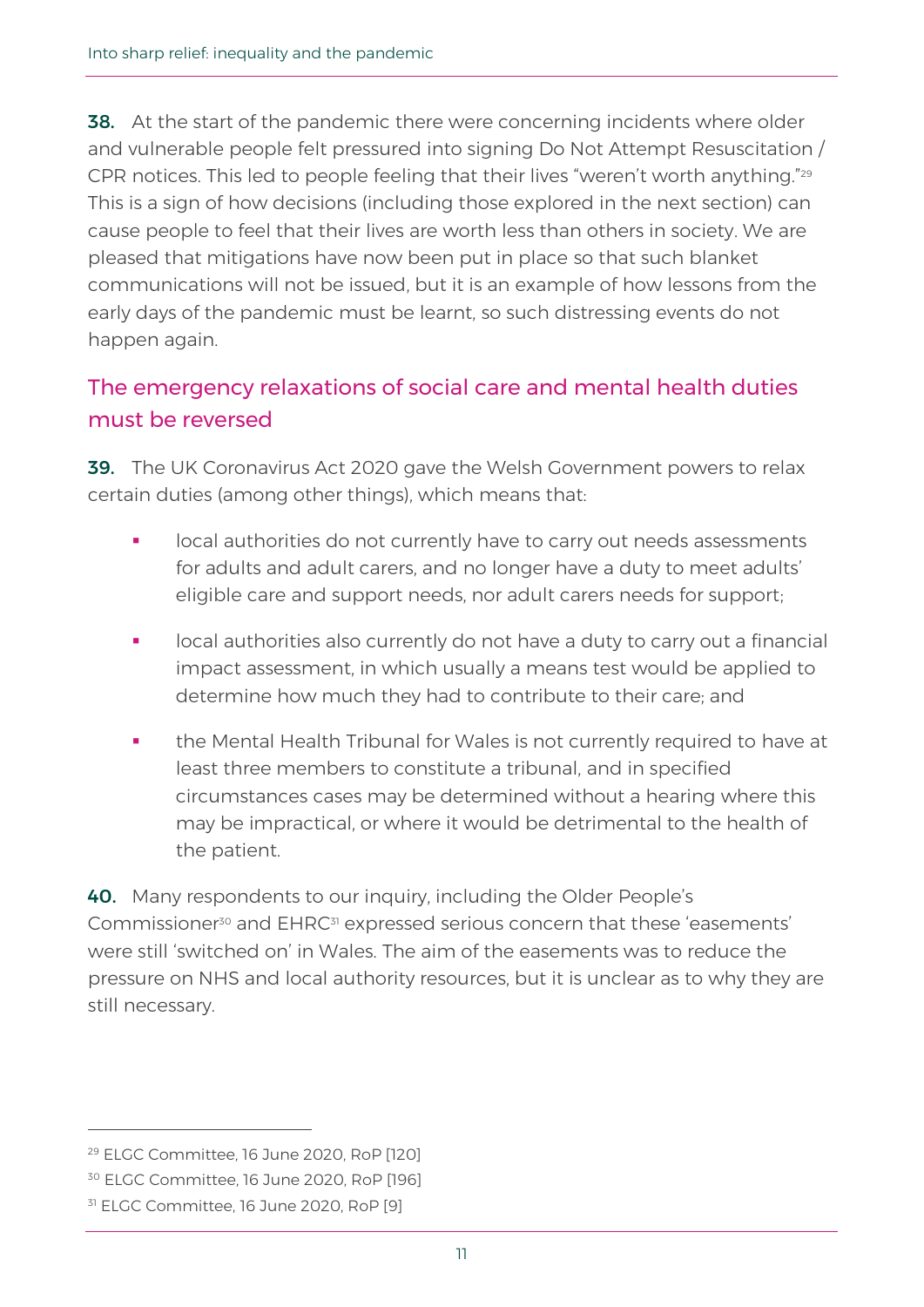41. The WLGA stated that "if we get past the winter without a second wave" this element of the legislation could be repealed.<sup>32</sup> They also said they were not "aware of any local authority that actually needed to use those powers", partly because authorities had worked closely with the voluntary sector and community groups to "develop workarounds".<sup>33</sup>

42. The EHRC told us that 'very few' local authorities have formal stops to services, but "anecdotal evidence suggests that people are getting a reduced or diminished service".<sup>34</sup> The Welsh Government told the Health, Social Care and Sport Committee that they understand 460 care packages, out of 23,000 had been reduced or withdrawn<sup>35</sup>

43. The easements in social care disproportionately affect older and disabled people. The fact they are still in place sends a powerful message to those groups of people that the fulfilment of their care needs is seen as non-essential. We also note that similar requirements have not been relaxed for children and young people's support. Alongside the distressing issues around access to treatment, the DNACPR notices, and the experiences of shielding during this period, older and disabled people feel that their lives and needs are 'at the bottom of the list' in terms of public services.

44. In terms of the Mental Health Review Tribunal, the EHRC's legal advice highlights that the Welsh practice directions go further than the English equivalent. While both English and Welsh versions allow for proceedings to take place without a hearing in some circumstances, the Welsh tribunal can do so without the consent of the parties, unlike in England.

45. The EHRC notes that:

"These provisions may have been necessary and proportionate during the immediate response to the Coronavirus pandemic, however they potentially breach the Human Rights Act 1998 and Articles 5 and 6 of the European Convention on Human Rights.

We are particularly concerned that some mental health lawyers have told Mind that hospitals are not introducing processes quickly enough to facilitate electronic disclosure of notes or even telephone contact

<sup>32</sup> ELGC Committee, 16 July 2020, RoP [48]

<sup>33</sup> ELGC Committee, 16 July 2020, RoP [67]

<sup>&</sup>lt;sup>34</sup> [ELGC COV 30 Equality and Human Rights Commission written evidence](https://business.senedd.wales/documents/s102950/ELGC%20COV%2030%20-%20Equality%20and%20Human%20Rights%20Commission.pdf)

<sup>35</sup> Health, Social Care and Sport Committee, 16 July 2020, RoP [165]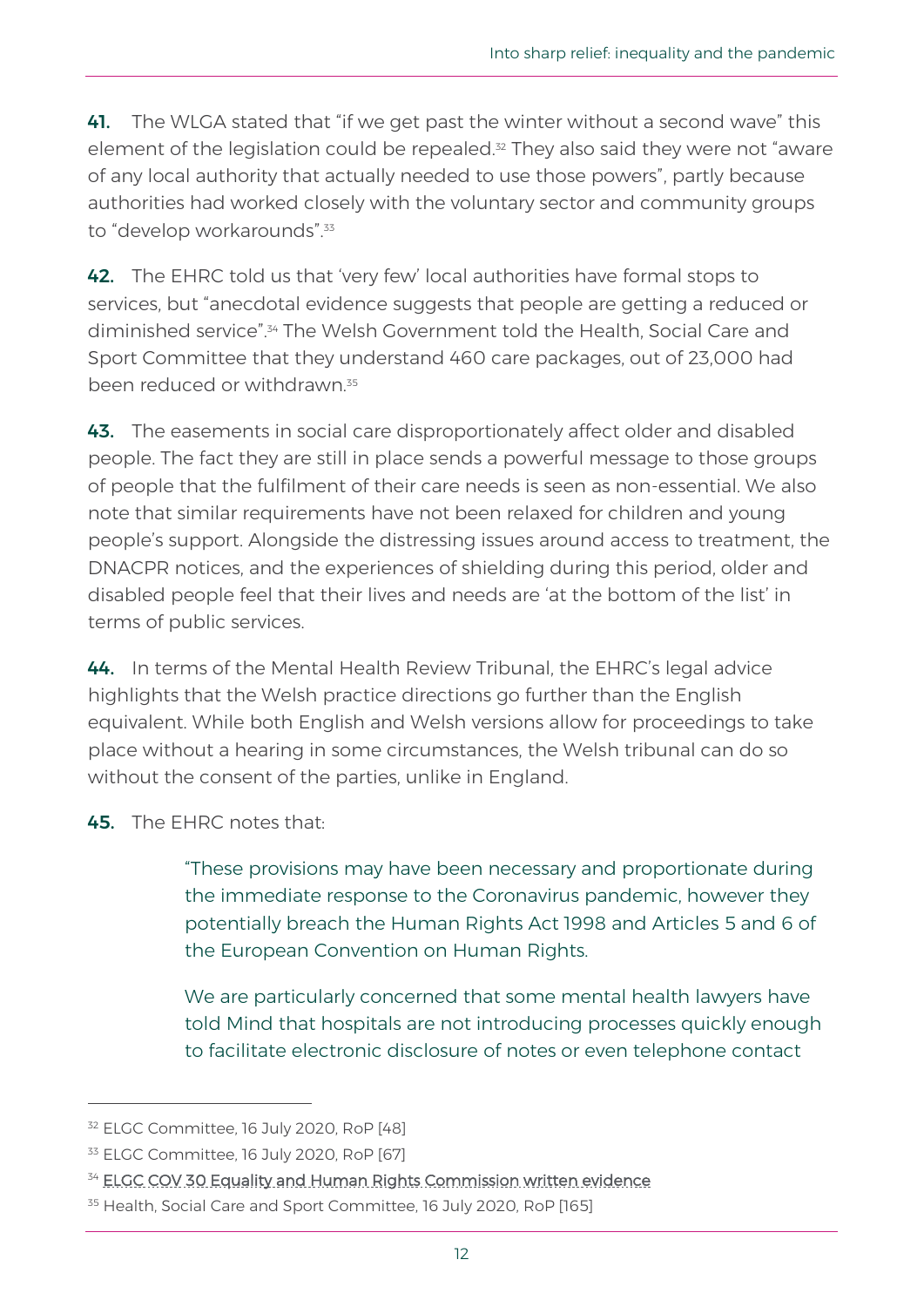## with lawyers. Access to legal representation is an essential element of Article 6 for individuals detained under the Mental Health Act 1983."36

46. These hearings are usually held in hospitals which already have infection control protocols. It is possible for arrangements to be made for face to face hearings which allow for 2 metre social distancing and/or for hybrid hearings where the Panel have a video link to the individual, their legal representative and nurse who are at the hospital. This possibility is likely to show that interference with human rights is neither proportionate nor necessary." $^{\mathrm{37}}$ 

47. The EHRC also note that the changes to the Tribunal put disabled people at a greater disadvantage. Ethnic Minorities and Youth Support Team Wales (EYST) note that BAME groups are also likely to be disproportionately affected.<sup>38</sup> We are aware of reports of people being discharged from mental health units in Wales and told to seek re-referral after the pandemic.<sup>39</sup> Alongside the additional relaxations on mental health duties, people could be detained unnecessarily or released without the right support, which has implications for people's human right to liberty, and even their right to protection of their life.

48. During the passage of the Coronavirus Act, the EHRC recommended that the relaxation of safeguards on detention must only extend as far as absolutely required, both in time and scope, and should be regularly monitored and adjusted.<sup>40</sup>

49. It is clear that these easements have a disproportionate and unnecessarily negative effect on equality and human rights in Wales, and should be reversed. We do not believe the easements should be kept in place in case of a second spike over the winter, and believe the Welsh Government should ensure that local authorities have all the necessary support and resources to ensure that no care packages are removed or reduced.

<sup>&</sup>lt;sup>36</sup> [ELGC COV 30 Equality and Human Rights Commission written evidence](https://business.senedd.wales/documents/s102950/ELGC%20COV%2030%20-%20Equality%20and%20Human%20Rights%20Commission.pdf)

<sup>&</sup>lt;sup>37</sup> [ELGC COV 30 Equality and Human Rights Commission written evidence](https://business.senedd.wales/documents/s102950/ELGC%20COV%2030%20-%20Equality%20and%20Human%20Rights%20Commission.pdf)

**<sup>38</sup> [ELGC COV 17 EYST written evidence](http://abms/documents/s101492/ELGC%20COV%2017%20-%20Ethnic%20Minorities%20Youth%20Support%20Team.pdf)** 

<sup>&</sup>lt;sup>39</sup> [BBC News, Mental health patients discharged 'against guidance', 20 May 2020](https://www.bbc.co.uk/news/uk-wales-52729237)

<sup>&</sup>lt;sup>40</sup> EHRC, Letter to Prime Minister on human rights and equality considerations in responding to [the coronavirus pandemic, 19 March 2020](https://www.equalityhumanrights.com/sites/default/files/briefing-letter-to-government-covid-19-coronavirus-19-march-2020.pdf)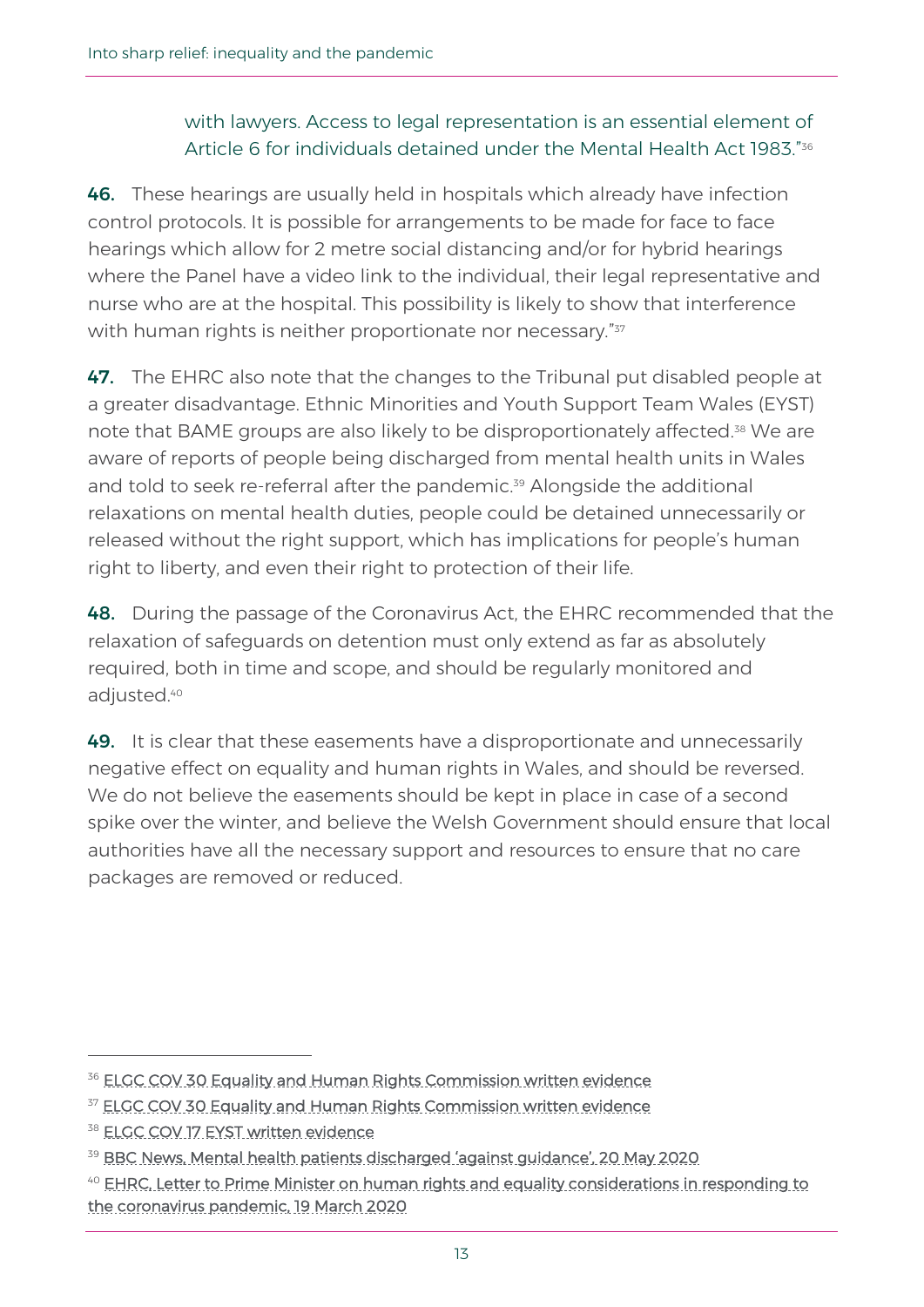**Recommendation 6.** The Welsh Government should:

- **•** immediately 'switch off' the measures in the Coronavirus Act 2020 which relax social care and mental health duties; and
- publish data on the number of people affected by these measures, disaggregated by protected characteristics.

# Public services should be targeted at those who need them the most

50. **[Nearly a quarter](https://statswales.gov.wales/Catalogue/Community-Safety-and-Social-Inclusion/Poverty/peopleinrelativeincomepoverty-by-familytype)** of people in Wales live in poverty. People from certain ethnic groups, children, disabled people, carers, those living in private rented housing or working in certain sectors are all **[more likely to experience](https://www.jrf.org.uk/report/uk-poverty-2019-20)  [poverty](https://www.jrf.org.uk/report/uk-poverty-2019-20). [44% of single parents](https://chwaraeteg.com/wp-content/uploads/2020/05/Trapped-Poverty-amongst-women-in-Wales-today.pdf)** live in poverty in Wales.

51. **[ONS data](https://www.ons.gov.uk/peoplepopulationandcommunity/birthsdeathsandmarriages/deaths/bulletins/deathsinvolvingcovid19bylocalareasanddeprivation/deathsoccurringbetween1marchand31may2020#welsh-index-of-multiple-deprivation)** has shown that people in the most deprived areas of Wales are twice as likely to die with coronavirus than those in the least deprived areas. Lower paid workers are also more likely to work in sectors that are shut down, and less likely to be able to work at home.

**52.** People living in poorer areas are also more likely to have health conditions that put them at higher risk of complications from coronavirus, such as lung cancer and chronic obstructive pulmonary disease (COPD), diabetes, obesity, and cardiovascular disease.

53. Some of these can be influenced through behavioural changes (like smoking), but others are linked to pollution. The Royal College of Physicians highlighted that both indoor and outdoor air quality alongside overcrowding has an impact on the spread of the virus.<sup>41</sup> These are factors where poverty plays a part.

**54.** The prevalence and impact of poverty in Wales has been an area of significant concern both for us, and our predecessor Committee. We have repeatedly made the case for the need for a cross cutting, comprehensive tackling poverty strategy with clear targets, deliverables and milestones which progress can be assessed against. The Welsh Government has rejected this recommendation on two separate occasions.<sup>42</sup>

**55.** The devasting impact of the pandemic on the most deprived communities in Wales makes the case even stronger for such a strategy, which is based on an

<sup>41</sup> [ELGC COV 28 Royal College of Physicians written evidence](https://business.senedd.wales/documents/s102385/ELGC%20COV%2028%20-%20Royal%20College%20of%20Physicians.pdf)

<sup>&</sup>lt;sup>42</sup> [Welsh Government response to Communities First, lessons learnt report, October 2017;](https://senedd.wales/laid%20documents/gen-ld11240/gen-ld11240-e.pdf) and [Welsh Government to response Making the economy work for people on low incomes, July 2018](http://www.assembly.wales/laid%20documents/gen-ld11655/gen-ld11655-e.pdf)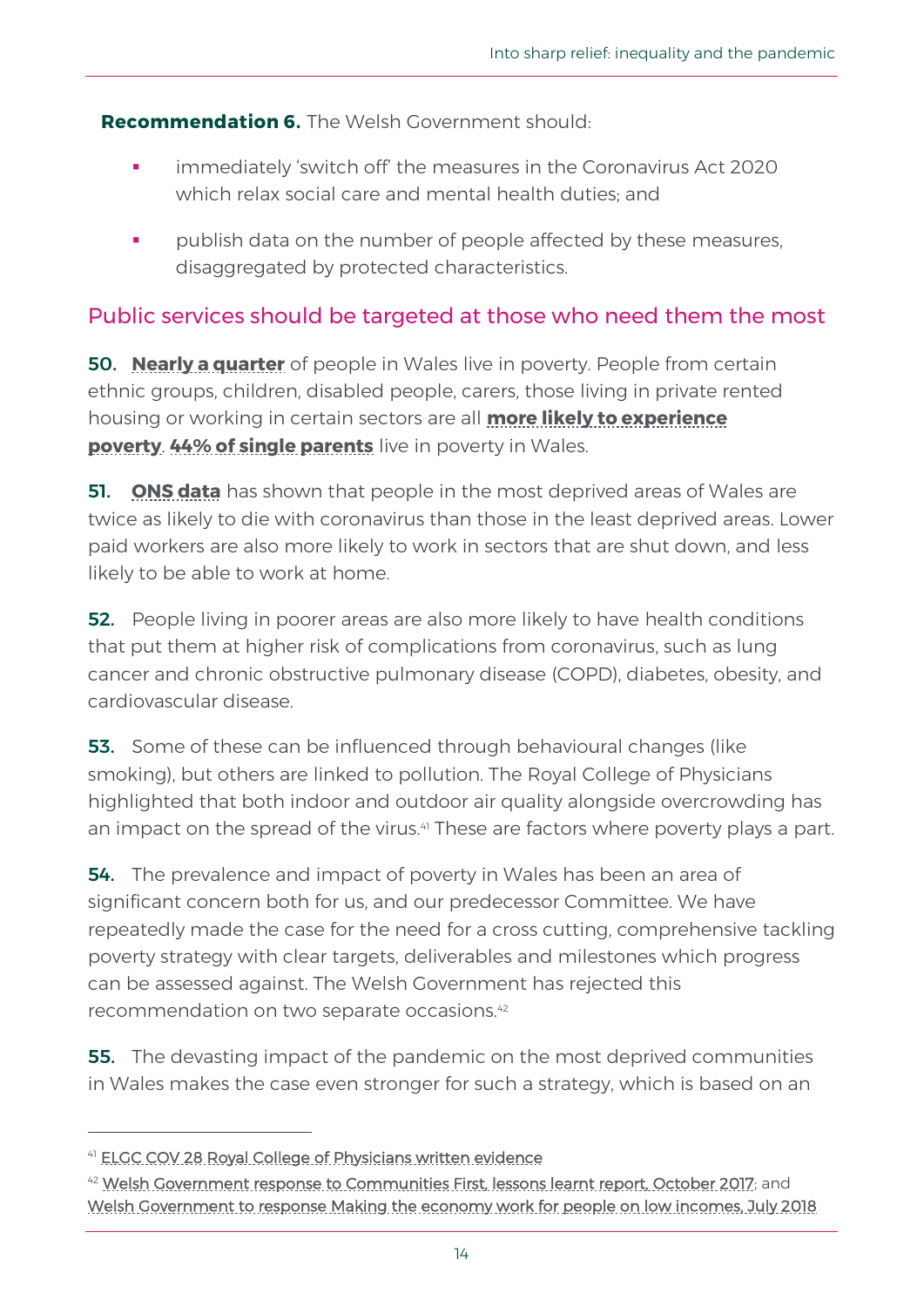outcomes-based delivery model, enabling communities and citizens to build on individual and community assets to help tackle inequality. Decisions should be based on real and meaningful citizen engagement.

**56.** Accompanying such a strategy must be clear accountability and leadership. Without this there will continue to be drift in this area, with no clear leadership to drive forward the necessary changes. The inequalities that have been laid starkly bare by this pandemic have to be addressed, and such a strategy is an essential tool.

57. We would also echo the EHRC's views that in moving to recovery, the Welsh Government needs to support any new approaches to tackling inequality with "robust cross government accountability structure and resources for delivery…."<sup>43</sup> A strategy alone though is not enough; it must be supported with sufficient resources, and be effective as a tool in holding the Welsh Government and delivery partners to account.

58. The EHRC recommended that the commencement of the socio-economic duty should be "part of a broad strategic approach" to tackling poverty.<sup>44</sup> The Deputy Minister told us that, although the commencement of the socioeconomic duty has been delayed, it was a 'top priority' for the recovery process.<sup>45</sup> On 16 July 2020, the Deputy Minister committed to commencing the duty on 31 March 2021, <sup>46</sup> which we welcome. We believe the commencement of the duty will play an important role in addressing inequalities in the future. However, until it has been commenced we call on the Welsh Government to adhere to the spirit of the socio-economic duty. We would hope that the Welsh Government supports and encourages other public bodies to do the same, and starts to develop arrangements to monitor this ahead of the commencement of the duty.

**59.** The provision of free school meals is an important tool to mitigate some of the most immediate impacts of poverty. We welcome the Welsh Government's clear commitment to continue to support the provision of free school meals throughout the summer holidays. However, we are aware of concerns about the different methods of delivering this policy across Wales.<sup>47</sup> The Welsh Government

<sup>43</sup> [ELGC COV 30 Equality and Human Rights Commission written evidence](https://business.senedd.wales/documents/s102950/ELGC%20COV%2030%20-%20Equality%20and%20Human%20Rights%20Commission.pdf)

<sup>&</sup>lt;sup>44</sup> [ELGC COV 30 Equality and Human Rights Commission written evidence](https://business.senedd.wales/documents/s102950/ELGC%20COV%2030%20-%20Equality%20and%20Human%20Rights%20Commission.pdf)

<sup>45</sup> ELGC Committee, 14 May 2020, RoP [40]

<sup>46</sup> Welsh Government, [Written Statement: A more Equal Wales](https://gov.wales/written-statement-more-equal-wales-commencing-socio-economic-duty-1) - commencing the socio-economic [duty, 16 July 2020](https://gov.wales/written-statement-more-equal-wales-commencing-socio-economic-duty-1)

<sup>&</sup>lt;sup>47</sup> [ELGC COV 09 Bevan Foundation;](https://business.senedd.wales/documents/s101299/ELGC%20COV%2009%20-%20Bevan%20Foundation.pdf) and ELGC Committee, 16 June 2020 RoP [219]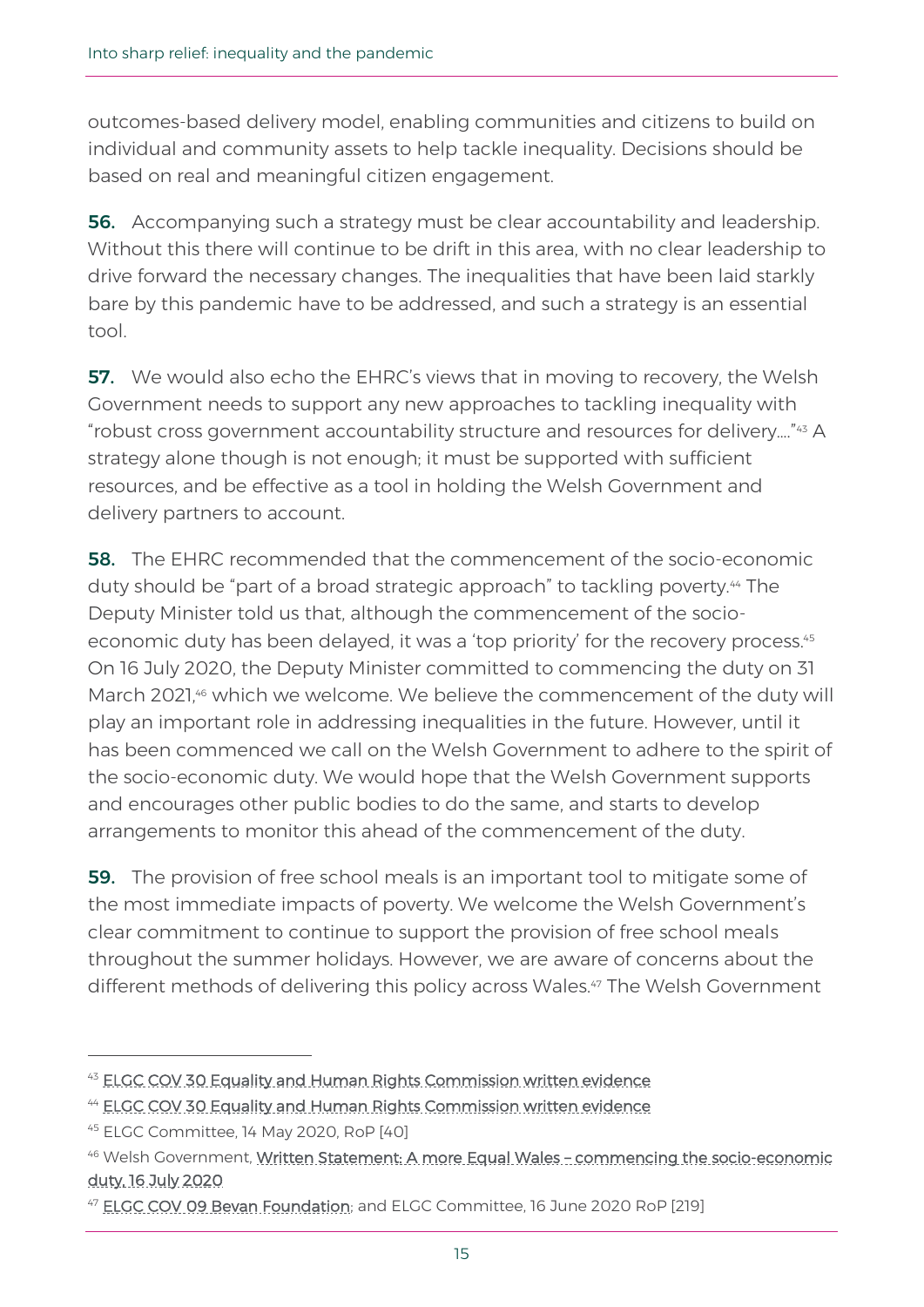has a role in monitoring and reviewing the effectiveness of different methods. This will be particularly important if there are further local or national lockdowns in the coming months.

60. Given the devastating and life-threatening impact that the virus has had on the poorest in our society, now is the time to dramatically re-think how they are supported by public services. While refocusing public services efforts will take time, we recommend some immediate actions, which we believe will help start this work in the short term.

**Recommendation 7.** The Welsh Government should publish a crossgovernment poverty reduction strategy with targets and performance indicators.

**Recommendation 8.** The Welsh Government should adhere to the spirit and intent of the socio-economic duty in all of its decision-making until it is commenced in March 2021, and develop interim arrangements to monitor how it is meeting the spirit of the duty ahead of full commencement.

**Recommendation 9.** The Welsh Government should monitor and review how local authorities are providing free school meals over the summer holidays.

# People need to know their rights and entitlements

**61.** The pandemic is having, and will continue to have, a severe impact on the Welsh economy, with workers losing income through furloughing, reductions in hours or pay, job losses and many businesses in shut down sectors losing significant amounts of income. These impacts will be felt differently by different groups of people, different industries and different geographic locations.

## Employment

62. Many sectors have been completely shut down, while others have been critical to the response. Some groups of people are much more likely to work in those sectors.

63. Wales Fiscal Analysis at Cardiff University's Wales Governance Centre estimates that there are 228,000 people employed in Wales's 'shutdown sectors', which is around 16% of the working age population. The research found that:

almost half of the lowest-earning decile of Welsh workers worked in shut down sectors of the economy. This made them ten times more likely to have been affected by the shutdown compared with the highest-earning decile;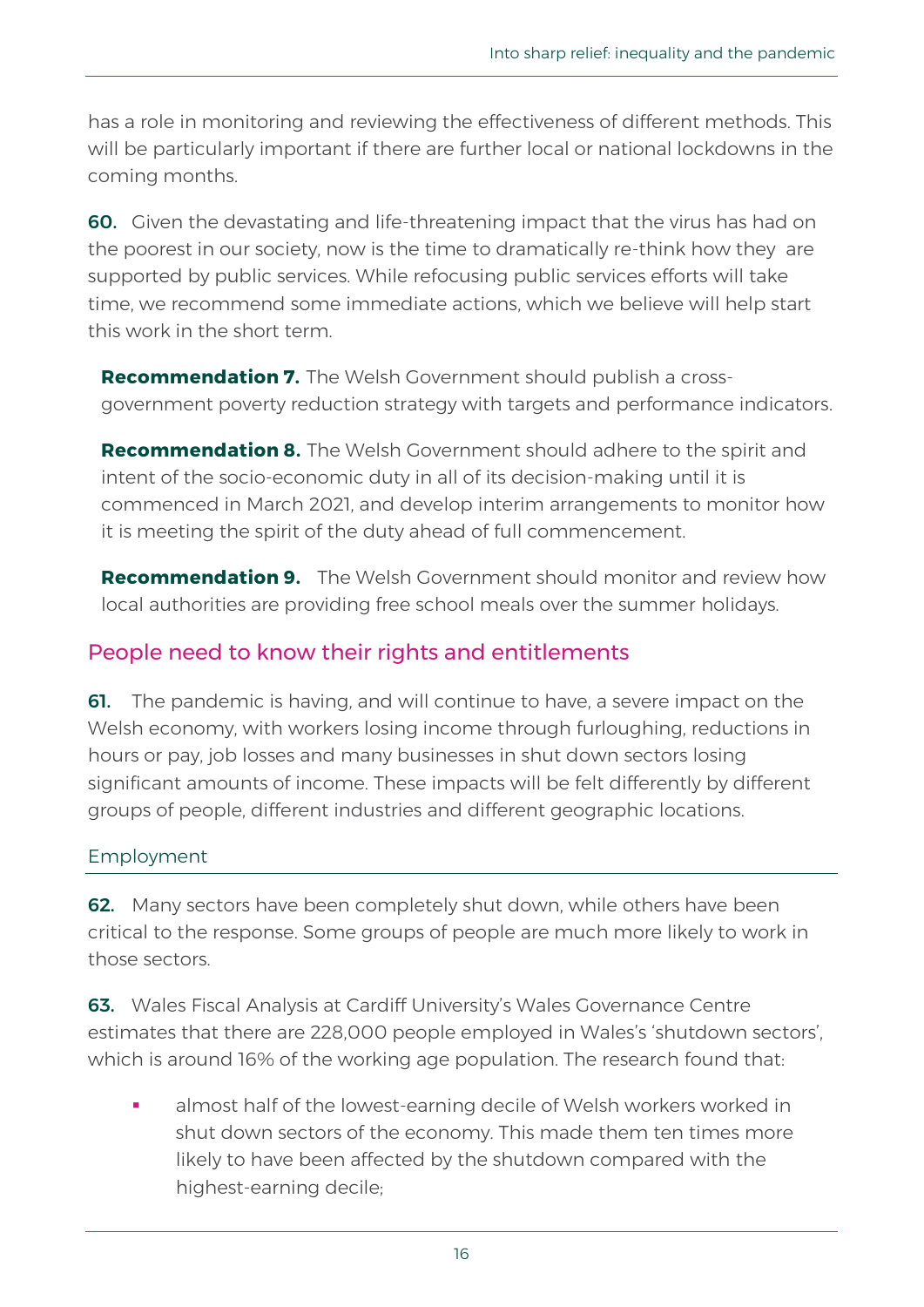- **•** shutdown measures have hit the youngest workers the hardest, with employees under the age of 25 almost three times as likely to have been working in shutdown sectors;
- the impact also varied by gender, with 18% of female employees working in shutdown sectors compared to 14% of male employees, and
- workers of Bangladeshi, Black Caribbean and Pakistani ethnicity were significantly more likely to be working in shutdown sectors in Wales. 48

64. The Welsh Government has also published data on employment and protected characteristics, which found that:

- Workers of Bangladeshi, and Black Caribbean/African/British ethnicity were most likely to be working in critical sectors in Wales.
- Women and workers from ethnic minorities are most likely to be employed in occupations with the highest potential exposure to coronavirus.
- Disabled workers were slightly more likely to be employed in a 'shut down' sector than those without a disability.
- Men are more likely to be self-employed.<sup>49</sup>

65. As the UK Government's Coronavirus Job Retention Scheme starts to require employer contributions from August, and finishes in October, it appears likely that many 'furloughed' workers will be made redundant. It is critical that these people can access support and advice on their rights and entitlements in relation to employment and benefits.

66. Thousands of people will be accessing the benefits system for the first time during this period, and may be seeking advice on help with redundancy rights, help with paying bills and other costs.

67. In the period between 16 March and 6 May, the Citizens Advice website **[had](https://www.bbc.co.uk/news/uk-england-52648365)  [a total of 13 million page views](https://www.bbc.co.uk/news/uk-england-52648365)**, an increase of 29% on last year. The pages most visited included topics such as benefits, sick pay, furlough and workers' rights.

<sup>48</sup> Cardiff University, Wales Fiscal Analysis COVID-19 and the Welsh economy: shutdown sectors and [key workers](https://www.cardiff.ac.uk/__data/assets/pdf_file/0009/2409921/Covid_economy_report_1_Final_rep.pdf) 25 June 2020

<sup>49</sup> Welsh Government, [Coronavirus and employment: analysis of protected characteristics](https://gov.wales/coronavirus-and-employment-analysis-protected-characteristics)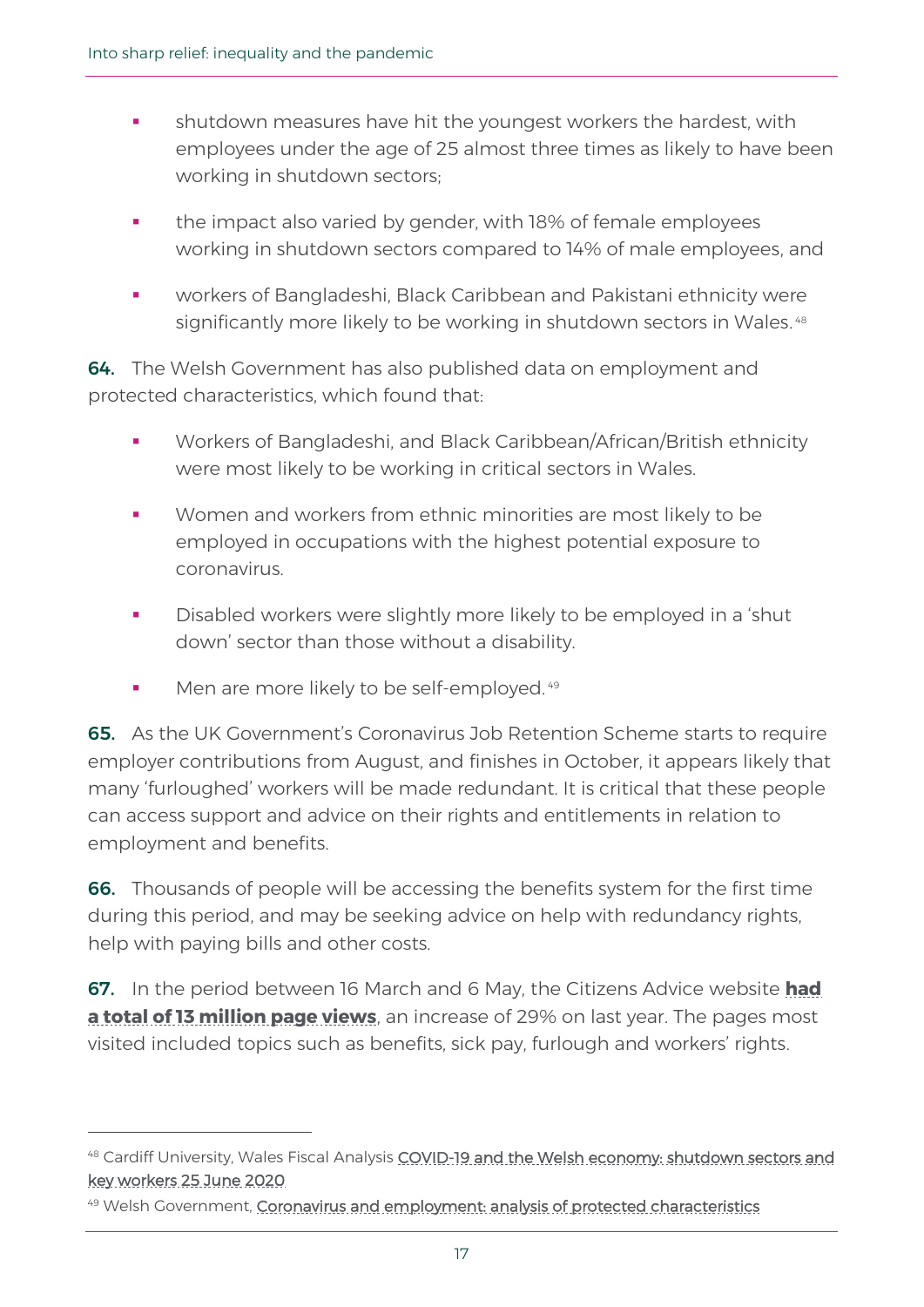Citizens Advice Cymru told us that they have helped more than 20,000 people in Wales since the lockdown began.<sup>50</sup>

**68.** Advice services are a critical preventative way of ensuring that people can access all the benefits, discounts and schemes to which they are entitled. With many people at risk of redundancy, and with some groups more likely to be at risk than others, it's also essential that workers know their employment rights.

#### Benefits take up and employment rights

69. In our 2019 report on benefits delivery in Wales, we recommended that the Welsh Government takes action to improve take up of all benefits in Wales, both devolved and non-devolved. The pandemic and its impact on people's incomes has made such a campaign even more important. At the very least this should take the form of a wide ranging and extensive public awareness campaign.

**70.** We also recommended that there should be a statutory duty placed on local authorities to provide benefits advice which aims to ensure people are claiming all benefits to which they are entitled.<sup>51</sup>

**71.** In May 2020, the Welsh Government responded to this recommendation, stating:

> "The coronavirus crisis has demonstrated clearly the importance of the welfare benefit safety net. It is important that we continue working in partnership with the DWP in order to deliver the appropriate advice and support to communities in Wales to ensure that no-one falls through any gaps.

> Many more people are likely to be in need of help not during the current crisis but also beyond. Partnership work is critical in raising awareness of the financial support available from the welfare benefit system. The Working Group continue to meet during this time maintaining to convey the message on the take-up of Pension Credits and other benefits to help those most in need.

<sup>50</sup> [ELGC COV 20 Citizens Advice Cymru written evidence](https://business.senedd.wales/documents/s101729/ELGC%20COV%2020%20-%20Citizens%20Advice%20Cymru.pdf)

<sup>51</sup> ELGC Committee **Benefits in Wales: options for better delivery**, October 2019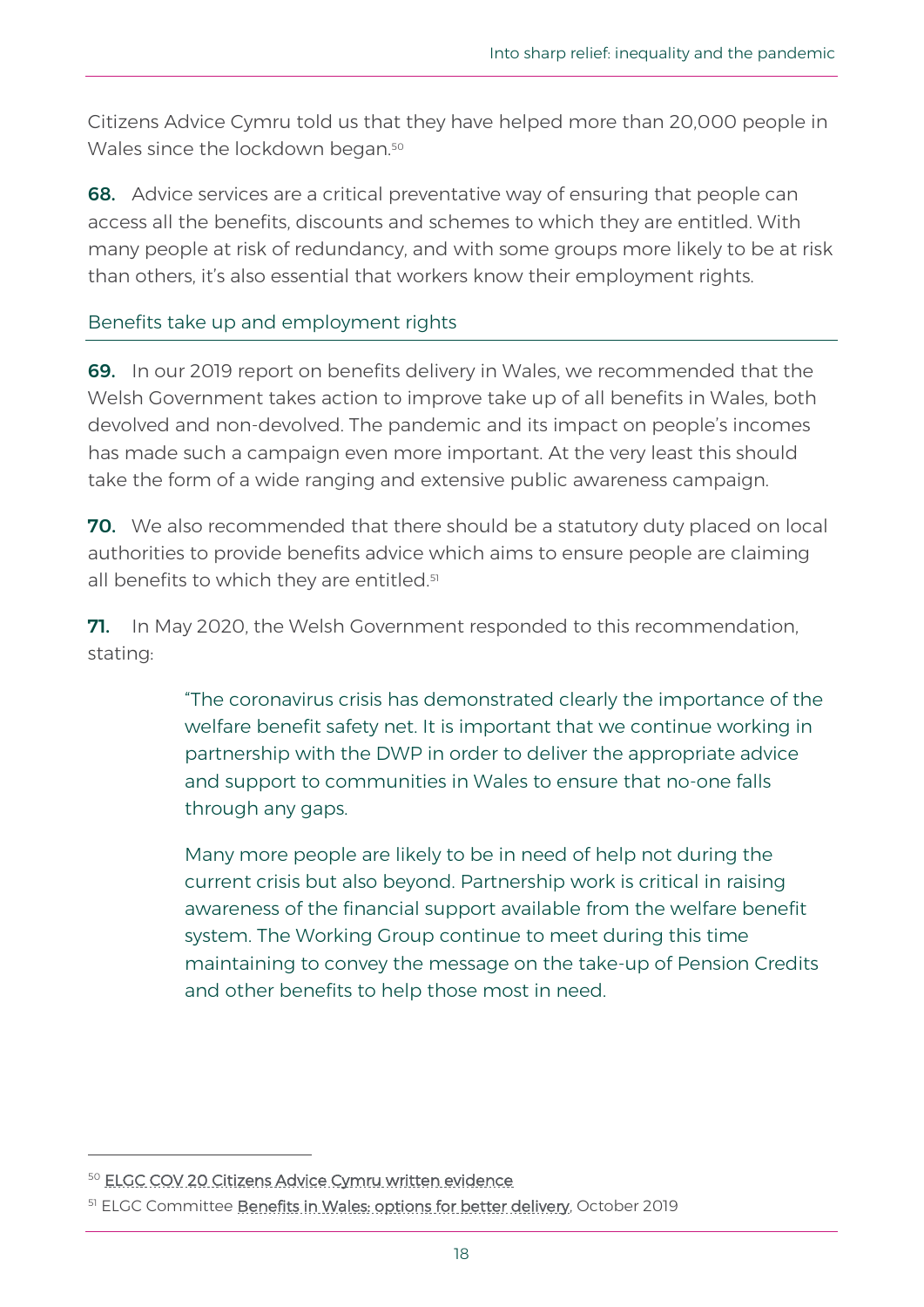We are now looking to broaden out the work of this group to look at all welfare benefit takeup, both UK Government and Welsh Government to maximise the financial support on offer to vulnerable groups."<sup>52</sup>

72. In March 2019, the Fair Work Commission also recommended that the Welsh Government "assist workers to enforce their rights by facilitating the availability of, and access to, advice and support, for example through funding support for advisory and support services." 53

**73.** Knowing where to go to find out employment rights is even more important when people's lives are at risk. For example, while employers have legal duties to make workplaces safe for pregnant women, it has been **[reported](https://docdro.id/TupDNvL)** that many employers are still requiring pregnant women to work in front line roles, even in the NHS. A **[study](https://www.rcog.org.uk/en/news/rcog-and-rcm-respond-to-ukoss-study-of-more-than-400-pregnant-women-hospitalised-with-coronavirus/)** of 427 pregnant women and their babies during the pandemic found that 55% of pregnant women admitted to hospital with coronavirus were from a BAME background.

74. Advice services are also key to helping people when they have been discriminated against, in work, by public authorities, or by businesses. Professor Ogbonna recommended the establishment of a "BAME support helpline and a confidentiality framework in workplace guidance, so employees can challenge safely and raise concerns" which "would allow workers to report PPE and other concerns with confidence and could provide a model for use in wider employment contexts".<sup>54</sup> An existing advice service in Wales could provide such a helpline.

**75.** We heard evidence of dangerous, unfair and discriminatory employment practices. For example, EYST told us about widespread concerns that EU nationals are "being demanded to work in unsafe conditions by their employers"<sup>55</sup> and that they know of "many, many" examples of people making complaints about racism at work which have either "gone nowhere" or "ended up backfiring on the individual…"<sup>56</sup> As jobs become more scarce, it is essential that people know their rights and how to challenge employers without risk of losing their jobs. The

<sup>&</sup>lt;sup>52</sup> [Welsh Government response to 'Benefits in Wales: options for better delivery](https://business.senedd.wales/documents/s101387/Updated%20Welsh%20Government%20response%20to%20the%20Committee%20report%2020%20May%202020.pdf), May 2020

<sup>53</sup> [Fair Work Wales, Report of the Fair Work Commission, March 2019](https://gov.wales/sites/default/files/publications/2019-05/fair-work-wales.pdf)

<sup>&</sup>lt;sup>54</sup> First Minister's BAME Covid-19 Advisory Group Report Of The Socioeconomic Subgroup Chair: [Professor Emmanuel Ogbonna,](https://gov.wales/sites/default/files/publications/2020-06/first-ministers-bame-covid-19-advisory-group-report-of-the-socioeconomic-subgroup.pdf) June 2020

<sup>55</sup> [ELGC COV 17 EYST written evidence](http://abms/documents/s101492/ELGC%20COV%2017%20-%20Ethnic%20Minorities%20Youth%20Support%20Team.pdf)

<sup>56</sup> ELGC Committee, 16 June 2020, RoP [262]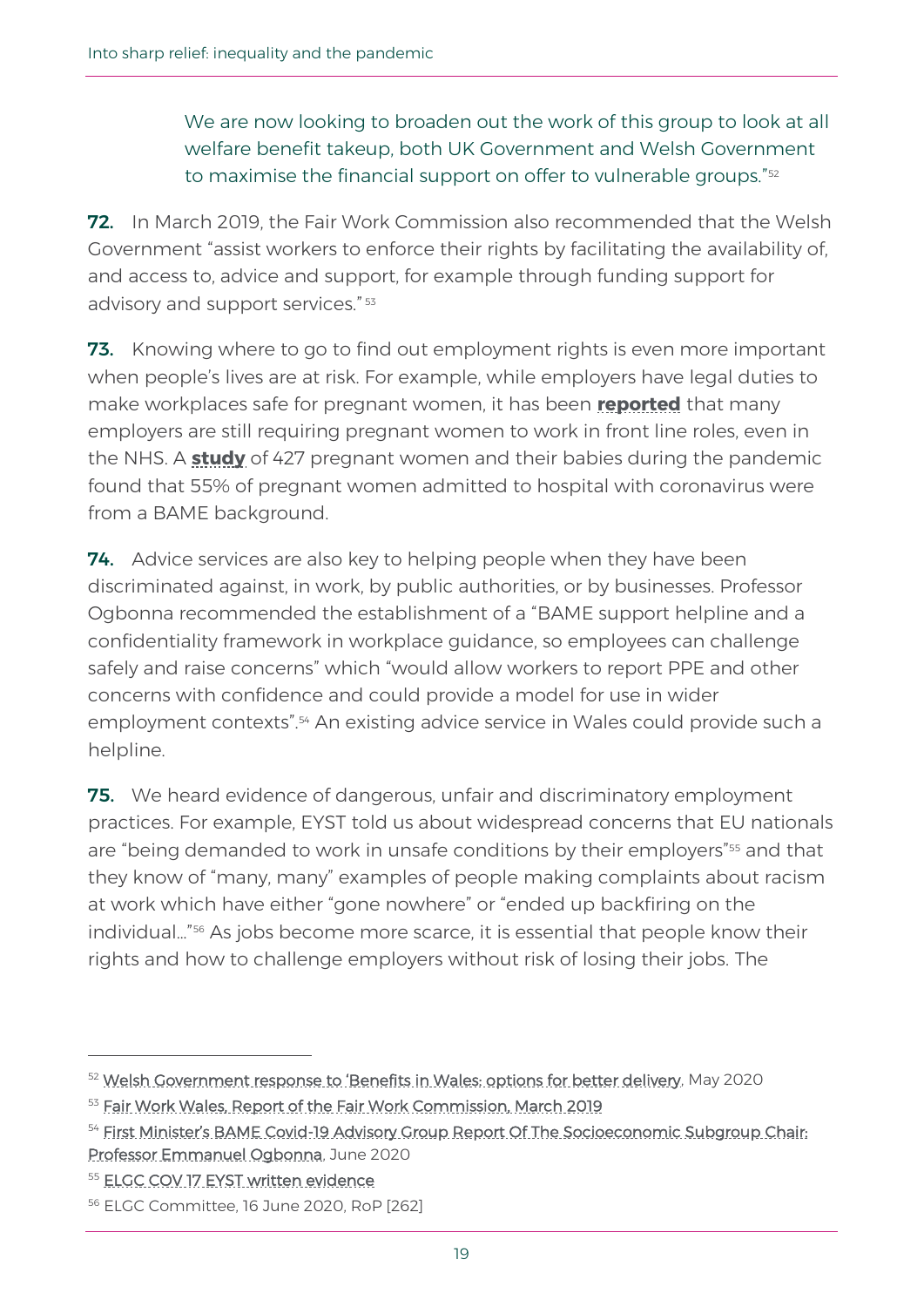evidence we've heard also highlights the importance of prioritising fair work in the Welsh Government's work on economic recovery,

**76.** We note that, in its response to the Economy, Infrastructure and Skills Committee's report, The Impact of COVID-19: Summary of initial findings, the Welsh Government committed to "a values led recovery where the guiding principles are social justice, fair work and environmental sustainability". <sup>57</sup>

77. We welcome the Welsh Government's £24 million Third Sector Response Fund, and the information from the Deputy Minister that they have "support[ed] [Citizens Advice] with more IT support for them in order to be able to deliver [..] advice" 58

78. But the Welsh Government needs to go much further to prevent people falling into crisis as we move into the next phase of the pandemic. It is not enough to "[look] to broaden out the work of this group to look at all welfare benefit takeup", <sup>59</sup> bold and immediate action is needed to ensure people's incomes are maximised at a critical time, and that people know their rights at work and in redundancy situations.

**Recommendation 10.** The Welsh Government should set out what additional fair work measures it is considering implementing to secure a "values-led recovery where the guiding principles are social justice, fair work and environmental sustainability".

**Recommendation 11.** The Welsh Government should accelerate the implementation of the Fair Work Commission's recommendations that do not require legislation, including improving knowledge of employment rights and ensuring public money is only provided to organisations meeting the fair work standard.

**Recommendation 12.** The Welsh Government should significantly increase funding to advice services that have expertise in employment, benefits and discrimination, including the creation of a helpline specifically for BAME and disabled employees to report concerns about safety and discrimination.

<sup>58</sup> ELGC Committee, 14 May 2020, RoP [84]

<sup>&</sup>lt;sup>57</sup> Welsh Government response to the Economy, Infrastructure & Skills Committee's report: The [Impact of COVID-19: Summary of initial findings](https://senedd.wales/laid%20documents/cr-ld13348/cr-ld13348-e.pdf)

<sup>59</sup> [Welsh Government response to 'Benefits in Wales: options for better delivery](https://business.senedd.wales/documents/s101387/Updated%20Welsh%20Government%20response%20to%20the%20Committee%20report%2020%20May%202020.pdf), May 2020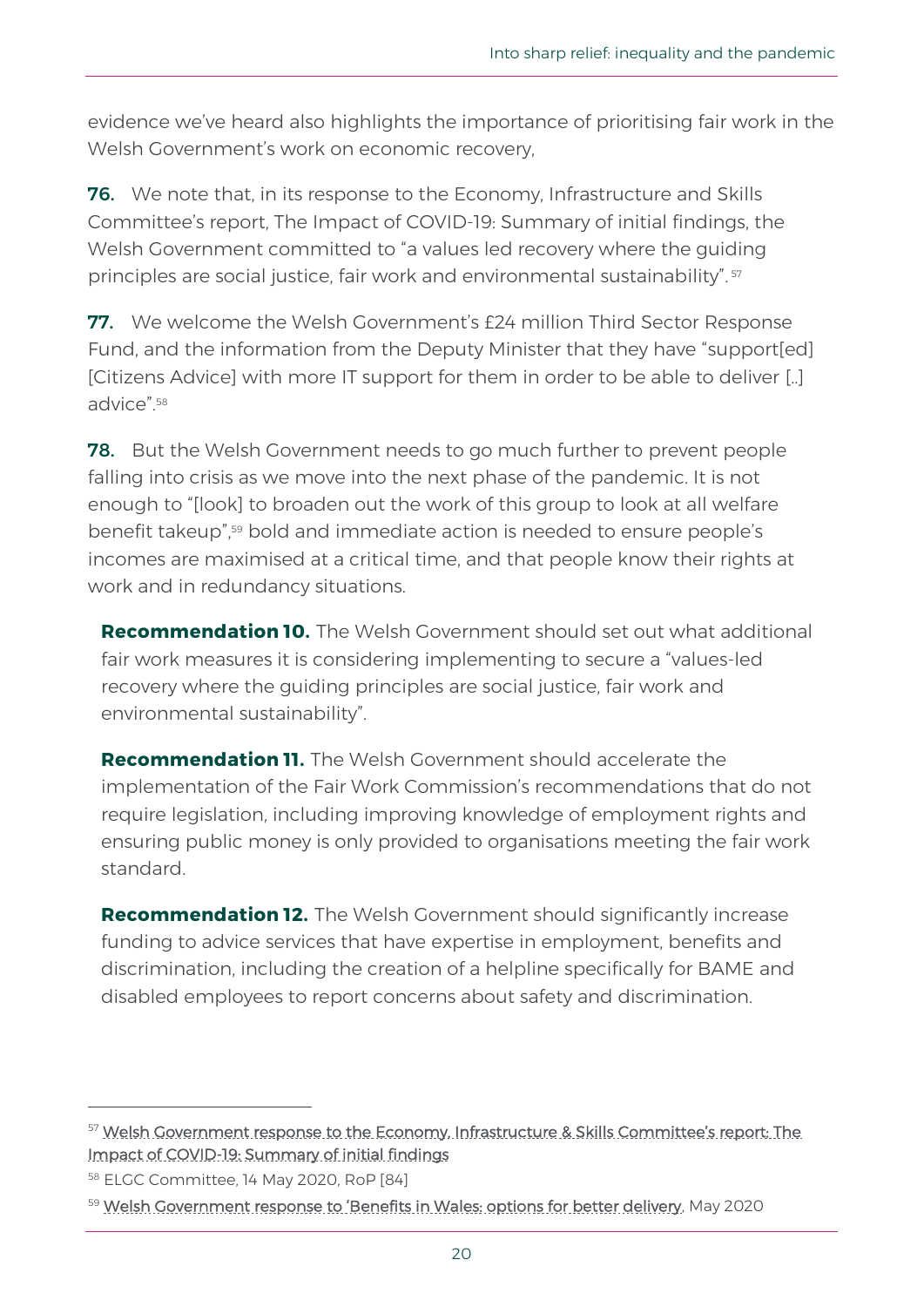**Recommendation 13.** The Welsh Government should undertake a largescale, comprehensive benefits take up campaign to ensure people are accessing the benefits they are entitled to both throughout the current pandemic, and more generally when we move out of the current crisis.

#### Devolved benefits and schemes

79. Benefits that are in control of the Welsh Government need to be more accessible than ever.

#### **Council tax reduction and enforcement**

80. Citizens Advice note that council tax is the biggest debt problem on which they provide support to people.<sup>60</sup> Their research shows that many people are unaware of Council Tax Reduction or discount schemes, and that people who fall behind in their payments are usually unable, rather than unwilling, to pay.

81. We know some local authorities temporarily paused enforcement action for council tax collection during the pandemic (for example, Gwynedd Council paused action between April and June). The WLGA told us that local authorities are trying to be as sympathetic as possible; and that some are taking a "softer approach" to reminder notices. They said it is about taking a flexible approach because what "we don't want to do is to be chasing people for funds they quite simply haven't got. Because if we put more people on the brink,…..it could actually cost us more funding."<sup>61</sup>

82. We acknowledge the acute balancing act faced by local authorities in relation to council tax debt. However in the challenging economic climate, and with council tax being a significant debt issue, it is important that steps are taken to minimise undue hardship on households. The Welsh Government could prevent escalating debt problems for the poorest by requiring local authorities to pause council tax enforcement action for 6-12 months when the furlough scheme is wound down and people's incomes are at the greatest risk.

**Recommendation 14.** The Welsh Government should pause council tax debt enforcement action for 6-12 months. This should come into force at the earliest opportunity.

<sup>&</sup>lt;sup>60</sup> [ELGC COV 20 Citizens Advice Cymru written evidence](https://business.senedd.wales/documents/s101729/ELGC%20COV%2020%20-%20Citizens%20Advice%20Cymru.pdf)

<sup>61</sup> ELGC Committee, 16 July 2020, RoP [129-131]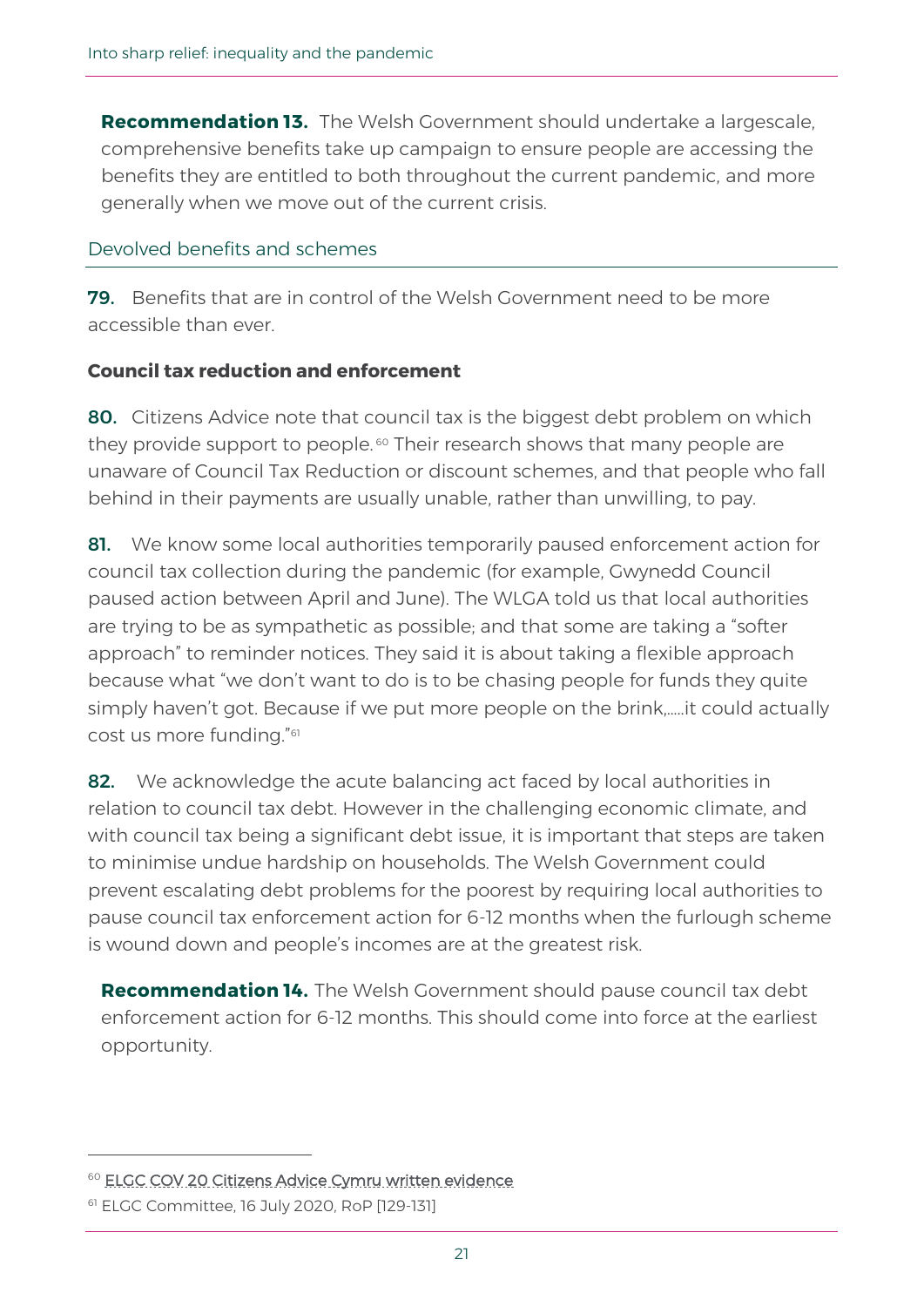## **Discretionary Assistance Fund**

83. The Welsh Government took the very welcome step of doubling its Discretionary Assistance Fund (DAF) to £22 million to help people in extreme financial hardship, including those waiting for their first Universal Credit payment. Applications have been treated with greater discretion and flexibility, and statistics show that demand has increased significantly, with nearly 40,000 grants distributed between 18 March and 9 July, amounting to £2.3 million.<sup>62</sup>

84. We note that between 1 May to 31 March 2021, coronavirus applications to the DAF are to be "treated with greater flexibility and discretion".<sup>63</sup> We welcome this. The Welsh Government may wish to consider whether additional funds are needed to support increased applications to the DAF.

85. Awareness of the Fund is still low, and as Oxfam Cymru noted:

"if I was in financial crisis today, I would not put the phrase 'discretionary assistance fund' into Google. There is a real issue with the accessibility of the fund—not enough people know about it, not enough people are able to apply for it".<sup>64</sup>

86. Issues with awareness of the DAF are long term. Our predecessor Committee highlighted in 2015 that awareness of the Fund was low, <sup>65</sup> as did a subsequent Welsh Government evaluation of its effectiveness.<sup>66</sup> Issues around public awareness were also raised by our 2019 report into benefits delivery.<sup>67</sup>

87. Evidence from EYST highlights that problems with awareness of the DAF are more acute for groups that may need it the most during this period, for example people who do not speak English or Welsh as a first language or have problems navigating the benefits system because of a disability.<sup>68</sup>

<sup>62</sup> Welsh Government, Summary data about coronavirus (COVID-19) and the response to it: 13 July [2020](https://gov.wales/summary-data-about-coronavirus-covid-19-and-response-it-13-july-2020)

<sup>63</sup> Welsh Government website: Discretionary Assistance Fund (DAF) [accessed 28 July 2020]

<sup>64</sup> ELGC Committee 30 June 2020, RoP [169]

<sup>&</sup>lt;sup>65</sup> Communities, Equality and Local Government Committee, **Poverty and inequality in Wales** June 2015

<sup>66</sup> Welsh Government [Evaluation of the Discretionary Assistance Fund,](https://gov.wales/sites/default/files/statistics-and-research/2018-12/150128-evaluation-discretionary-assistance-fund-en.pdf) (2015)

<sup>&</sup>lt;sup>67</sup> ELGC Committee **Benefits in Wales: options for better delivery** October 2019

<sup>68</sup> [ELGC COV 17 EYST written evidence](https://business.senedd.wales/documents/s101492/ELGC%20COV%2017%20-%20Ethnic%20Minorities%20Youth%20Support%20Team.pdf)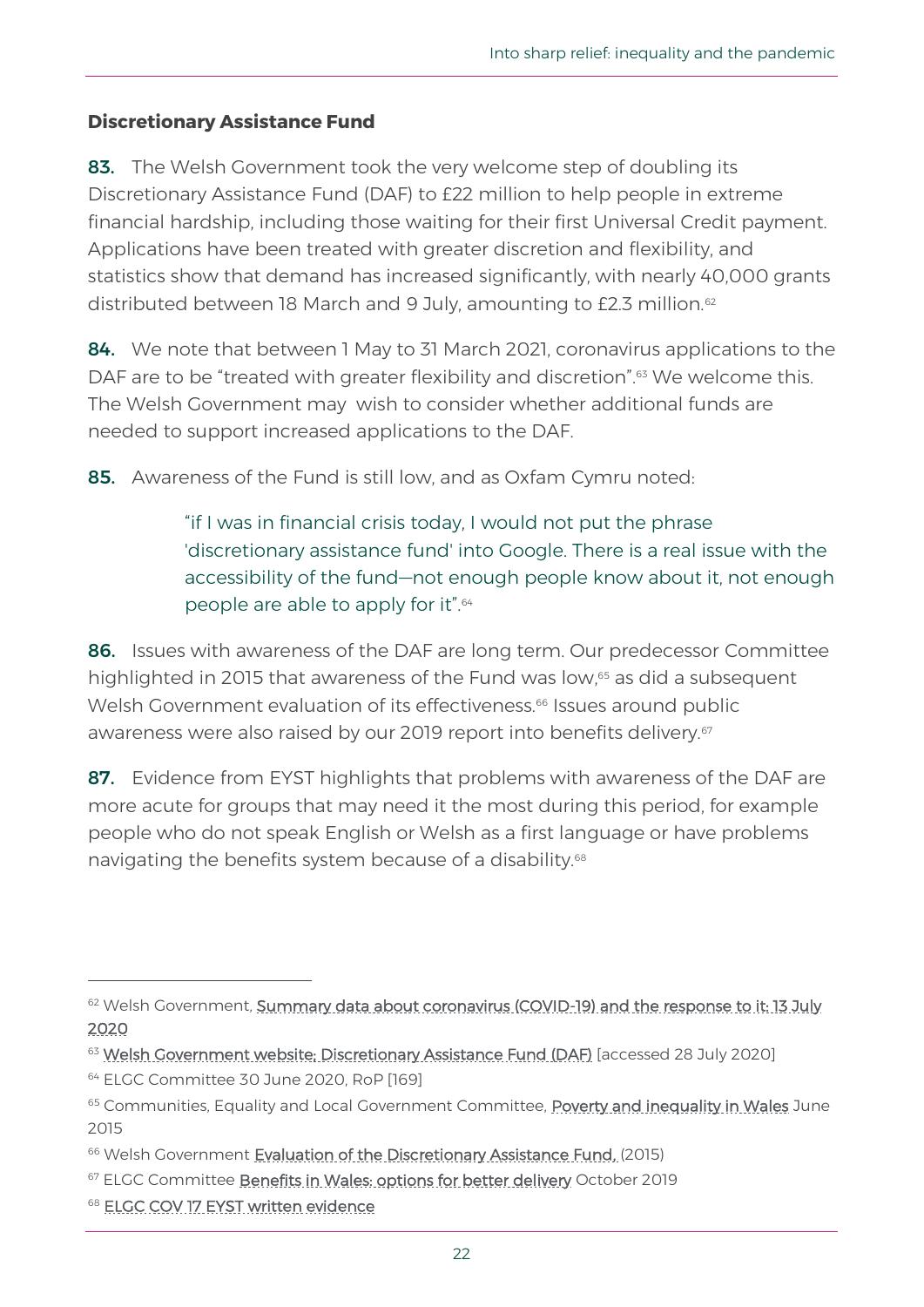88. After five years, now is the time to re-think the DAF: rebrand it, make the eligibility criteria clearer and the application easier, and advertise it to the people who are most likely to need it.

**Recommendation 15.** The Welsh Government should rebrand the Discretionary Assistance Fund and run an awareness campaign (separate to the take up campaign), on TV and radio, social media, and in print.

## **Discretionary housing payments**

89. As the temporary suspension of evictions ends, along with the furlough and other support schemes, renters in Wales (who are more likely to be younger) are likely to face difficulties paying rent. Discretionary housing payments (DHPs) provide short term support to people receiving Housing Benefit or Universal Credit and are struggling with housing costs.

**90.** The general rules are set by the UK Government, but local authorities administer them with significant direction. Funding is provided by the UK Government, but local authorities can 'top up' payments in their areas to a certain amount.

**91.** In our 2019 benefits report we recommended that the Welsh Government should seek full devolution of DHPs, but this was rejected.<sup>69</sup>

**92.** Given that home owners have received assistance in the pandemic through mortgage holidays, it is unfair that renters have not had additional help too, given that they are more likely to be on lower incomes. There is a strong case for the Welsh Government to top up local authorities' DHP allocations, or provide a central pot for local authorities to use, to help people on the lowest incomes pay their rent and potentially avoid problem debt, or even homelessness.

**Recommendation 16.** The Welsh Government should ensure that local authorities have sufficient funds to make DHP payments to anyone who is eligible to help prevent evictions.

## **Accessibility**

93. Benefits such as council tax reduction, free school meals, the DAF and DHPs are crucial tools to help prevent people falling into extreme poverty, over which the Welsh Government has some or total control. A continuing theme in the

<sup>69</sup> [Welsh Government response to 'Benefits in Wales: options for better delivery](https://business.senedd.wales/documents/s101387/Updated%20Welsh%20Government%20response%20to%20the%20Committee%20report%2020%20May%202020.pdf), May 2020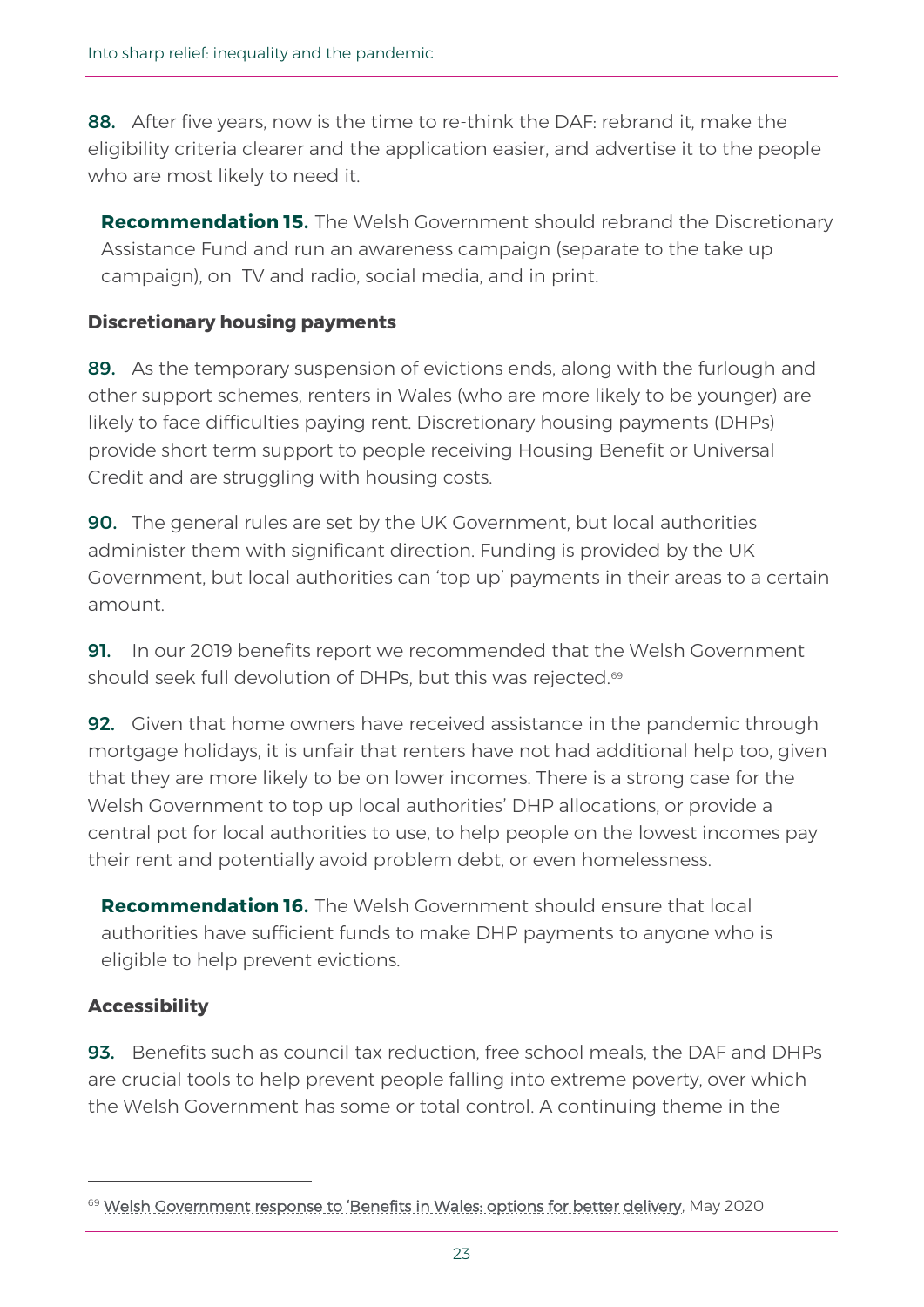evidence provided to us in our 2019 benefits report and this inquiry is the low level of awareness of these benefits and difficulty accessing them.

**94.** The Welsh Government should use this opportunity to explore mechanisms for allowing automatic entitlement from one benefit to another. This could be as simple as issuing a letter to people in receipt of Universal Credit to provide information about council tax reduction and other discretionary benefits. Or it could be more sophisticated by, for example, linking DWP Universal Credit systems with local authorities to ensure that council tax reduction is automatically provided without the need for another application.

**Recommendation 17.** The Welsh Government should explore options for allowing automatic entitlement to devolved benefits such as council tax reduction.

# Caring for carers

**95.** Carers, both paid and unpaid, have been essential to everyone during the pandemic. Health workers, social carers, parents and unpaid carers of partners, relatives and friends have taken on additional responsibilities to help Wales respond to the pandemic.

## Health and social care workforce

**96.** In 2017, nearly three quarters of the NHS workforce in Wales were women,<sup>70</sup> and 80% of domiciliary care workers in Wales were women, half of whom were over the age of 50. $71$ 

**97.** Those of Black, Indian, and Bangladeshi ethnicity in Wales are significantly more likely to be key workers, with BAME workers twice as likely to be employed in the health and social care sectors than those of white British ethnicity.<sup>72</sup> Professor Ogbonna's research notes that over a third of medical and dental staff in Wales are from BAME groups.<sup>73</sup>

<sup>&</sup>lt;sup>70</sup> EHRC, Who runs Wales? 2017

<sup>&</sup>lt;sup>7</sup> Chwarae Teg and Oxfam Cymru, [Decent Work for Women in Wales: A Sectoral Study,](https://chwaraeteg.com/wp-content/uploads/2019/01/Study-Decent-Work-for-Women-in-Wales-Oct-2017-report.pdf) 2017 <sup>72</sup> Wales Fiscal Analysis (2020) COVID-19 and the Welsh economy: shutdown sectors and key [workers](https://www.cardiff.ac.uk/__data/assets/pdf_file/0009/2409921/Covid_economy_report_1_Final_rep.pdf)

<sup>&</sup>lt;sup>73</sup> First Minister's BAME Covid-19 Advisory Group Report Of The Socioeconomic Subgroup Chair: [Professor Emmanuel Ogbonna,](https://gov.wales/sites/default/files/publications/2020-06/first-ministers-bame-covid-19-advisory-group-report-of-the-socioeconomic-subgroup.pdf) June 2020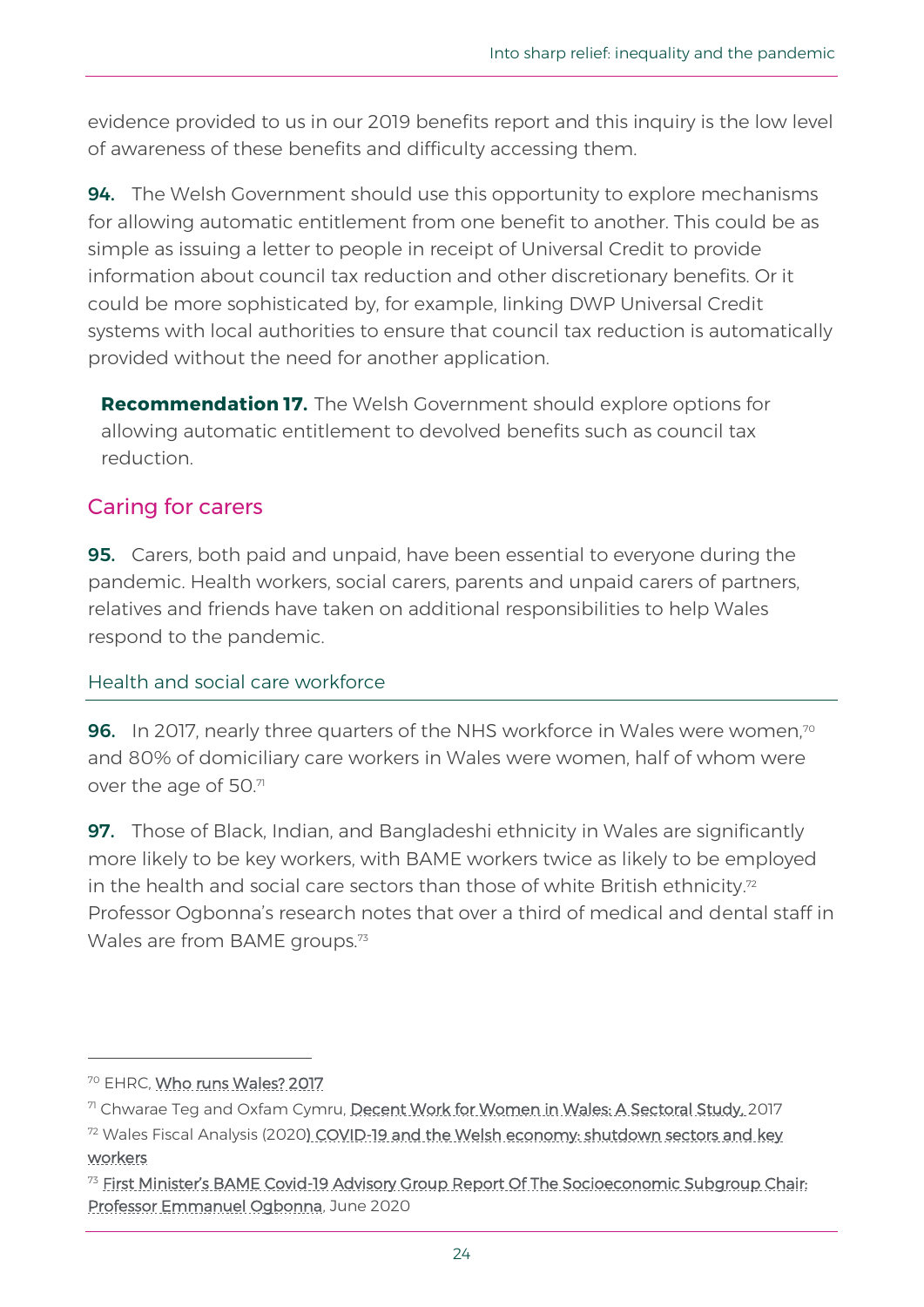**98.** The BAME Advisory Group's risk assessment tool is welcomed, and as Professor Ogbonna's report notes, its success depends on wide dissemination beyond just health and social care, alongside commitments to ensuring that people will not experience losses in income for being redeployed.

99. In January 2020, the Welsh Government told us that a fair work forum for social care would be established to address "recruitment and retention issues through a social partnership approach".<sup>74</sup> This will be an important forum for establishing practical ways of improving pay and conditions in the sector, and the Welsh Government should commit to completing this work by the end of the year.

100. We welcome the Welsh Government's **[£500 bonus for the social care](https://gov.wales/social-care-workforce-special-payment-scheme)  [workforce](https://gov.wales/social-care-workforce-special-payment-scheme)**, but nearly two months after the announcement, it has still not been paid due to negotiations with the UK Government about taxation – this must be immediately resolved. In keeping with the spirit of the payment, and the public gratitude for this work, the UK Government should waive taxation on this payment. The bonus scheme must also be followed by a long term prioritisation and investment in the sector.

**Recommendation 18.** The Welsh Government should undertake a rapid review of the effectiveness of the BAME Advisory Group's risk assessment tool and ensure it is rolled out to all sectors, but targeted at those most at risk.

**Recommendation 19.** The Welsh Government should accelerate the fair work forum for social care with a clear view to improving pay and working conditions in the sector. Quick wins should be identified, such as paying domiciliary care workers for all time worked, including travel time, improving opportunities for formal training and ensuring care home workers and domiciliary care workers are treated equally.

**Recommendation 20.** The Welsh Government should make the case to the UK Government to waive taxation on the £500 bonus for social care workers.

## Childcare

101. The closure of schools and childcare, alongside the need to care for older relatives who are shielding is likely to have had a disproportionate impact on women. Single parents, of whom 90% are women, are most likely to have been affected and 44% of single parents were already living in poverty before the

<sup>74</sup> ELGC Committee, 9 January 2020, RoP [78]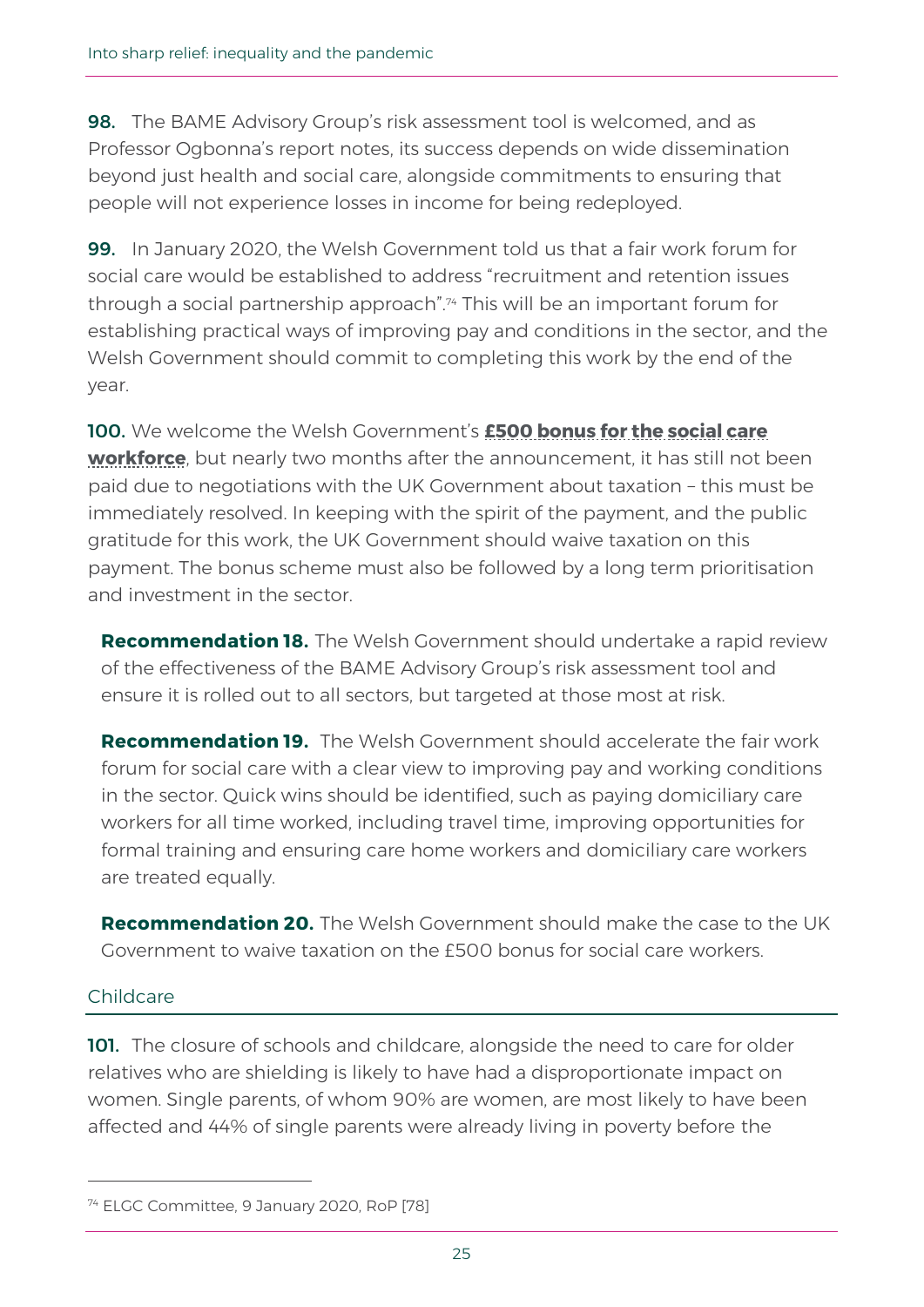pandemic. **[Research](https://www.carersuk.org/wales/news-campaigns/news/the-forgotten-families-in-lockdown-unpaid-carers-close-to-burnout-during-covid-19-crisis-wales)** by Carers Wales that 77% of unpaid carers are having to spend more money during the outbreak.

102. The Office for National Statistics has found that parents were nearly twice as likely to be furloughed as those without children, <sup>75</sup> It also found that during the initial weeks of lockdown women with children under 18 were carrying out more than 3 hours of childcare per day compared to 2 hours undertaken by men, and that the gap was largest in households with children under five. <sup>76</sup> Women also spent more time on unpaid work than men, and men spent more time on paid work than women?

103. Institute for Fiscal Studies (IFS) research also shows that mothers are oneand-a-half times more likely than fathers to have quit or lost their job, since the start of the lockdown. 78

104. The Wales Governance Centre research found that key workers, 68% of whom are women, face significant childcare challenges – half have school-aged children, while they were also more likely to have younger children below the age of 4 than non-key workers. 79

105. Chwarae Teg recommend that "for those with caring responsibilities in the workforce, employers should be flexible on working with individual employees to find a balance that allows them to work around their caring responsibilities at home; this may mean facilitating working outside of traditional hours and patterns." However they caution that this should go alongside the incentivisation of shared caring responsibilities. 80

**106.** In 2018 we made a range of recommendations to increase gender equality in the workplace, including a commitment to advertise all public sector jobs as 'flexible by default', improving advice services for employment rights, and

<sup>79</sup> Wales Fiscal Analysis (2020) COVID-19 and the Welsh economy: shutdown sectors and key [workers](https://www.cardiff.ac.uk/__data/assets/pdf_file/0009/2409921/Covid_economy_report_1_Final_rep.pdf)

<sup>75</sup> Office for National Statistics, [Personal and economic well-being in Great Britain: June 2020](https://www.ons.gov.uk/peoplepopulationandcommunity/wellbeing/bulletins/personalandeconomicwellbeingintheuk/june2020)

<sup>&</sup>lt;sup>76</sup> Office for National Statistics, **Parenting in lockdown: Coronavirus and the effects on work-life** [balance](https://www.ons.gov.uk/peoplepopulationandcommunity/healthandsocialcare/conditionsanddiseases/articles/parentinginlockdowncoronavirusandtheeffectsonworklifebalance/2020-07-22)

<sup>77</sup> Office for National Statistics, Parenting in lockdown: Coronavirus and the effects on work-life [balance](https://www.ons.gov.uk/peoplepopulationandcommunity/healthandsocialcare/conditionsanddiseases/articles/parentinginlockdowncoronavirusandtheeffectsonworklifebalance/2020-07-22)

<sup>&</sup>lt;sup>78</sup> Institute for Fiscal Studies, How are mothers and fathers balancing work and family under [lockdown?](https://www.ifs.org.uk/uploads/BN290-Mothers-and-fathers-balancing-work-and-life-under-lockdown.pdf) May 2020

<sup>80</sup> Chwarae Teg, [Women and Covid-19, March 2020](https://chwaraeteg.com/wp-content/uploads/2020/04/FINAL-UK-Briefing-on-Women-and-Covid-19.pdf)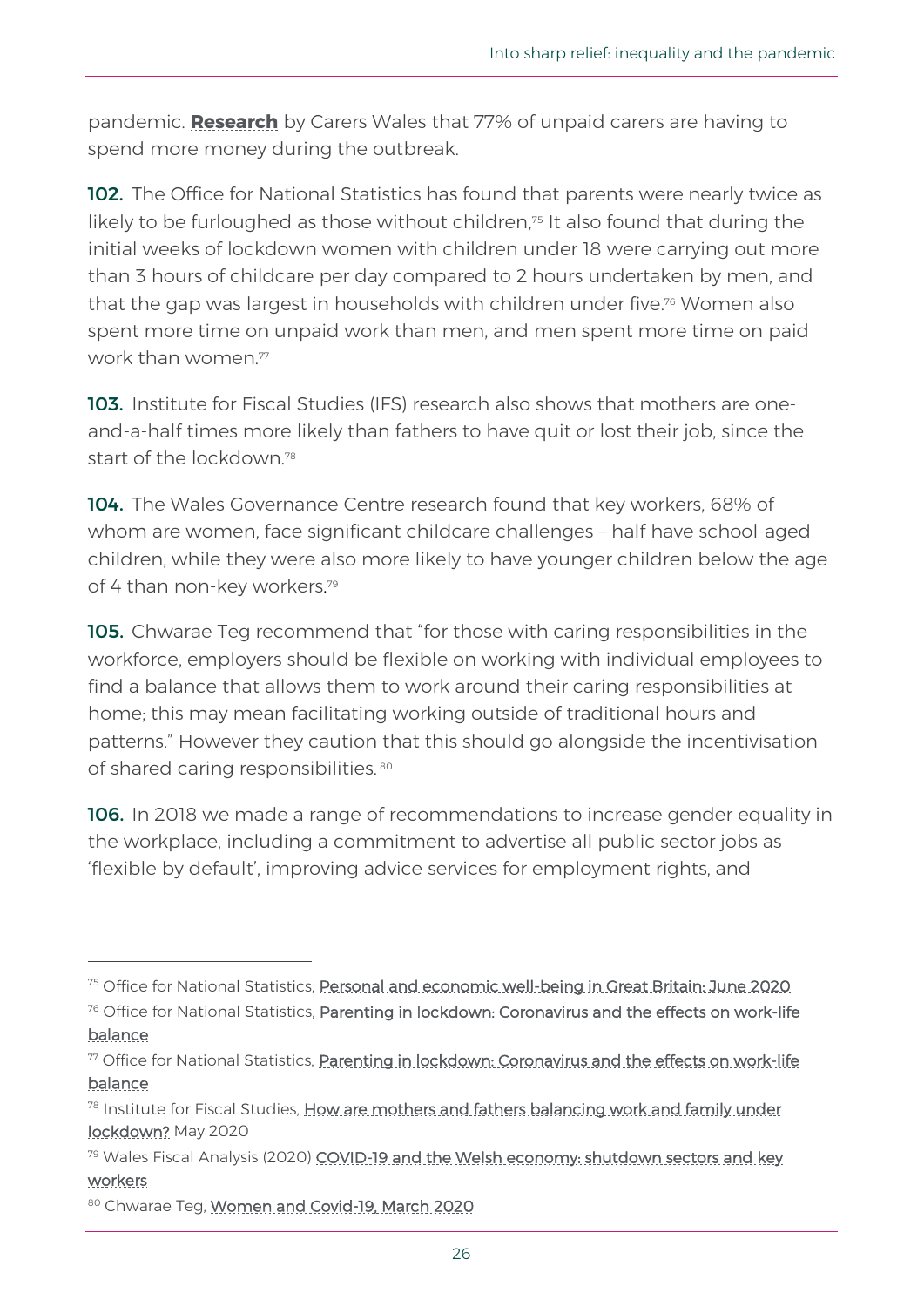strengthening the obligations on businesses and organisations in receipt of public funding to eradicate discrimination.<sup>81</sup>

**Recommendation 21.** The Welsh Government should actively encourage all public authorities to advertise jobs as flexible by default.

**Recommendation 22.** The Welsh Government should provide information about how to implement fair and effective flexible working to all employers in receipt of Welsh Government support and make support conditional on employers implementing these approaches.

## Unpaid carers

107. There are an **[estimated](https://www.carersuk.org/wales/about-us/facts-and-figures)** 370,230 unpaid carers in Wales, providing care worth £8.1 billion per year. A **[recent survey](https://www.carersuk.org/news-and-campaigns/news/the-forgotten-families-in-lockdown-unpaid-carers-close-to-burnout-during-covid-19-crisis-wales)** found that 79% of these unpaid carers are providing more care for their loved ones during the coronavirus outbreak, and more than three quarters of unpaid carers are having to spend more money during the pandemic.

**108.** While the main way of financially supporting unpaid carers is by increasing Carer's Allowance, the Welsh Government should explore ways of maximising their income through other means. For example, while social care easements are in place, and some families may not be getting the full package of care they are entitled to, council tax discounts could be applied to carers who care for their spouse, partner or child (who are currently **[excluded](https://gov.wales/council-tax-discounts-and-reduction/carers)** from discounts).

**Recommendation 23.** The Welsh Government should explore ways of maximising the income of unpaid carers, including through council tax discounts.

## Personal protective equipment (PPE)

109. Issues about the design and fit of PPE were raised in evidence to this committee's inquiry, and have been addressed by the Health, Social Care and Sport Committee's first report on the pandemic.<sup>82</sup>

110. That committee notes that PPE is only effective when properly fitted, and despite the high number of females in the health and social care workforce, masks are largely designed for male frames. Opaque masks also present problems

<sup>81</sup> ELGC Committee, [Work it out: parenting and employment in Wales.](http://www.assembly.wales/laid%20documents/cr-ld11669/cr-ld11669-e.pdf) July 2018

<sup>82</sup> HSCS Committee [Inquiry into the impact of the Covid-19 outbreak: Report 1,](https://senedd.wales/laid%20documents/cr-ld13304/cr-ld13304%20-e.pdf) July 2020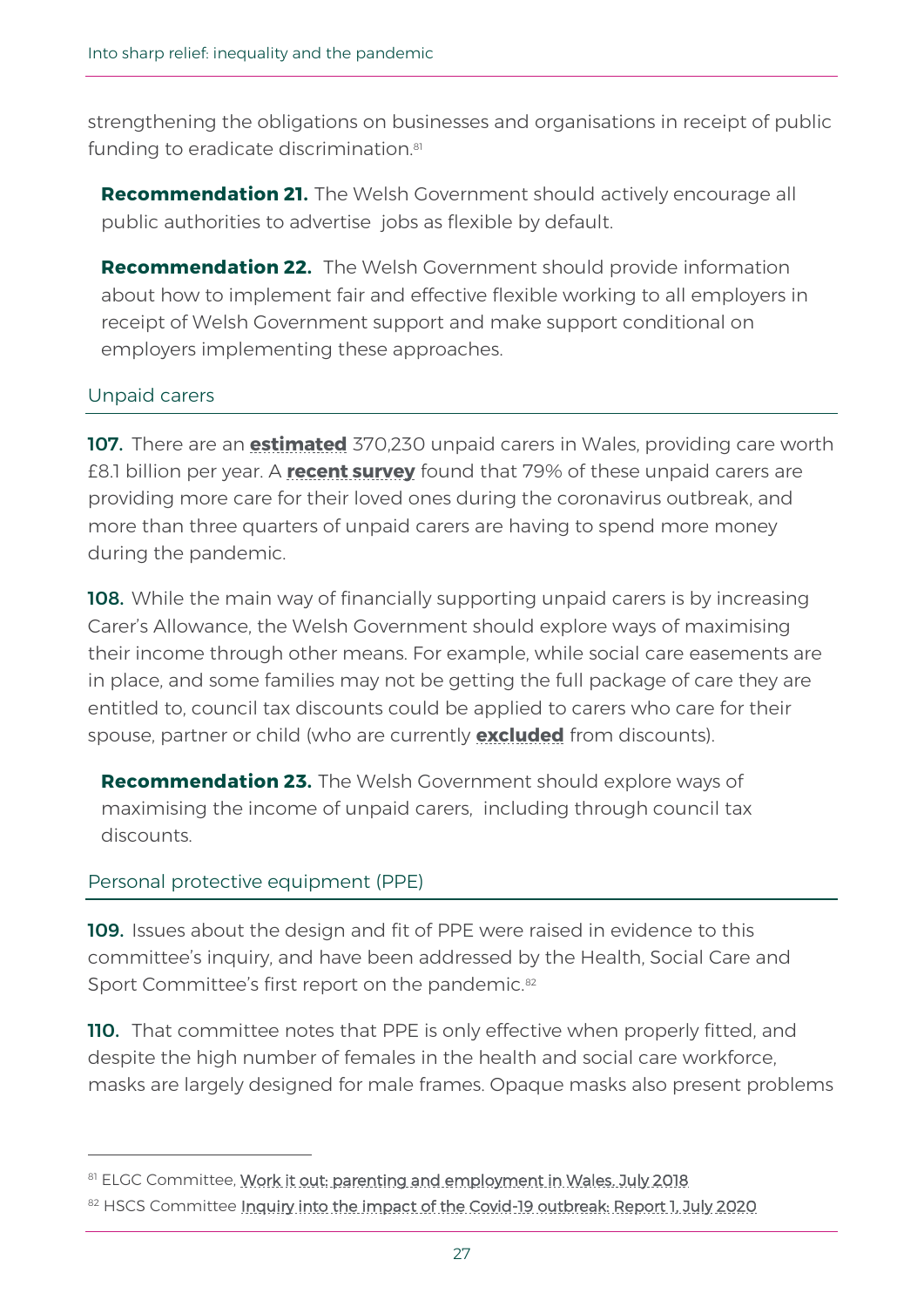for patients, carers and healthcare workers who are deaf or suffering with hearing loss.

**111.** We support the Health, Social Care and Sport Committee's recommendation for the Welsh Government to "keep under review the PPE it has stockpiled to ensure that it remains of adequate quality and is fit for purpose, including that the design and fit is appropriate for all wearers and suitable for staff, patients or carers who are deaf or hearing impaired".

**Recommendation 24.** The Welsh Government should keep under review the PPE it has stockpiled to ensure that it remains of adequate quality and is fit for purpose, including that the design and fit is appropriate for all wearers and suitable for staff, patients or carers who are deaf or hearing impaired [recommendation from the HSCS Committee].

# The reduction of health inequalities needs to be prioritised

112. In Is Wales Fairer 2018, the EHRC stated:

"disabled people those with learning disabilities, refugees and asylum seekers, transgender people, Gypsies, Roma and Travellers and homeless people, experience the most significant barriers to accessing healthcare and have worse physical and mental health outcomes compared with the general population."<sup>83</sup>

113. Yet again, coronavirus has laid bare some of these stark inequalities. Men, older people, people from BAME groups, disabled people, people with long-term health conditions, and people living in deprived areas are at higher risk of serious illness and death as a result of the virus.

**114.** The reasons behind the disproportionate mortality rates are complex, but include: working in higher exposure jobs (like healthcare) or higher risk jobs (such as taxi drivers), living in overcrowded accommodation, existing conditions like lung disease and obesity, behaviours like smoking, and discrimination.

115. Professor Ogbonna's report was clear that a factor in the unequal impact of the pandemic was "health and social care messages had not been effectively disseminated to BAME communities".<sup>84</sup> We support the recommendations made

<sup>83</sup> [EHRC, Is Wales Fairer 2018?](https://www.equalityhumanrights.com/sites/default/files/is-britain-fairer-2018-is-wales-fairer.pdf)

<sup>84</sup> First Minister's BAME Covid-19 Advisory Group Report Of The Socioeconomic Subgroup Chair: [Professor Emmanuel Ogbonna,](https://gov.wales/sites/default/files/publications/2020-06/first-ministers-bame-covid-19-advisory-group-report-of-the-socioeconomic-subgroup.pdf) June 2020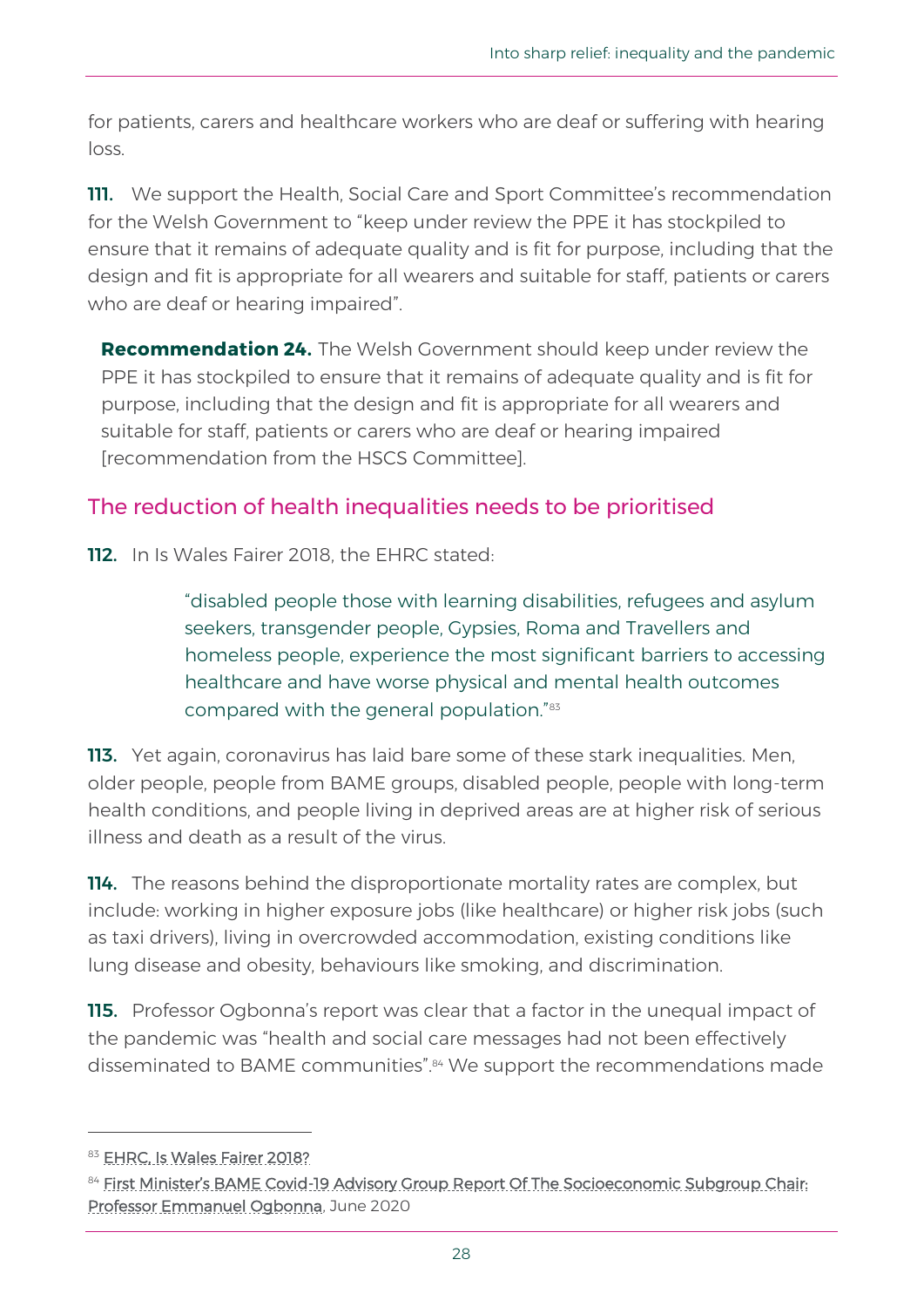by his report calling for clear multi-channel communications strategy for health and social care which is done in partnership and targets the BAME communities.

**116.** We believe that further work is also needed to improve and expand on the public health messaging to other groups disproportionately affected by the health impacts of the virus.

117. As well as tackling the immediate health inequalities arising from the virus itself, the indirect impacts need to be addressed. Many services and treatments have been cancelled and delayed, something which will have a "substantial impact on disabled people".<sup>85</sup>

**118.** There are also significant concerns regarding the risk of a "second" pandemic of mental health issues. <sup>86</sup> This could have a significant impact on middle aged men from lower income groups, who are the most at risk from suicide and the least likely to access support. Other groups, such as young people and LGBT people are also at increased risk.<sup>87</sup> We are concerned that there could be a perfect storm of increased demand for support coupled with reduced availability of timely and accessible services. This is before we consider the potential impact of any forthcoming recession, and the additional risks this may pose to mental health.

119. These issues lead us back to the importance of our earlier recommendations on impact assessments, data and meaningful citizen engagement to help inform policy decisions. These are all issues that need careful consideration so that decisions in the recovery phase or any further wave of the pandemic do not risk widening already existing inequalities.

**Recommendation 25.** The Welsh Government should build upon the implementation of the public health communications recommendations in the BAME Advisory Group report to ensure that targeted messaging is developed for other groups who have been disproportionately affected by coronavirus, such as older people, those from the most deprived areas; disabled people and those with long term health conditions.

<sup>85</sup> [ELGC COV 30 Equality and Human Rights Commission written evidence](https://business.senedd.wales/documents/s102950/ELGC%20COV%2030%20-%20Equality%20and%20Human%20Rights%20Commission.pdf)

<sup>86</sup> ELGC Committee, 30 June 2020, RoP [284]

<sup>87</sup> [ELGC COV 30 Equality and Human Rights Commission written evidence](https://business.senedd.wales/documents/s102950/ELGC%20COV%2030%20-%20Equality%20and%20Human%20Rights%20Commission.pdf)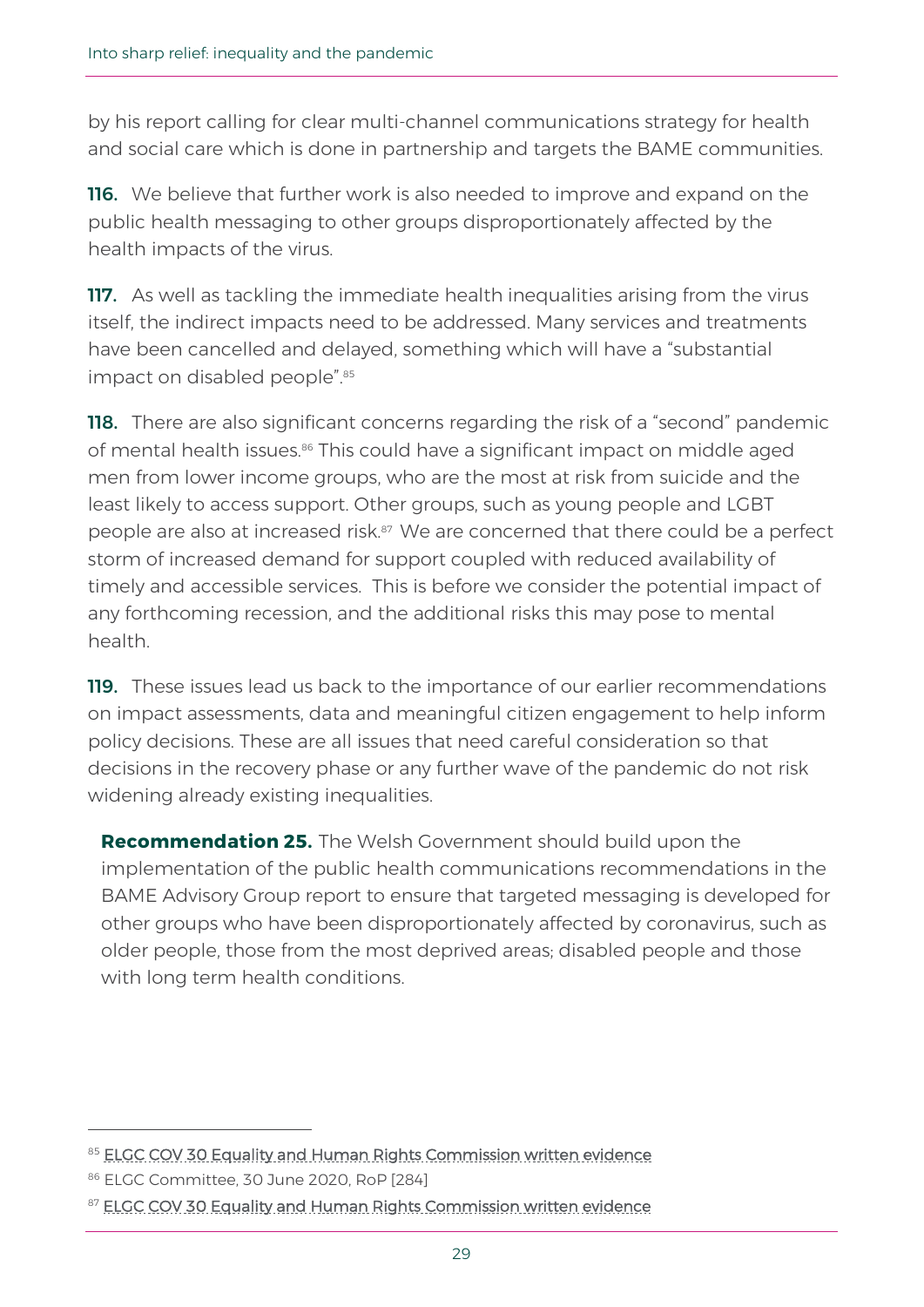**Recommendation 26.** The Welsh Government should review the accessibility and availability of mental health support services, in particular for men from lower socio-economic groups.

# Gaps in educational attainment must be addressed

120. Boys, children from low income families, and those with special educational needs (SEN) generally have **[lower educational attainment](https://www.equalityhumanrights.com/sites/default/files/is-britain-fairer-2018-is-wales-fairer.pdf)** than their peers. Gypsy/Roma/Traveller and Black children are also more likely to have lower attainment. The closure of schools is likely to widen these inequalities and the Welsh Government must take targeted action to help those who have experienced the most severe loss in learning.

## Digital exclusion

121. Children living in low income homes with no laptops or tablets, or those who are sharing devices with homeworking parents and siblings, were put at a big disadvantage when schools moved to online learning.

122. We welcome the Welsh Government's additional £3 million for pupils without access to laptops and tablets. But evidence to our inquiry indicated that this funding wasn't reaching children that need devices quickly enough.<sup>88</sup> Respondents also noted that many online teaching resources were not fully accessible to disabled children.<sup>89</sup>

123. It is essential that this funding reaches children who need it, especially if because of either local or national lockdowns, there is a return to blended learning. The Welsh Government should also take steps to ensure that materials are fully accessible.

**Recommendation 27.** The Welsh Government should publish data on the £3 million school digital inclusion funding, how many pupils it has benefited, and set out whether it has identified any specific gaps in provision that were not addressed sufficiently by the fund.

## 'Calculated' grades

124. Many respondents to our inquiry raised concerns about the use of calculated grades in place of summer assessments, highlighting that they could deepen the

<sup>88</sup> ELGC Committee, 16 June 2020, RoP [220]

<sup>89</sup> [ELGC COV 16 NDCS written evidence](https://business.senedd.wales/documents/s101491/ELGC%20COV%2016%20-%20National%20Deaf%20Chidrens%20Society%20Cymru.pdf)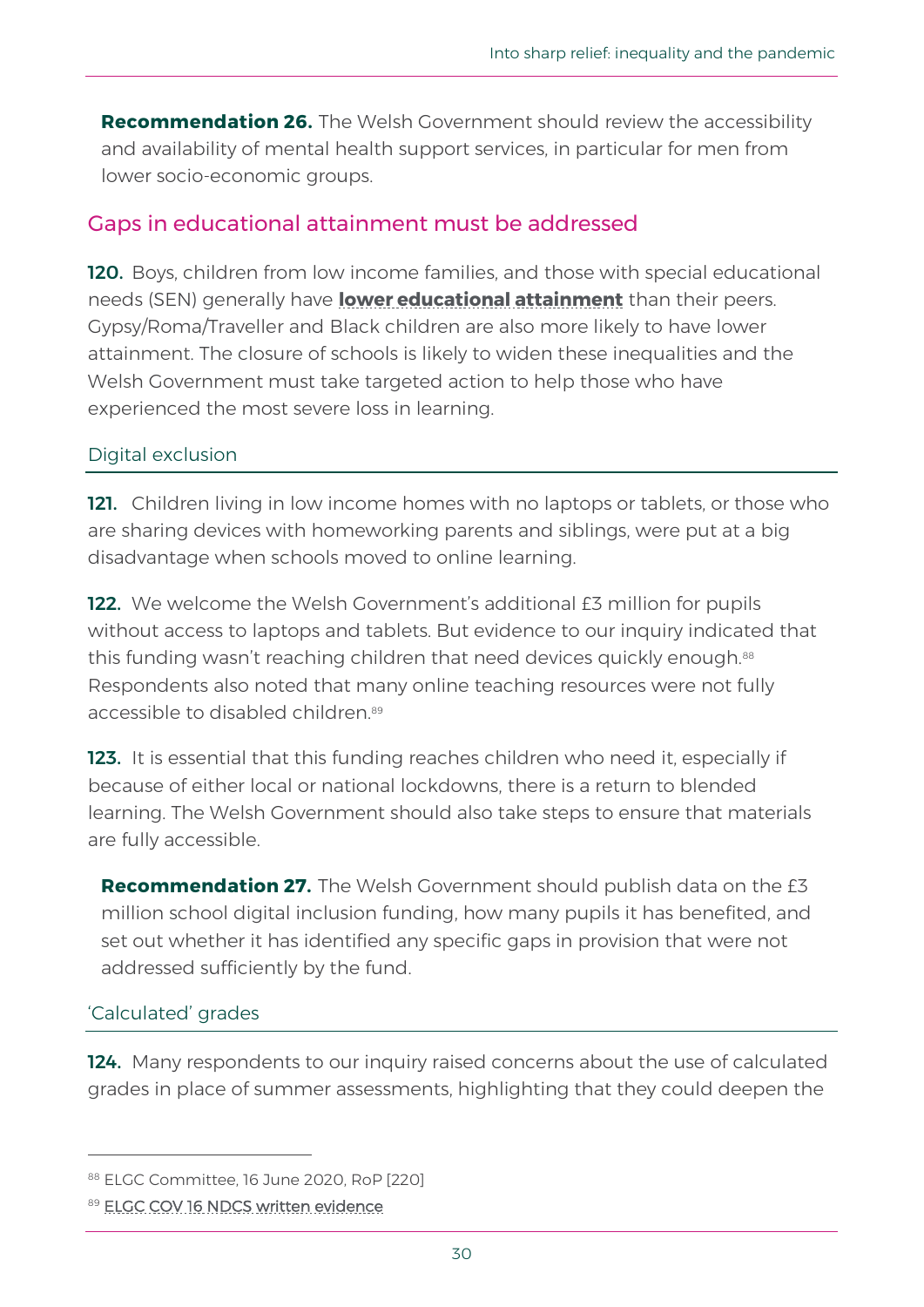existing inequality in education and put the future of disadvantaged young people at risk if not correctly implemented.<sup>90</sup>

125. The EHRC drew attention to evidence that there may be patterns of conscious or unconscious bias when teachers calculate grades, with particular implications for ethnic minority pupils, including Gypsy, Roma and Traveller pupils, and children with SEN/ALN.<sup>91</sup>

**126.** We welcome the action taken by Qualifications Wales as a result of these concerns, such as guidance to teachers on unconscious bias, and the provision of information about the obligations of the public sector equality duties to heads of exam centres.

127. We note the findings of the House of Commons Education Committee about the use of calculated grades in England. It raised concerns that the appeals process may only be accessible to the "well-heeled and sharp-elbowed<sup>92"</sup> and that the onus would be on pupils to provide evidence of bias or discrimination to raise a complaint about their grades.

128. Qualifications Wales has published clear information about the appeals [process](https://www.qualificationswales.org/media/6213/appeals-process-summer-2020.pdf) for calculated grades, but does not explicitly say that pupils can appeal on the basis of suspected discrimination or bias. We endorse the following EHRC's recommendations.

**Recommendation 28.** Qualifications Wales should conduct an evaluation of the exceptional arrangements for awarding grades once the process has concluded. If the evaluation reveals higher than average disparities for pupils sharing particular protected characteristics, or from socio-economically disadvantaged backgrounds, these should be investigated by Qualifications Wales.

**Recommendation 29.** Qualifications Wales should publish information in easy to understand and accessible formats about the routes available for pupils to challenge the grades that they are awarded through this year's exceptional arrangements, including on grounds of suspected unlawful discrimination.

#### Catch up lessons

<sup>90</sup> [ELGC COV 17 EYST written evidence](https://business.senedd.wales/documents/s101492/ELGC%20COV%2017%20-%20Ethnic%20Minorities%20Youth%20Support%20Team.pdf)

<sup>91</sup> [ELGC COV 30 Equality and Human Rights Commission written evidence](https://business.senedd.wales/documents/s102950/ELGC%20COV%2030%20-%20Equality%20and%20Human%20Rights%20Commission.pdf)

<sup>92</sup> House of Commons Education Committee, Covid-19: the cancellation of exams and 'calculated' [grades,](https://committees.parliament.uk/publications/1834/documents/17976/default/) 11 July 2020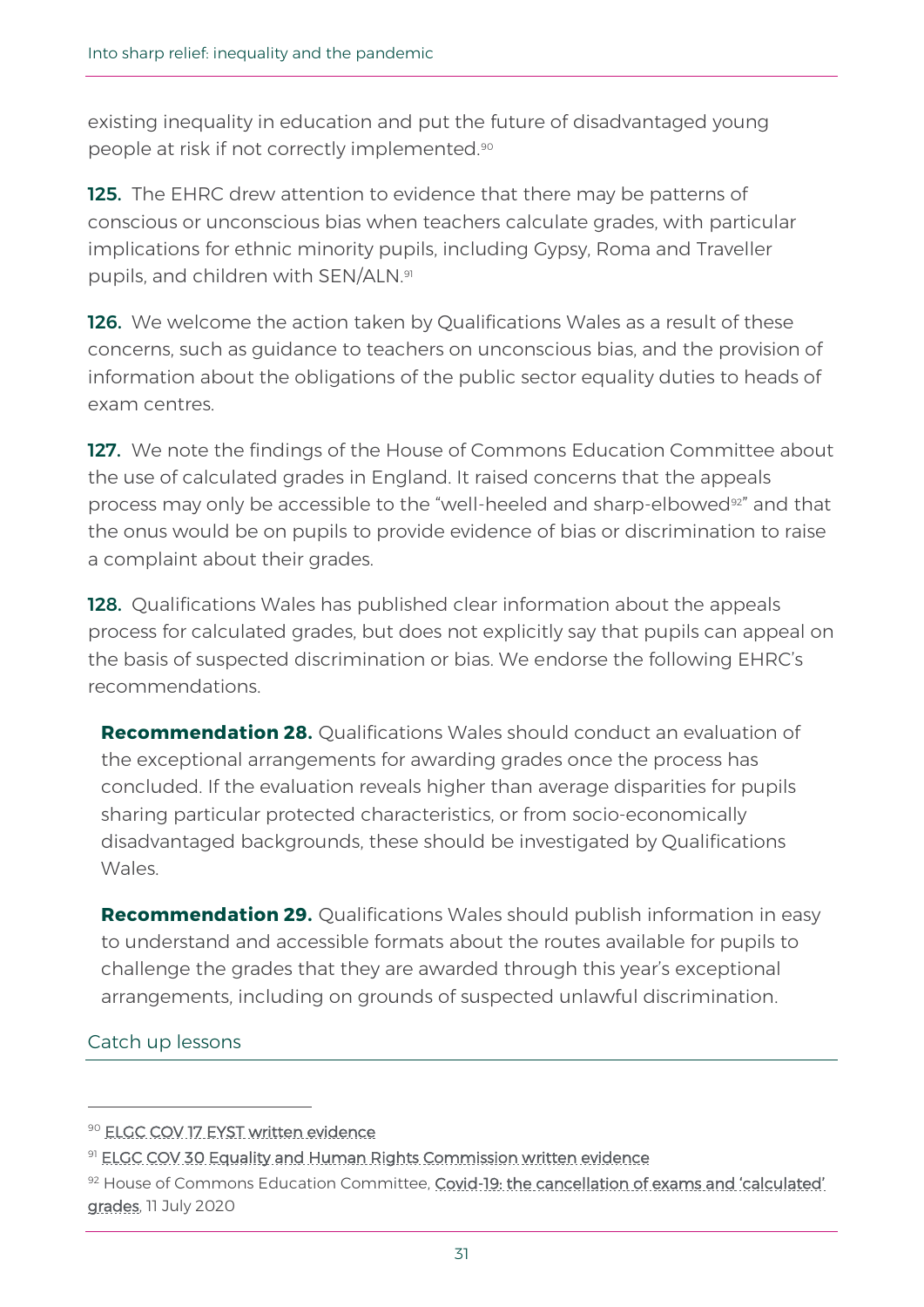129. Research undertaken one month into lockdown found that across the UK 11% of children in receipt of free school meals spent more than four hours on schoolwork, as compared with 19% among those not eligible, and 20% of girls put in four or more hours on schoolwork during lockdown, as compared with 14% of boys. <sup>93</sup> Evidence provided to this committee highlighted the particular difficulties that parents of children with disabilities have faced in homeschooling.<sup>94</sup> Research later in the lockdown found that children from better-off families in England were spending 30% more time on home learning than are those from poorer families.<sup>95</sup>

130. We are also aware that the number of vulnerable children attending educational settings is "suggestive of a large number…not receiving the support they require."<sup>96</sup> When schools closed at the start of the pandemic, the Welsh Government stated that schools should continue to offer provision to key workers and to children who are vulnerable. The definition of vulnerable children covered a number of different groups, including those with "safeguarding needs and supported by social care….disabled children and those with Statements of special educational needs."<sup>97</sup> Members are aware of individual cases where children who met this definition were denied provision. In the future, any child who meets this definition should have the necessary support to ensure they do not fall even further behind.

131. We welcome the £29 million announced by the Welsh Government for the recruitment of 900 teaching staff to provide support for learners most affected by school closures, with priority given to Years 11, 12, and 13 in secondary schools, and 'vulnerable learners' 98

132. It is not clear who 'vulnerable learners' are in the context of this additional money, and how they will be identified as a priority for catch up learning. We support EYST's call for the Welsh Government reduce attainment gaps between learners through one to one or small group tuition when schools return.<sup>99</sup>

<sup>93</sup> Green, F (2020) [Schoolwork in lockdown: new evidence on the epidemic of educational poverty](https://www.llakes.ac.uk/sites/default/files/LLAKES%20Working%20Paper%2067_0.pdf)

<sup>&</sup>lt;sup>94</sup> [ELGC COV 16 NDCS written evidence](https://business.senedd.wales/documents/s101491/ELGC%20COV%2016%20-%20National%20Deaf%20Chidrens%20Society%20Cymru.pdf)

<sup>95</sup> IFS, Learning during the lockdown: real-time data on children's experiences during home [learning,](https://www.ifs.org.uk/publications/14848) May 2020

<sup>96</sup> [ELGC COV 30 Equality and Human Rights Commission written evidence](https://business.senedd.wales/documents/s102950/ELGC%20COV%2030%20-%20Equality%20and%20Human%20Rights%20Commission.pdf)

<sup>97</sup> Welsh Government, Written Statement: Eligibility for ongoing provision for children who are [vulnerable, or whose parents are critical to the COVID-19 response, 20 March 2020](https://gov.wales/written-statement-eligibility-ongoing-provision-children-who-are-vulnerable-or-whose-parents-are)

<sup>98</sup> Welsh Government, [Guidance on learning in schools and settings from the autumn term,](https://gov.wales/sites/default/files/publications/2020-07/guidance-on-learning-in-schools-and-settings-from-the-autumn-term.pdf) July 2020 (Annex A, p20)

<sup>99</sup> [ELGC COV 17 EYST written evidence](https://business.senedd.wales/documents/s101492/ELGC%20COV%2017%20-%20Ethnic%20Minorities%20Youth%20Support%20Team.pdf)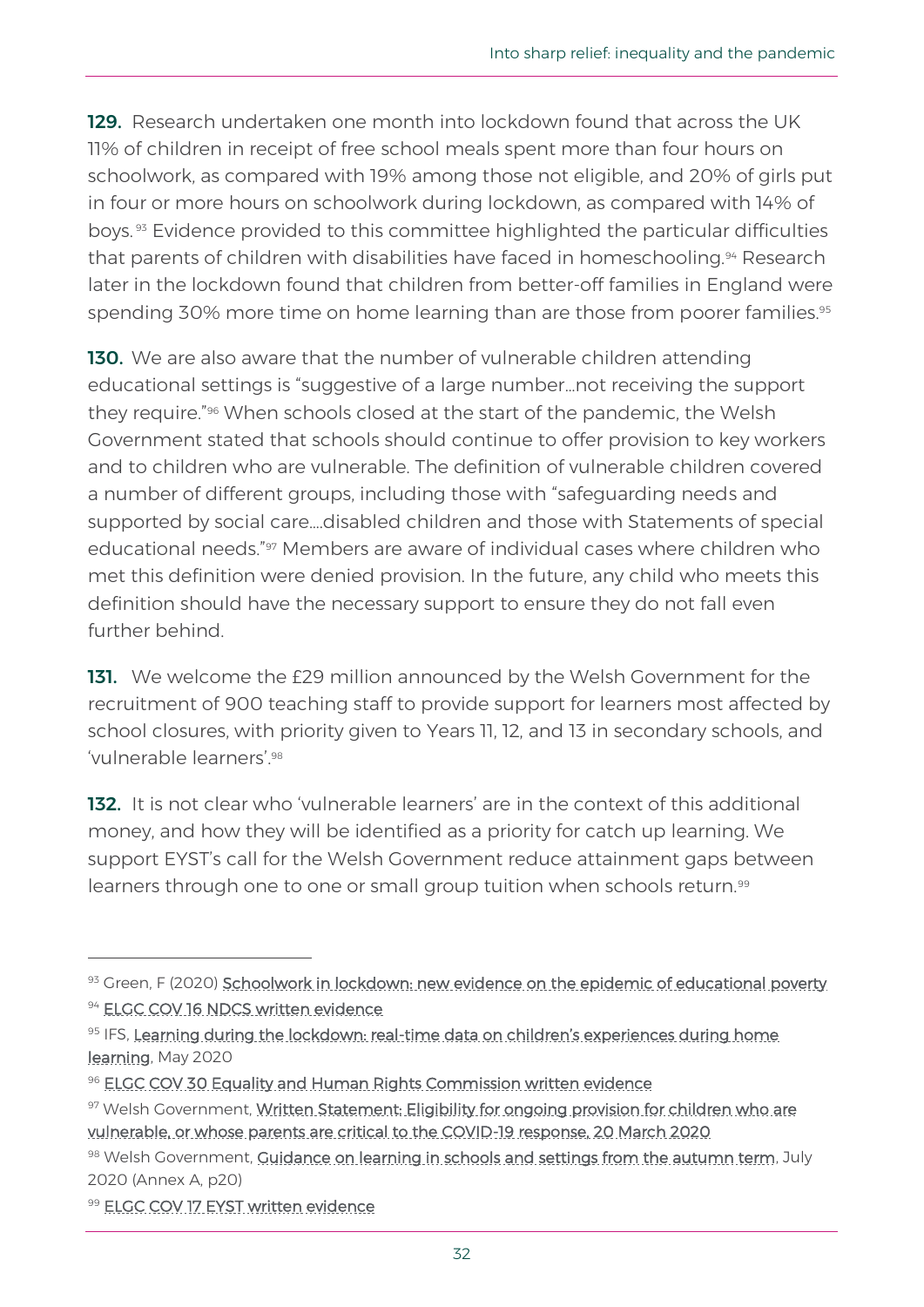**Recommendation 30.** The Welsh Government should provide a 'catch up' classes fund for children whose education is most likely to have fallen behind during lockdown.

## People at risk of violence and abuse must be protected

133. The pandemic has increased the risk of abuse and violence at home and in public. We must ensure that services to prevent violence and abuse and protect people experiencing it are sustainable in the long term.

Violence against women, domestic abuse and sexual violence

134. The UK appears to be following a **[global trend](https://www.unwomen.org/-/media/headquarters/attachments/sections/library/publications/2020/policy-brief-the-impact-of-covid-19-on-women-en.pdf?la=en&vs=1406)** of rising domestic abuse during lockdown. It is **[estimated](https://publications.parliament.uk/pa/cm5801/cmselect/cmhaff/321/321.pdf)** that there were at least 16 domestic abuserelated killings of women and children in the UK between 23 March and 12 April alone. Calls to domestic abuse helplines have surged, with some **[reporting](https://www.theguardian.com/society/2020/apr/12/domestic-violence-surges-seven-hundred-per-cent-uk-coronavirus?CMP=Share_iOSApp_Other)** a 700% increase in a single day.

135. Welsh Women's Aid told us that they anticipate the highest demand for services as lockdown is eased and survivors have more opportunities to reach out for help. They also noted that at least 90% of services have incurred additional costs due to the pandemic. After initial confusion about what additional funding the Welsh Government had allocated to the sector, on 30 June it announced an extra £1.5 million for services.<sup>100</sup> The Scottish Government allocated additional funding to domestic abuse services on 31 March.<sup>101</sup>

136. We know that there are enduring problems with funding for violence against women, domestic abuse and sexual violence (VAWDASV) services in Wales.

137. In 2016 the Welsh Government committed to developing a sustainable funding model for the VAWDASV sector, and we asked the Government to provide a timescale for this.<sup>102</sup>

138. In 2017, the Welsh Government again told the Committee that "development of a sustainable funding model is a priority to deliver the National Strategy [which]

<sup>100</sup> Welsh Government, £1.5m new Welsh Government funding will help victims and survivors of [domestic abuse to Live Fear Free,](https://gov.wales/new-welsh-government-funding-will-help-victims-and-survivors-domestic-abuse-live-fear-free) 30 June

<sup>101</sup> Scottish Government, [Support for victims of domestic violence during COVID-19 outbreak,](https://www.gov.scot/news/support-for-victims-of-domestic-violence-during-covid-19-outbreak/) 31 March

<sup>&</sup>lt;sup>102</sup> ELGC Committee, Is the Violence Against Women, Domestic Abuse and Sexual Violence (Wales) [Act 2015 working? December 2016](https://senedd.wales/laid%20documents/cr-ld10863/cr-ld10863%20-%20e.pdf)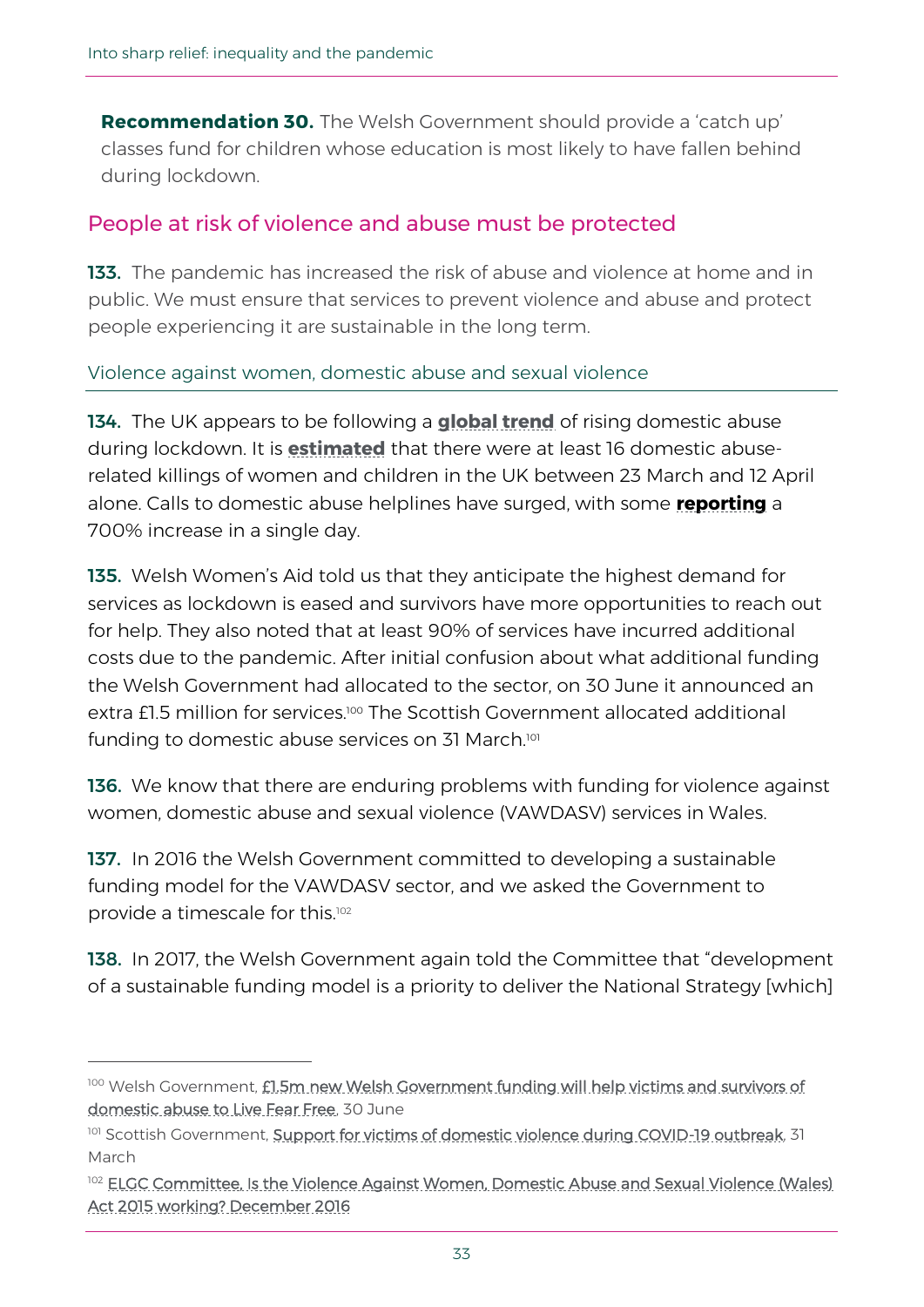will include a review of existing Welsh Government funding that contributes to VAWDASV to ensure making the best use of the resources available."<sup>103</sup>

139. In 2019, the Wales Audit Office [found](https://www.audit.wales/system/files/publications/VAWDASV_eng.pdf) that:

- the complexities of VAWDASV funding do not allow public bodies to assess value for money in service provision and transform services, and
- funding of VAWDASV services is generally fragmented, complex and short term.<sup>104</sup>

140. In February 2020, the Welsh Government told us that the work of the sustainable funding group had been ongoing for 18 months and had not yet found a way of delivering a sustainable funding model for the sector.<sup>105</sup>

141. In her evidence on 14 May, the Deputy Minister stated that the group's work was ongoing through the pandemic, and said "they are preparing for us proposals as to what they will need, particularly as we come out of this lockdown and we will see that there will be even more need."106

142. In her letter to us on 30 June, the Deputy Minister stated that before a model was agreed, there was a "need to conduct a full funding mapping exercise of VAWDASV provision across Wales", which would be completed by mid-July, and a "new completion deadline will be identified, agreed and set" at the next meeting.<sup>107</sup>

143. Four years on from the Welsh Government's first commitment to a sustainable funding model, it is essential that this issue is resolved. The results of the current mapping exercise should be published and information about the new completion deadline should be announced immediately.

<sup>103</sup> Welsh Government, Response to Is the Violence Against Women, Domestic Abuse and Sexual [Violence \(Wales\) Act 2015 working? February 2017](https://senedd.wales/laid%20documents/gen-ld10923/gen-ld10923-e.pdf)

<sup>104</sup> Wales Audit Office, Progress in implementing the Violence Against Women, Domestic Abuse [and Sexual Violence Act, November 2019](https://www.audit.wales/system/files/publications/VAWDASV_eng.pdf)

<sup>&</sup>lt;sup>105</sup> ELGC Committee, 12 February 2020, RoP [111]

<sup>106</sup> ELGC Committee, 14 May 2020, RoP [53]

<sup>&</sup>lt;sup>107</sup> [Letter from Deputy Minister and Chief Whip to ELGC Committee Chair, 30 June 2020](https://business.senedd.wales/documents/s103345/Paper%205.pdf)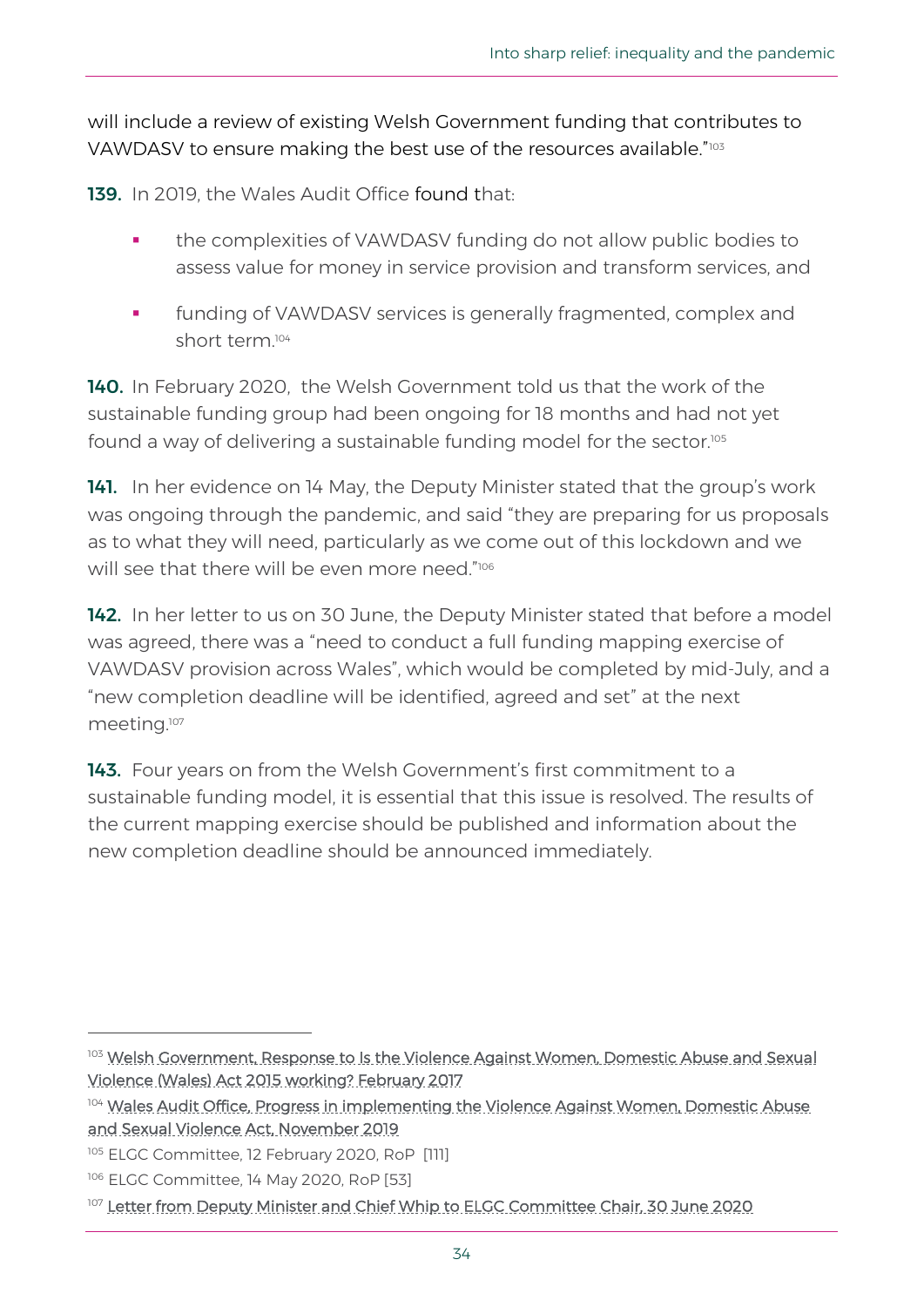## Elder abuse

144. We received evidence from Hourglass Cymru (formerly Elder Abuse Cymru) about rises in calls to their helpline, and concerns about older people who are shielding and reliant on abusive partners or relatives during this period.<sup>108</sup>

145. **[Official statistics](https://www.ons.gov.uk/peoplepopulationandcommunity/crimeandjustice/articles/domesticabuseprevalenceandtrendsenglandandwales/yearendingmarch2019)** on domestic abuse only collect data on people up to the age of 74, which Age UK considers to "help[..] to keep domestic abuse in later life well and truly hidden, hindering efforts to get support to older people who desperately need it."<sup>109</sup>

## Hate crime

**146.** While police reports indicate that hate crime reduced during lockdown, our evidence highlights concerning instances of racist hate crime directly linked to the pandemic, particularly online. Race Council Cymru told of us attacks on the Chinese community in particular<sup>110</sup>, and EYST made us aware of Islamophobic abuse around Ramadan<sup>111</sup>

147. This is an international phenomenon, and the UN has highlighted that online hate speech during the pandemic has ranged from xenophobia, anti-Muslim sentiment, anti-Semitic conspiracy theories, and abuse aimed at older people.<sup>112</sup>

148. The shift to online abuse makes it hard for community cohesion coordinators in Wales to respond effectively. The EHRC recommend that these coordinators need clearer strategic direction going forward.<sup>113</sup>

149. While the Welsh Government announced a range of investment and initiatives in 2019 to tackle hate crime and racism in Wales, the strategic direction needs updating in the wake of Brexit and the pandemic.

**150.** We and others have repeatedly recommended that the Welsh Government update its **[community cohesion delivery plan](https://beta.gov.wales/sites/default/files/publications/2019-01/community-cohesion-national-delivery-plan-2016-17.pdf)**, which it committed to doing

<sup>&</sup>lt;sup>108</sup> [ELGC COV 15 Hourglass Cymru written evidence](https://business.senedd.wales/documents/s101295/ELGC%20COV%2005%20-%20Hourglass%20Cymru.pdf)

<sup>109</sup> [Age UK, Media release, 27 April 2020](https://www.ageuk.org.uk/latest-press/articles/2020/04/280000-people-aged-60-to-74-experienced-domestic-abuse/)

<sup>110</sup> [ELGC COV 04 Race Council Cymru written evidence](https://business.senedd.wales/documents/s101294/ELGC%20COV%2004%20-%20Race%20Council%20Cymru.pdf)

<sup>&</sup>lt;sup>111</sup> [ELGC COV 17 EYST written evidence](https://business.senedd.wales/documents/s101492/ELGC%20COV%2017%20-%20Ethnic%20Minorities%20Youth%20Support%20Team.pdf)

<sup>112</sup> UN, Secretary-[General Denounces 'Tsunami' of Xenophobia Unleashed amid COVID](https://www.un.org/press/en/2020/sgsm20076.doc.htm)-19, Calling [for All-Out Effort against Hate Speech,](https://www.un.org/press/en/2020/sgsm20076.doc.htm) 8 May 2020

<sup>113</sup> [ELGC COV 30 Equality and Human Rights Commission written evidence](https://business.senedd.wales/documents/s102950/ELGC%20COV%2030%20-%20Equality%20and%20Human%20Rights%20Commission.pdf)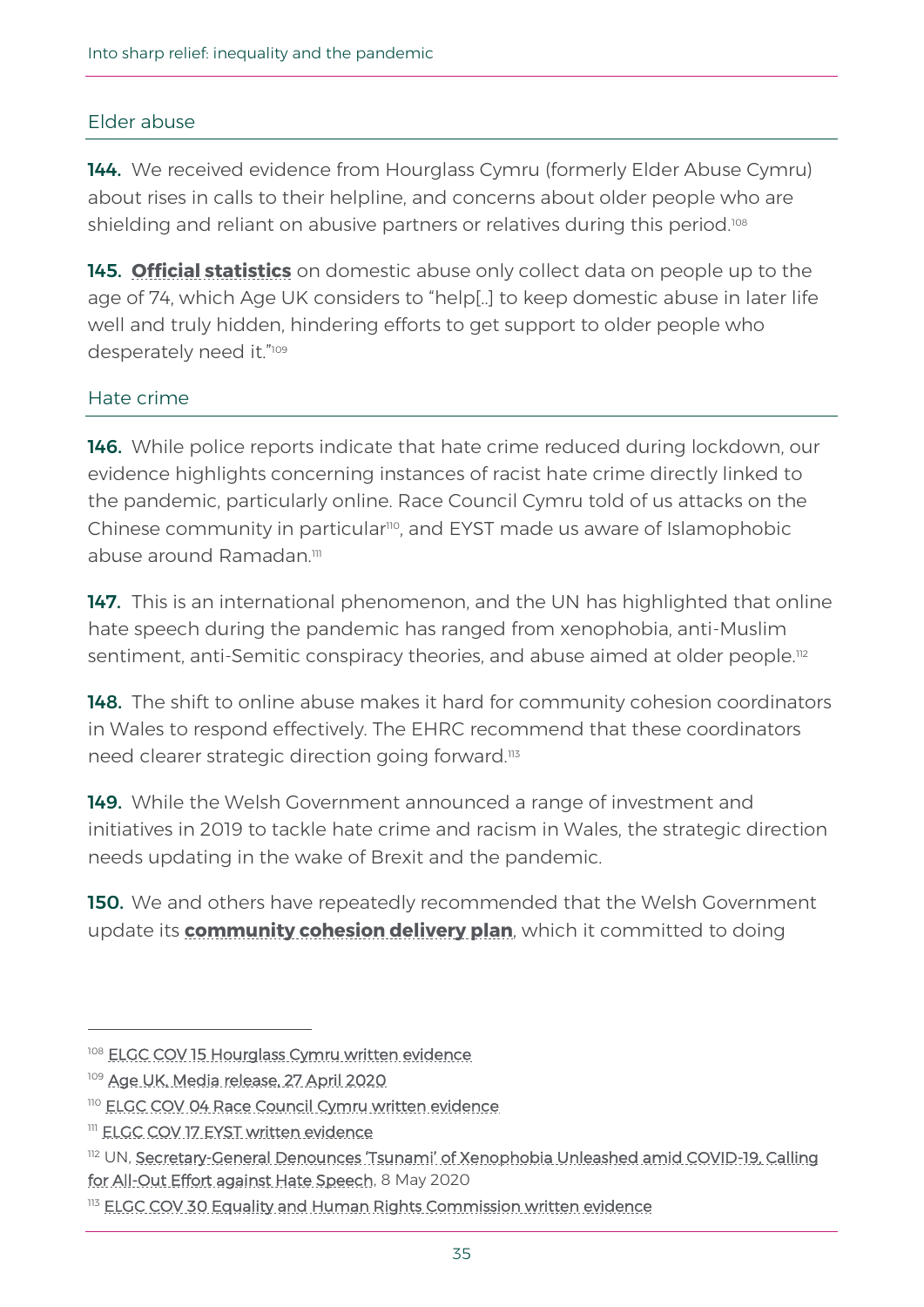twice before (in 2018<sup>114</sup> and in 2017115). In December 2019 the Counsel General said the Government was "continuing to consider the most effective and appropriate means of updating our community cohesion plan for the coming years."<sup>116</sup>

151. The Welsh Government's 2014 **[Hate Crime Framework for Action](https://webarchive.nationalarchives.gov.uk/20170727112443/http:/gov.wales/docs/dsjlg/publications/equality/140512-hate-crime-framework-delivery-plan-en.pdf)** was followed by a **[delivery plan](https://gov.wales/hate-crime-framework-delivery-plan-2016-2017)** in 2016. The most recent **[progress report](https://gov.wales/hate-crime-framework-progress-report-2016-2017)** was published in 2017, but neither have been updated in recent years.

**Recommendation 31.** The Welsh Government should agree a sustainable funding model for the VAWDASV sector before the end of this Senedd term. Before this, the results of the mapping exercise should be published.

**Recommendation 32.** The Welsh Government should work with the Office for National Statistics to find appropriate ways to collect domestic abuse data for older people.

**Recommendation 33.** The Welsh Government should provide a short term update to the community cohesion delivery plan and hate crime framework for action for the remaining Senedd term.

## Accessibility needs to be improved

**152.** The pandemic has presented complex challenges for disabled people. The changes made to our environment and lives should not lead to a reduction in people's independence, and the Welsh Government needs to ensure that the views of disabled people are taken into consideration when making decisions about the 'new normal'.

**153.** Social distancing is 'near impossible' for people with sight loss, meaning that many previously independent people rely on others to get out and about. We received evidence that people are afraid to go out for fear of encroaching on people's personal space, and guide dogs are not trained to understand social distancing.<sup>117</sup> This is leading to isolation and depression.

<sup>114</sup> [Letter from First Minister to ELGC and EEAL Committee Chairs, 16 May 2018](https://business.senedd.wales/documents/s75710/Correspondence%20from%20the%20First%20Minister%20to%20the%20Chair%20of%20the%20External%20Affairs%20and%20Additional%20Legislati.pdf)

<sup>115</sup> Welsh Government, Written response to ELGC Committee report "I used to be someone". May [2017](https://senedd.wales/laid%20documents/gen-ld11074/gen-ld11074-e.pdf)

<sup>116</sup> [Letter from Counsel General and Brexit Minister to EEAL Committee Chair, 20 December 2019](https://senedd.wales/laid%20documents/gen-ld12963/gen-ld12963%20-e.pdf)

<sup>117</sup> [ELGC COV 19 RNIB Written evidence](https://business.senedd.wales/documents/s101728/ELGC%20COV%2019%20-%20RNIB%20Cymru.pdf)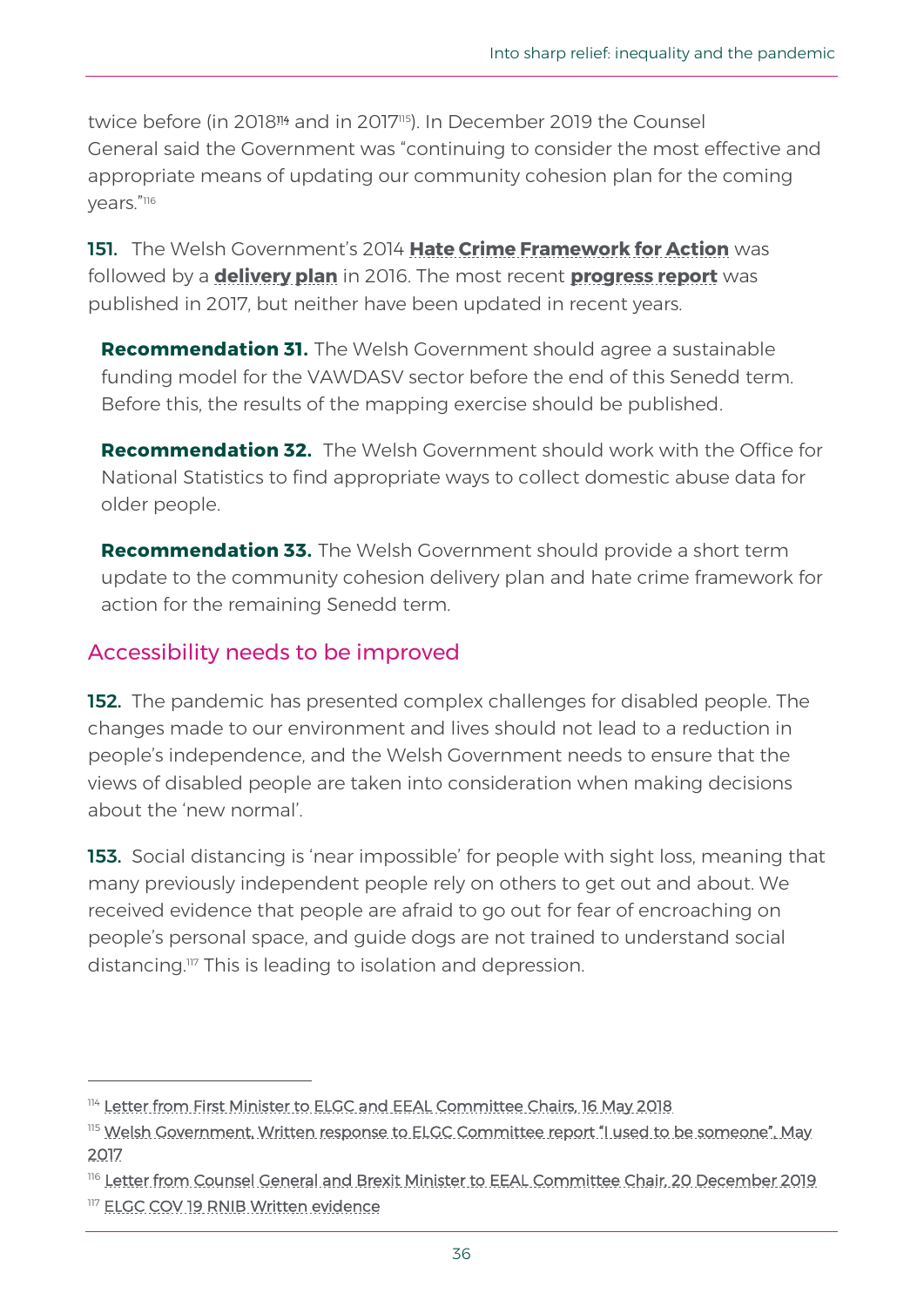"There have been incidences of passers-by challenging or shouting at blind and partially sighted people who haven't been able to keep their distance. Such unsettling and intimidating experiences have a lasting detrimental impact."<sup>118</sup>

154. The RNIB suggested a public social distancing campaign to encourage people to understand that people with different needs may not always be able to socially distance for different reasons.<sup>119</sup>

**155.** Organisations told us that people with physical and learning disabilities who are not in the shielding group have struggled to get online delivery slots.<sup>120</sup> As supermarkets have increased capacity, combined with a relaxation of lockdown restrictions, there has been more availability for delivery slots. But many of these people are unable to physically shop for themselves because of changes to store layouts and social distancing.

156. The RNIB repeatedly raised this issue with the Welsh Government, but so far no solution has been found. The UK Government secured online shopping slots from a number of major supermarkets in England for people whose independence has been reduced by the lockdown, including those with sight loss. The scheme is particularly aimed at those who don't have friends or family nearby who can easily shop for them.<sup>121</sup> We still believe that such a scheme should be introduced in Wales, in the event of further lockdowns, or unexpected spikes in demand for online shopping.

157. Respondents to our inquiry highlighted specific difficulties with new physical environments such as Perspex screens that distort facial movements and opaque masks that make it hard for people with sight loss and hearing loss to communicate.<sup>122</sup>

**158.** The swift introduction of changes to public spaces and streets needs to ensure that the needs of disabled people are considered, by painting kerbs when pavements are widened, and colour contracts and tactile markings, for example. People with mobility requirements may also lose independence if newly

<sup>118</sup> [ELGC COV 19 RNIB Written evidence](https://business.senedd.wales/documents/s101728/ELGC%20COV%2019%20-%20RNIB%20Cymru.pdf)

<sup>119</sup> ELGC Committee, 30 June 2020, RoP [94]

<sup>120</sup> [ELGC COV 19 RNIB Written evidence;](https://business.senedd.wales/documents/s101728/ELGC%20COV%2019%20-%20RNIB%20Cymru.pdf) and ELGC COV25 National Autistic Society written [evidence](https://business.senedd.wales/documents/s102382/ELGC%20COV%2025%20-%20National%20Autistic%20Society%20Cymru.pdf)

<sup>&</sup>lt;sup>121</sup> RNIB, Priority supermarket deliveries announced for blind shoppers amid social distancing [concerns,](https://www.rnib.org.uk/about-us/media-centre/latest-media-releases/priority-supermarket-deliveries-announced-blind-shoppers-amid-social-distancing-concerns) June 2020

<sup>122</sup> [ELGC COV 16 NDCS written evidence](https://business.senedd.wales/documents/s101491/ELGC%20COV%2016%20-%20National%20Deaf%20Chidrens%20Society%20Cymru.pdf)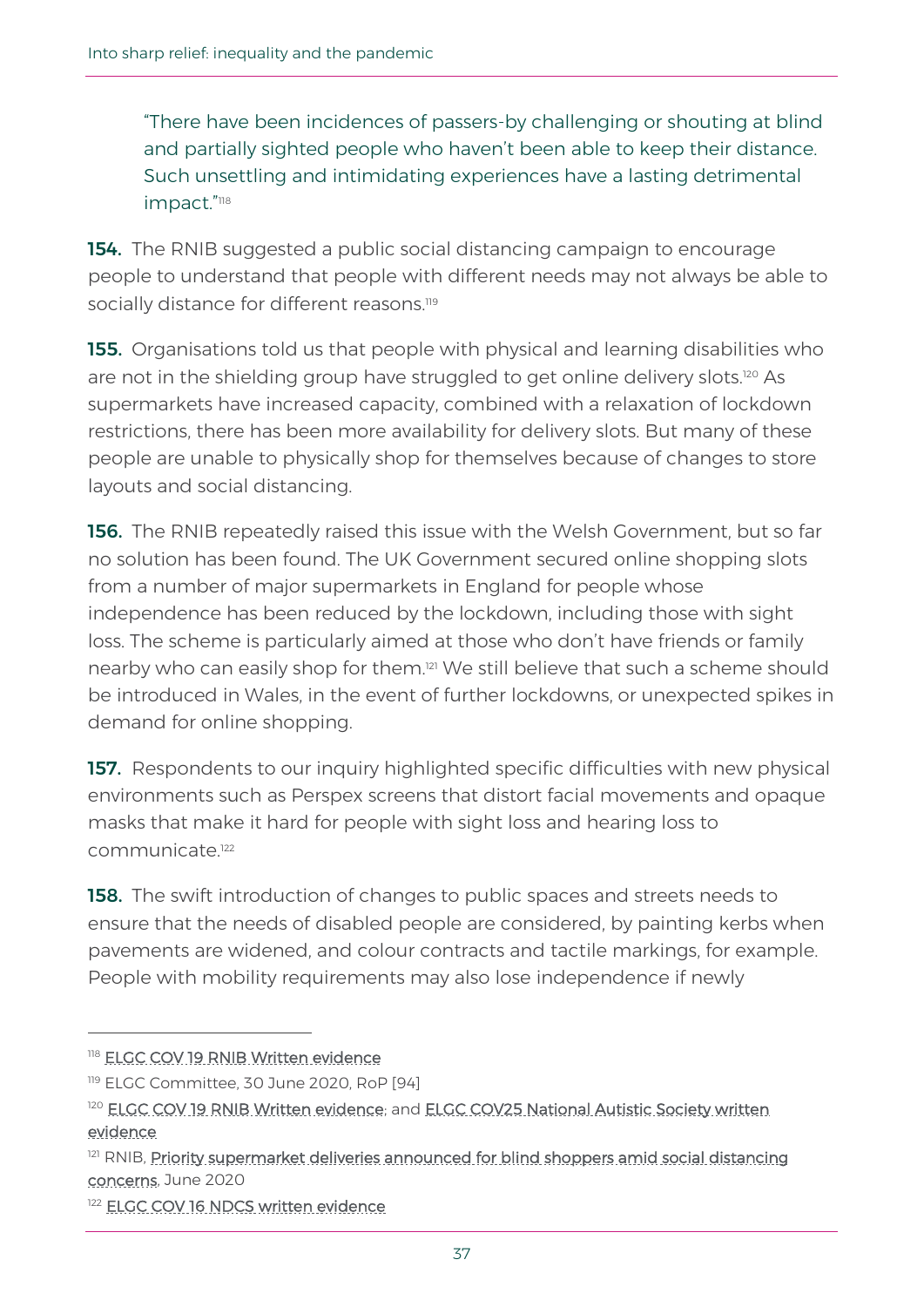pedestrianised streets do not include accessible parking nearby too. RNIB Cymru highlighted that "All public authorities have a duty under the Equality Act 2010 to ensure they meet the needs of disabled people, and actively involve disabled people in the design and delivery of their services such as the provision or improvement of pedestrian routes and cycle routes".<sup>123</sup>

159. The closure of accessible public toilets has also had a significant impact on the ability of disabled people to live their lives independently.

**160.** It is also critical that disabled people are able to access quidance and information. We welcome the introduction of audio description, easy read and British sign language updates, but understand that these were only introduced at the instigation of stakeholders, demonstrating that accessible information is not considered as a matter of course. People have a right to information to help them understand quickly-changing legislation and guidance, especially public health advice.

161. We were told that people with learning disabilities who live independently particularly struggled to understand the new rules, putting themselves at risk of prosecution.<sup>124</sup> The life-saving information provided in shielding letters was not provided in accessible formats either.

**162.** We agree with respondents to our inquiry that the Welsh Government should create an 'accessibility lead' similar to the UK Government<sup>125</sup> to oversee the production of essential information in accessible formats.

**Recommendation 34.** The Welsh Government should run a social distancing public awareness campaign to emphasise the different challenges the 'new normal' presents to different people

**Recommendation 35.** The Welsh Government should provide swift guidance to re-opening businesses on physical and communication accessibility.

**Recommendation 36.** The Welsh Government should establish a priority grocery delivery scheme for disabled people who are not shielding (similar to Defra/RNIB scheme in England).

<sup>&</sup>lt;sup>123</sup> [ELGC COV 19 RNIB Written evidence](https://business.senedd.wales/documents/s101728/ELGC%20COV%2019%20-%20RNIB%20Cymru.pdf)

<sup>&</sup>lt;sup>124</sup> [ELGC COV 31 Learning Disability Consortium written evidence](https://business.senedd.wales/documents/s102951/ELGC%20COV%2031%20-%20Learning%20Disability%20Consortium%20in%20Wales.pdf)

<sup>&</sup>lt;sup>125</sup> Government Digital Service, [We're hiring a Head of Accessibility,](https://gds.blog.gov.uk/2020/02/04/were-hiring-a-head-of-accessibility/) February 2020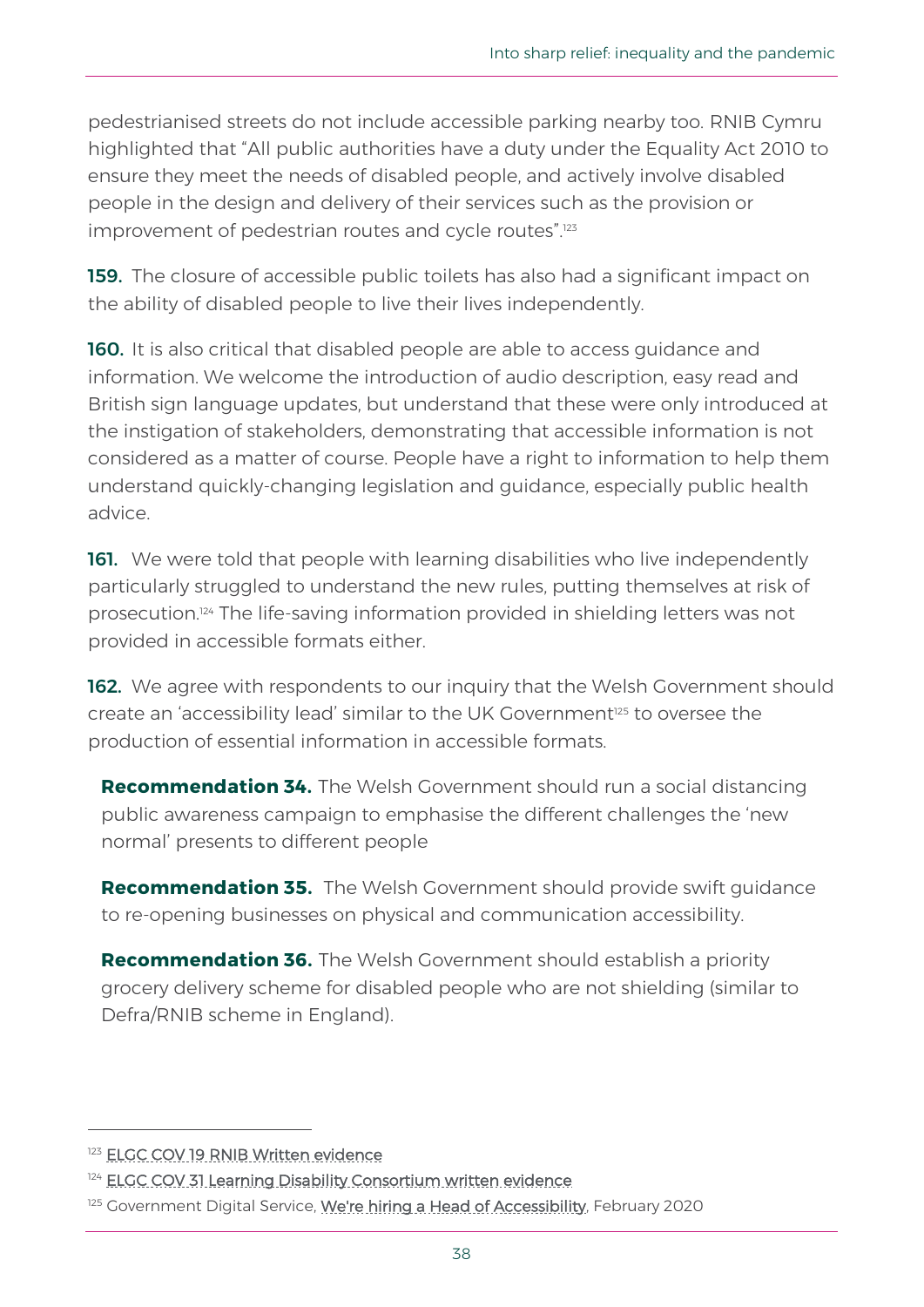**Recommendation 37.** The Welsh Government should appoint an accessibility lead within the Welsh Government to oversee the production of all key public health and other information in accessible formats,

# Migrants shouldn't fall between the gaps in society

**163.** Migrants have played an important role in our society during the pandemic, with disproportionately high numbers working in health, social care and other roles that we have relied upon. The Royal College of Physicians noted that a fifth of all health and social care staff in the UK were born outside of the UK.<sup>126</sup>

164. The UK Government announced visa extensions for healthcare workers (not social care workers) whose visas were due to expire by October 2020. In addition, NHS and social care staff have also been exempted from paying the Immigration Health Surcharge, which is being raised to £624 a year in October.

165. Migrants in the UK are more likely to be working in industries affected by the crisis, including accommodation and food services. They are also more likely to be self-employed, in temporary work, and less likely to own their own homes, putting them at higher financial risk as a result of the crisis.<sup>127</sup>

166. Most non-EEA national migrants with temporary permission to remain in the UK have 'no recourse to public funds' (NRPF). This means that they are prevented from accessing most benefits, tax credits and housing assistance. The restrictions apply to many people, including sponsored skilled workers, family members of British citizens, self-employed people, investors and entrepreneurs, asylum seekers, and undocumented migrants. The NRPF rules are made by the UK Government.

167. A broad range of parliamentarians and external stakeholders wanted the UK Government to suspend NRPF conditions in response to the pandemic.<sup>128</sup> The UK Government has allowed people with NRPF to access the Coronavirus Job Retention Scheme (furlough), and the Self-employment Support Scheme. But when these schemes end, and if people lose their livelihoods, many migrants could be forced into destitution, especially if travel restrictions prevent them from leaving the UK

<sup>&</sup>lt;sup>126</sup> [ELGC COV 27, Royal College of Physicians written evidence](https://business.senedd.wales/documents/s102385/ELGC%20COV%2028%20-%20Royal%20College%20of%20Physicians.pdf)

<sup>&</sup>lt;sup>127</sup> IPPR, [Migrant workers and coronavirus: risks and responses,](https://www.ippr.org/blog/migrant-workers-and-coronavirus) 25 March 2020

<sup>&</sup>lt;sup>128</sup> House of Commons Library, Briefing paper, Coronavirus: Calls to ease No Recourse to Public [Funds conditions, 27 April 2020](http://researchbriefings.files.parliament.uk/documents/CBP-8888/CBP-8888.pdf)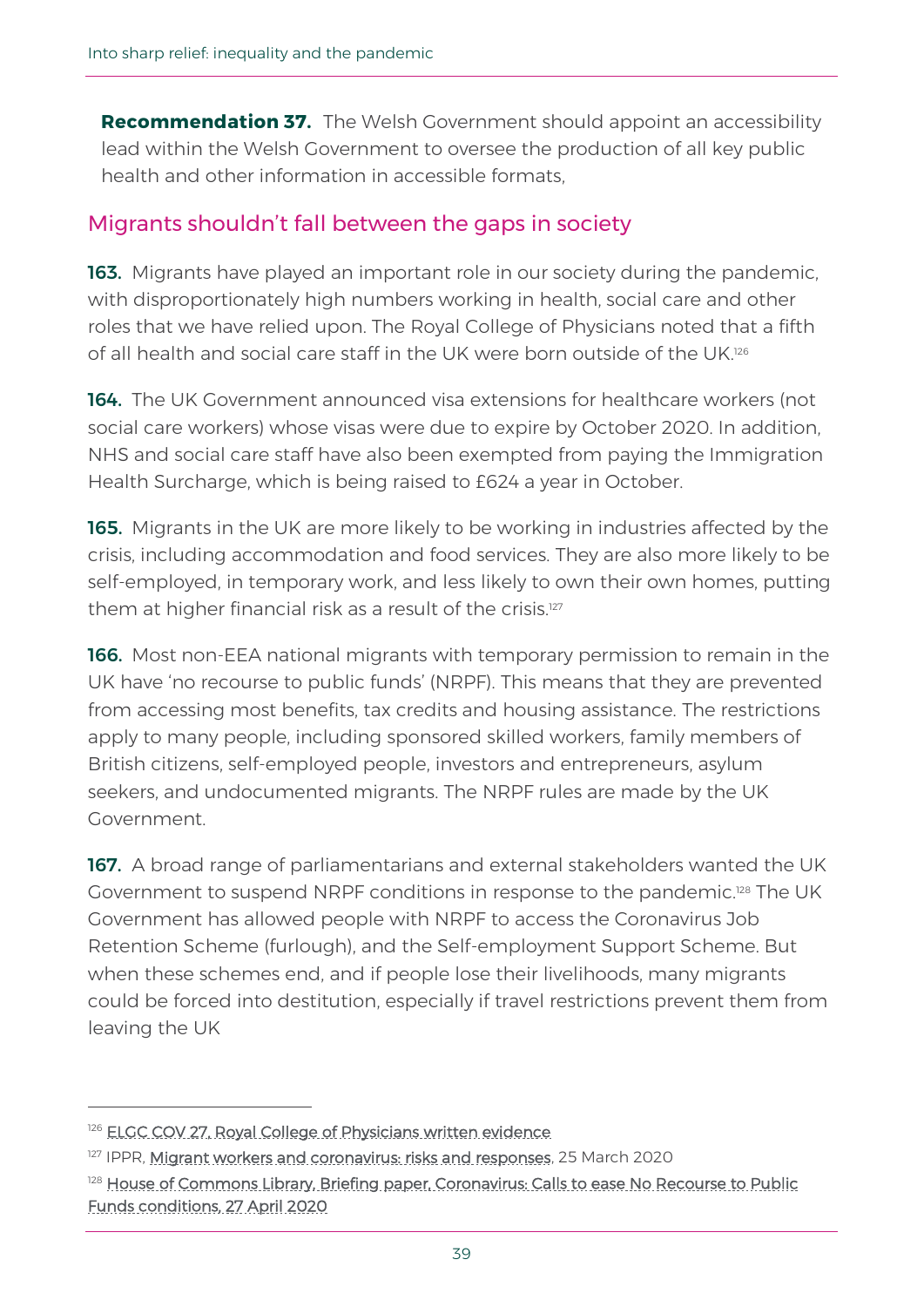**168.** We very much welcomed the Welsh Government's swift action to provide temporary shelter to people with NRPF during the pandemic. But there are serious questions about what will happen to these people after the pandemic as a result of the NRPF policy - if it was possible to work around these rules during an emergency, can it be continued in 'normal' times?

169. Recent research by the Bevan Foundation found that migrants in Wales often live isolated lives, and lack knowledge about their rights and entitlements. Language acts as a barrier to integration, and they often face discrimination when accessing health, education, housing, welfare benefits and employment.<sup>129</sup> All of these issues are likely to be amplified in the current situation. The lack of a comprehensive integration strategy is a blind spot in Welsh Government policy, demonstrated by the ongoing issues with the community cohesion and hate crime action plans (outlined in the previous chapter).

**170.** We support the calls by the Bevan Foundation for the Welsh Government to improve awareness among migrants of schemes like the Council Tax Reduction Scheme and the Discretionary Assistance Fund to avoid financial hardship.

171. It is critical that the awareness raising programmes to help EU citizens apply for settled status by the 30 June 2021 deadline are continued to make sure people don't lose their right to stay in the UK. Frontline public services staff should receive training on the rights and entitlements of migrants to prevent people from being discriminated against or prevented from accessing services.

**Recommendation 38.** The Welsh Government should lobby the UK Government for the lifting of No Recourse to Public Funds restrictions.

**Recommendation 39.** The Welsh Government should review the current community cohesion and hate crime plans and networks (in line with recommendation 33) with a view to developing an integration strategy in the long term.

**Recommendation 40.** The Welsh Government should provide ESOL classes online.

**Recommendation 41.** The Welsh Government should provide migrant awareness training for frontline public services staff

<sup>&</sup>lt;sup>129</sup> Bevan Foundation, [Shared ground: integrating migrants in Wales,](https://www.bevanfoundation.org/wp-content/uploads/2020/04/Shared-Ground-report.pdf) April 2020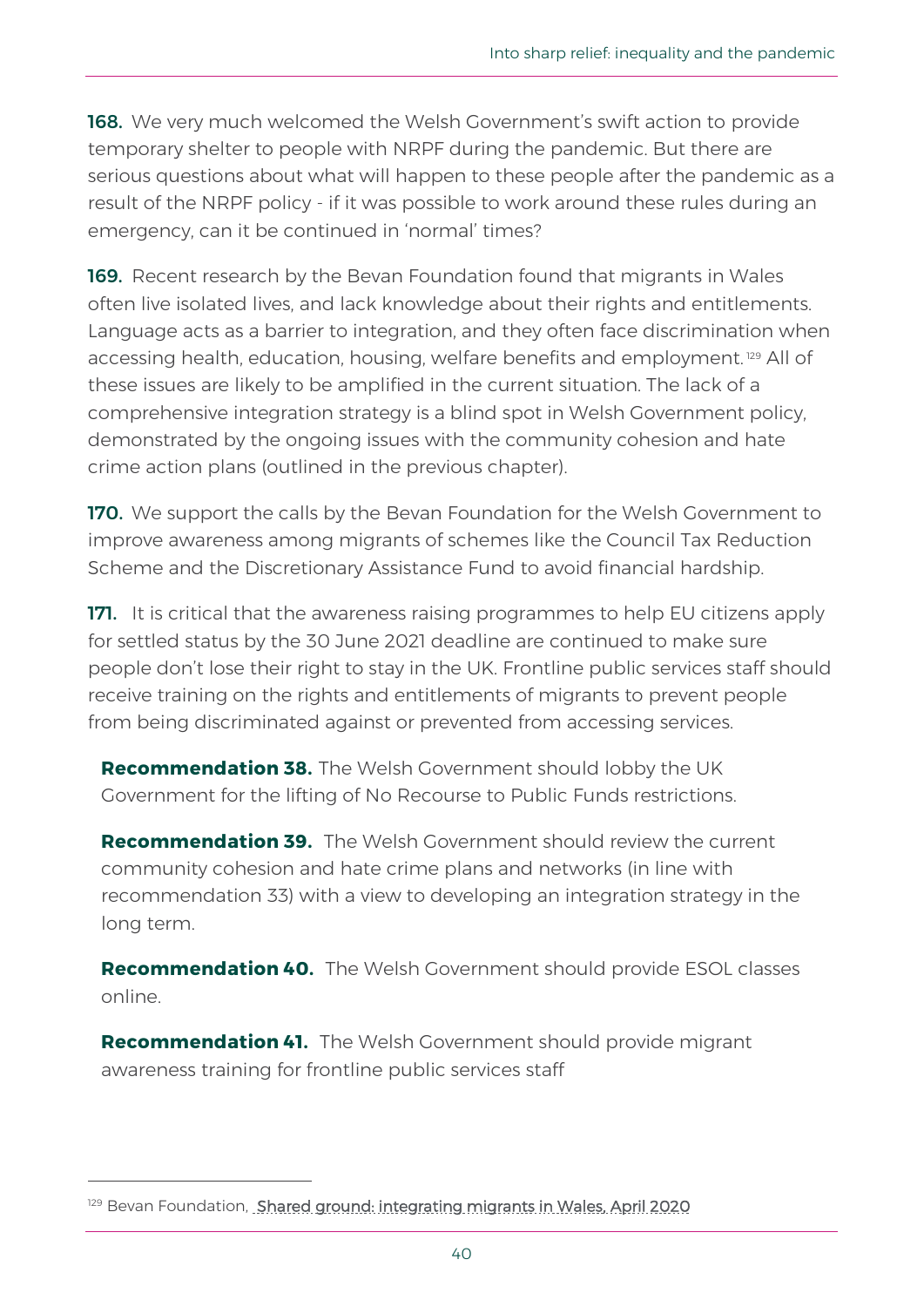**Recommendation 42.** The Welsh Government should ensure that the EU Settlement Scheme awareness programmes are being run in alternative ways which take account of the on-going restrictions on face to face meetings.

# Support for businesses and employment should be distributed fairly

172. The Welsh Government has provided over £1.7 billion in support for businesses through grants, business rates relief and loans. This support should be accessible to everyone, particularly those that have lost the most during this period.

173. We heard concerns that that BAME employees and business owners (particularly new businesses) will face barriers and institutional discrimination in accessing support. EYST told us that business owners were "worried their applications will be rejected in the same way that employment applications are (based on "foreign" name)." 130

174. Our evidence also indicated that some business owners struggled to find out how to apply for support, and while Business Wales has a fund to provide translation on phone calls, this was not available with the huge volume of calls they were receiving.<sup>131</sup>

**175.** The Economy, Infrastructure and Skills Committee recommended that the Welsh Government regularly publish disaggregated data on the impact of the coronavirus pandemic on different sections of society, such as people with protected characteristics. <sup>132</sup> We welcome the Welsh Government's response to this, which highlights the analysis published on protected characteristics and employment during the pandemic. <sup>133</sup> However, we are also clear that the support provided to businesses during this time must be accessible to all, and distributed in a fair way. The Welsh Government should collect disaggregated data on business owners (and the people they employ) to ensure that this is happening

**176.** As noted in previous chapters, some groups of people are most at risk of unemployment because of the sectors they work in, or the precarity of their employment. People with additional barriers to work, such as single parents or

<sup>130</sup> [ELGC COV 17 EYST written evidence](https://business.senedd.wales/documents/s101492/ELGC%20COV%2017%20-%20Ethnic%20Minorities%20Youth%20Support%20Team.pdf)

<sup>131</sup> [ELGC COV 17 EYST written evidence](https://business.senedd.wales/documents/s101492/ELGC%20COV%2017%20-%20Ethnic%20Minorities%20Youth%20Support%20Team.pdf)

<sup>132</sup> Economy, Infrastructure and Skills Committee, The Impact of COVID-19: Summary of initial [findings,](https://senedd.wales/laid%20documents/cr-ld13213/cr-ld13213%20-e.pdf) June 2020

<sup>&</sup>lt;sup>133</sup> Welsh Government response to the Economy, Infrastructure & Skills Committee's report: The [Impact of COVID-19: Summary of initial findings](https://senedd.wales/laid%20documents/cr-ld13348/cr-ld13348-e.pdf)